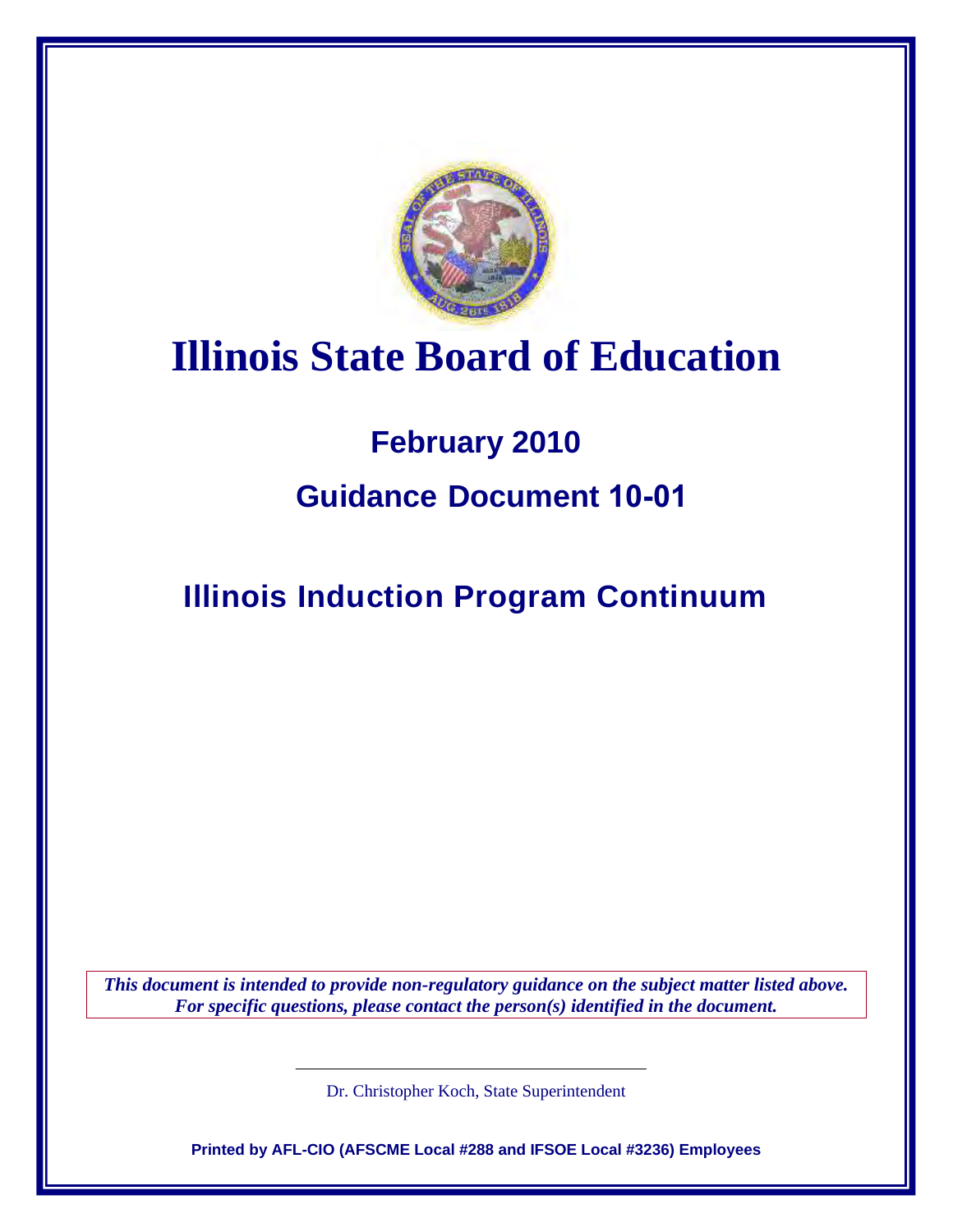

# Illinois Induction Program Continuum

*February 2010* Illinois State Board of Education Guidance Document

*Printed by authority of the State of Illinois* February 2010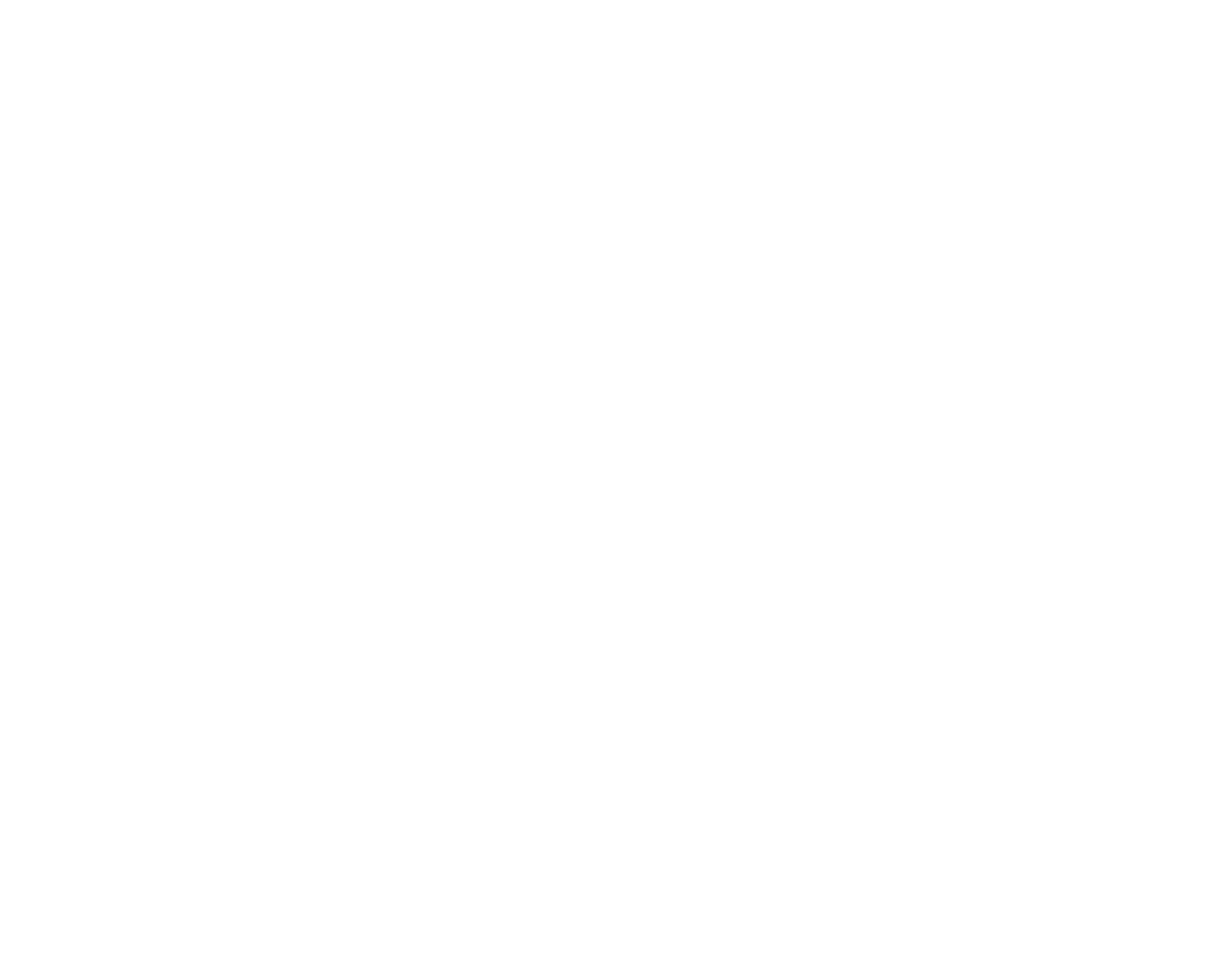# **Contents**

| About the Illinois Induction Program Standards  3                                            |
|----------------------------------------------------------------------------------------------|
|                                                                                              |
|                                                                                              |
|                                                                                              |
| Illinois Induction Program Standard 1:                                                       |
| Illinois Induction Program Standard 2:                                                       |
| Illinois Induction Program Standard 3: Resources 15                                          |
| Illinois Induction Program Standard 4:<br>Site Administrators Roles and Responsibilities  18 |

| Illinois Induction Program Standard 5: |
|----------------------------------------|
| Illinois Induction Program Standard 6: |
| Illinois Induction Program Standard 7: |
| Illinois Induction Program Standard 8: |
| Illinois Induction Program Standard 9: |
|                                        |
|                                        |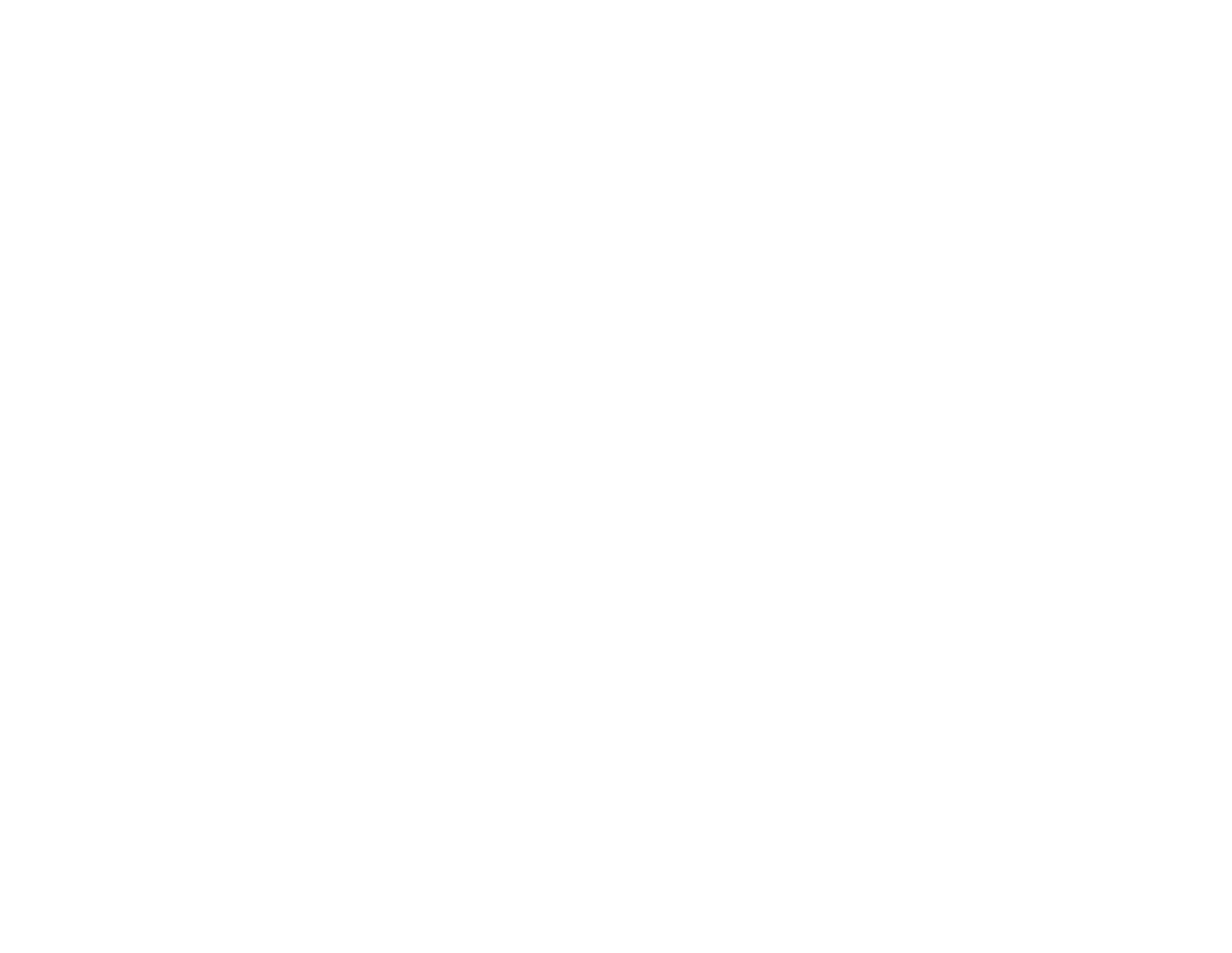#### Vision

The movement to advance comprehensive, high quality induction policies and programs throughout Illinois that support the development of a highly effective teaching force emerged in the 1990s. Recently, this movement has been guided by a core group—frequently referred to as the Illinois Induction Policy Team—driven by the vision to fund a statewide system for supporting all beginning teachers in Illinois.

The vision for this statewide system, as articulated in the Illinois Induction Policy Team's strategic plan, includes the following elements:

- Supporting teachers in their professional development, including teacher preparation, beginning teacher induction, and ongoing development
- Providing high quality professional development for principals, program coordinators, teacher leaders, and mentors to effectively support beginning teachers
- Supporting the inception of beginning teacher induction programs where they don't exist and helping existing induction programs move toward excellence
- Integrating high quality professional development, technical assistance, networking, evaluation, and research related to induction and mentoring
- Focusing on beginning teacher development including formative assessment
- Differentiating induction support for beginning teachers—a single induction model will not fit all schools and districts in Illinois
- Cultivating support from multiple stakeholders, including teachers themselves, as well as unions and associations, principals, district administrators, professional development providers, higher education, ISBE, and legislators
- Developing a shared definition and common understanding of excellent teacher induction, then tracking and reporting progress toward excellence locally and statewide.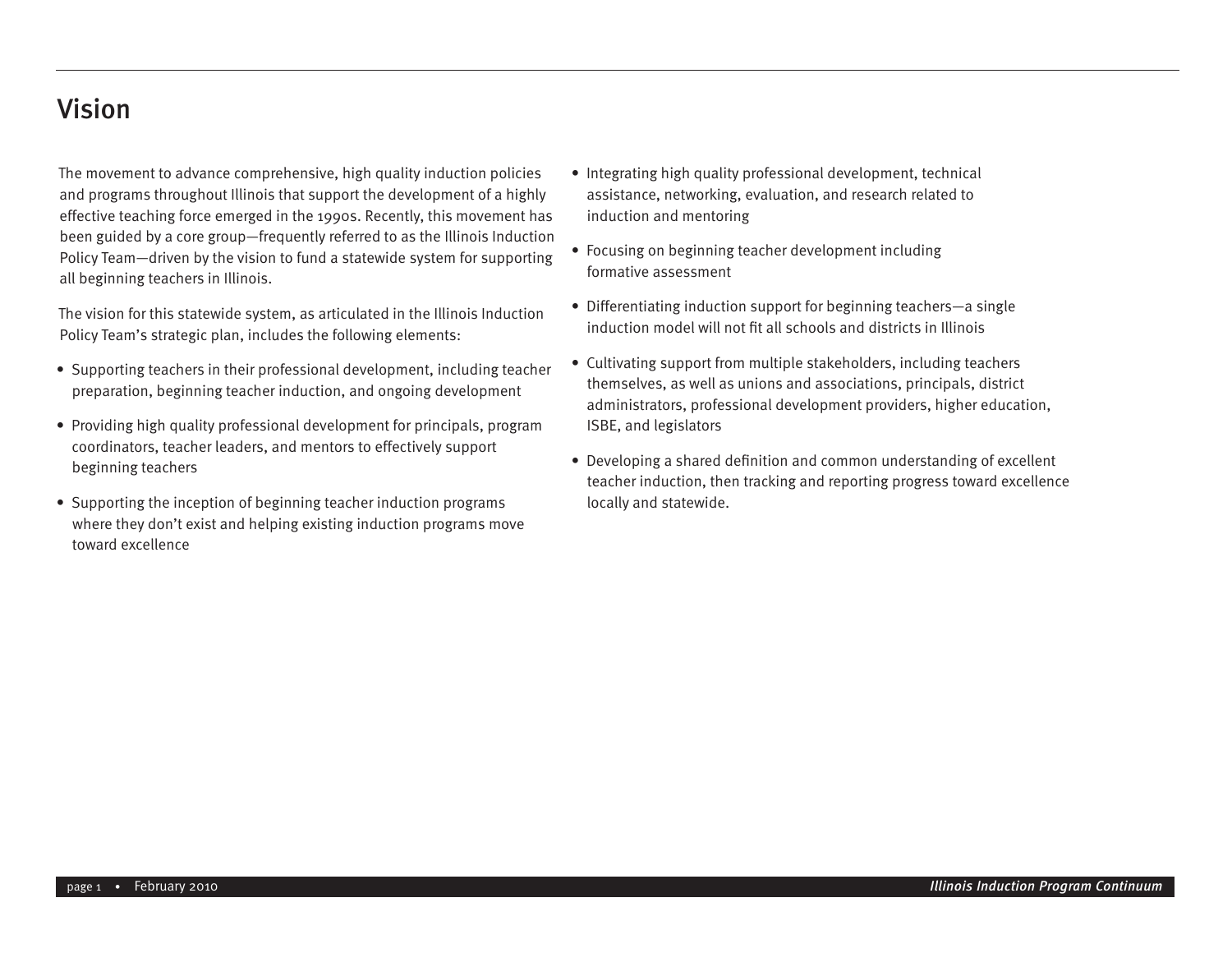#### History of Development

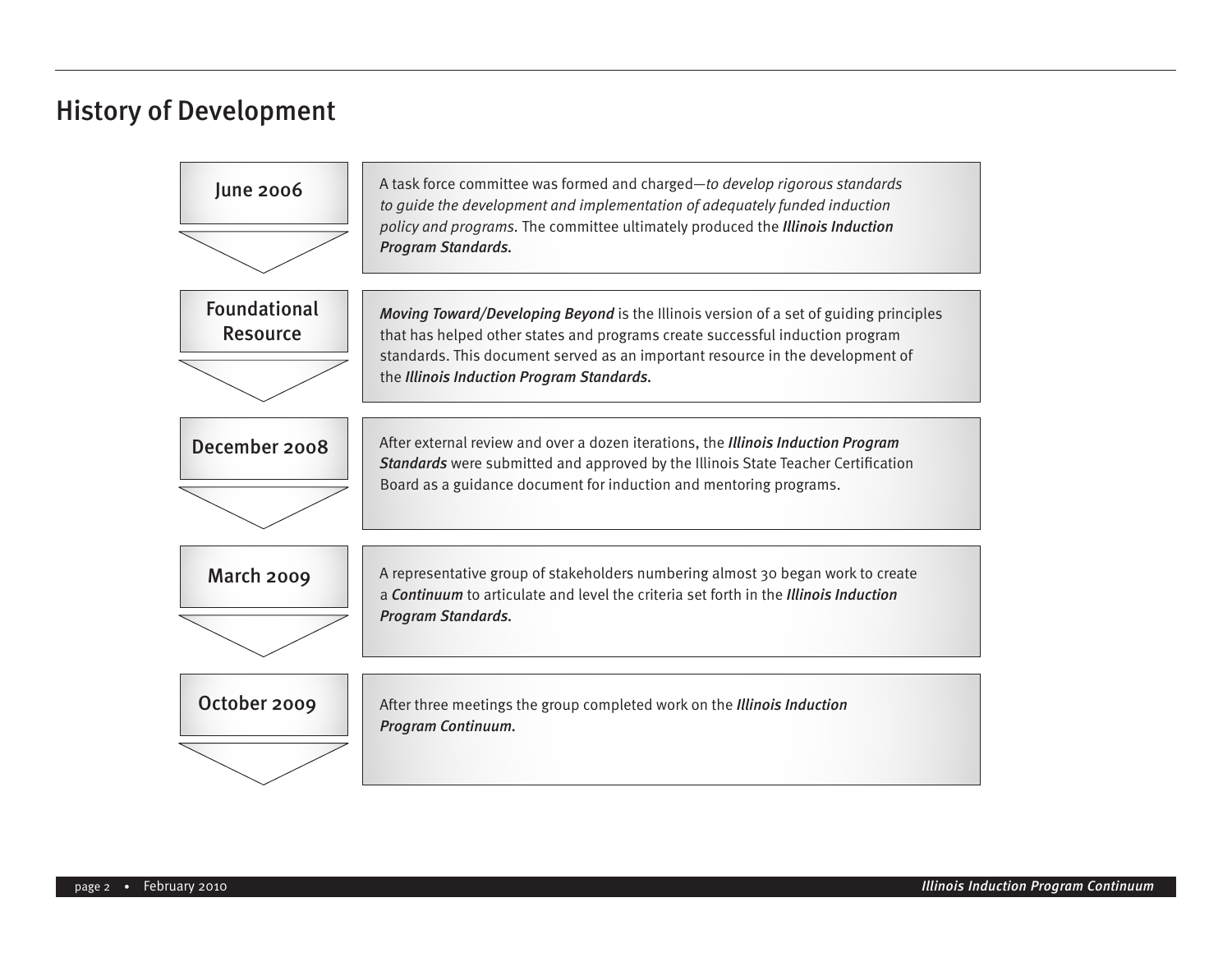#### About the Illinois Induction Program Standards

*Illinois Induction Program Standards* are intended to set forth a clear framework to assist in the development of research-based programs that meet local needs and are responsive to local contexts. The standards are broad and interdependent, describing a vision of a comprehensive and dynamic program for beginning teachers and those who support them. The standards provide a research-based foundation that will guide and support development of induction programs. The intent of these standards is to foster thoughtful, high quality growth and development. The standards become purposeful and meaningful when implemented fully at the local level. The standards help reflect on best practices and effective structures necessary to the design and delivery of high quality, effective induction programs.

*Illinois Induction Program Standards* have been developed by a diverse stakeholder group that has broadly reviewed the research on induction and induction programs as well as their implementation. *Illinois Induction Program Standards* are offered to facilitate and support the development, implementation and continual improvement of induction programs that in turn achieve the goals for induction programs.

In accordance with Article 21A of the 2008 Illinois School Code, the goal of beginning teacher induction programs is to:

• Assist new teachers in developing the skills and strategies necessary for instructional excellence.

Each program must include at least the following elements:

- Provision of two years of mentoring and support for each new teacher.
- Alignment with the Illinois Professional Teaching Standards, content area standards, and applicable local school improvement and professional development plans, if any.
- Professional development specifically designed to ensure the growth of the new teacher's knowledge and skills.
- Formative assessment designed to ensure feedback and reflection, which must not be used in any evaluation of the new teacher.
- A defined process and criteria for mentor selection and training.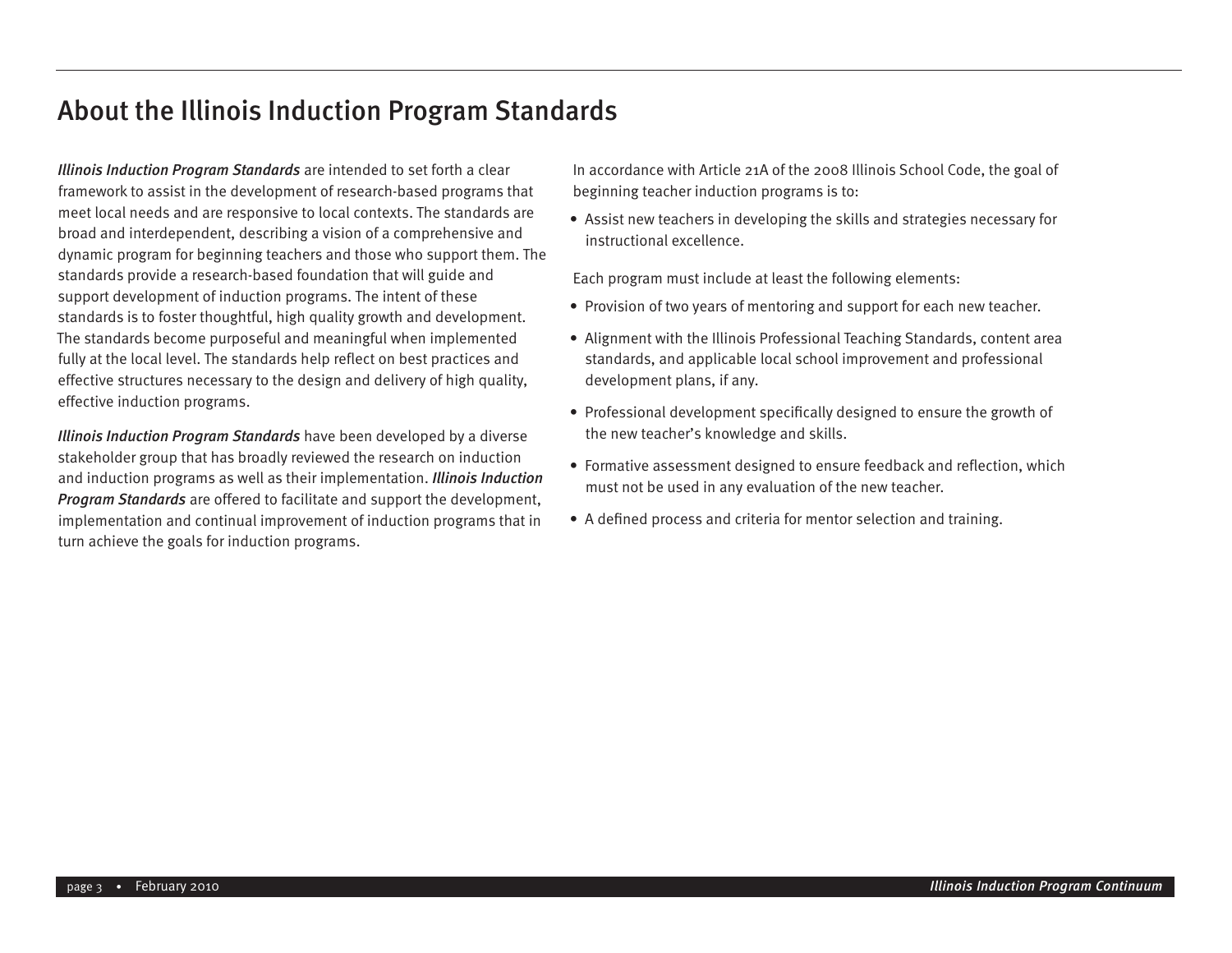#### Illinois Induction Program Standards \*

#### Standard 1: Induction Program Leadership, Administration, and Support

The induction program has an administrative structure with specified leaders who plan, implement, evaluate and refine the program through data analysis, program evaluation, and stakeholder communication linked to relevant standards.

#### Standard 2: Program Goals and Design

Local program design is focused on beginning teacher development, support, retention and improved student learning. The goals are guided by current induction research, effective practices, Illinois Induction Program Standards, the district/school improvement plan and local concerns/context.

#### Standard 3: Resources

Program leadership allocates and monitors sufficient resources to meet all goals and deliver program components to all participants.

#### Standard 4: Site Administrator Roles and Responsibilities

Site administrators lead efforts to create a positive climate for the delivery of all essential program components. Site administrators and program leadership collaborate to ensure that they are well prepared to assume their responsibilities for supporting beginning teachers in the induction program.

#### Standard 5: Mentor Selection and Assignment

Mentors are recruited, selected and assigned using a comprehensive strategy that includes a clearly articulated, open process and specific criteria that are developed by and communicated to all stakeholder groups.

#### Standard 6: Mentor Professional Development

Mentor professional development provides a formal orientation and foundational mentor training before they begin their work with beginning teachers and should continue over the course of the mentor's work with beginning teachers. Mentors have time, supported by the program, to engage in this mentor learning community and are consistently supported in their efforts to assist beginning teachers in their development, with a focus on student learning.

#### Standard 7: Development of Beginning Teacher Practice

Beginning teachers have regularly scheduled time, provided during the two year program, to participate in ongoing professional development that is focused on their professional growth to support student learning.

#### Standard 8: Formative Assessment

Beginning teachers and mentors participate in formative assessment experiences, collaboratively collecting and analyzing measures of teaching progress, including appropriate documentation, mentor observations and student work, to improve classroom practices and increase student achievement.

#### Standard 9: Program Evaluation

Programs operate a comprehensive, ongoing system of program development and evaluation that involves all program participants and other stakeholders.

*\* The Illinois Induction Program Standards were approved by the Illinois Certification Board in December, 2008. That document contained criteria that provided description for each standard. To provide expediency and usability, the criteria were consolidated for this continuum document. The content and intent of the original criteria were maintained.*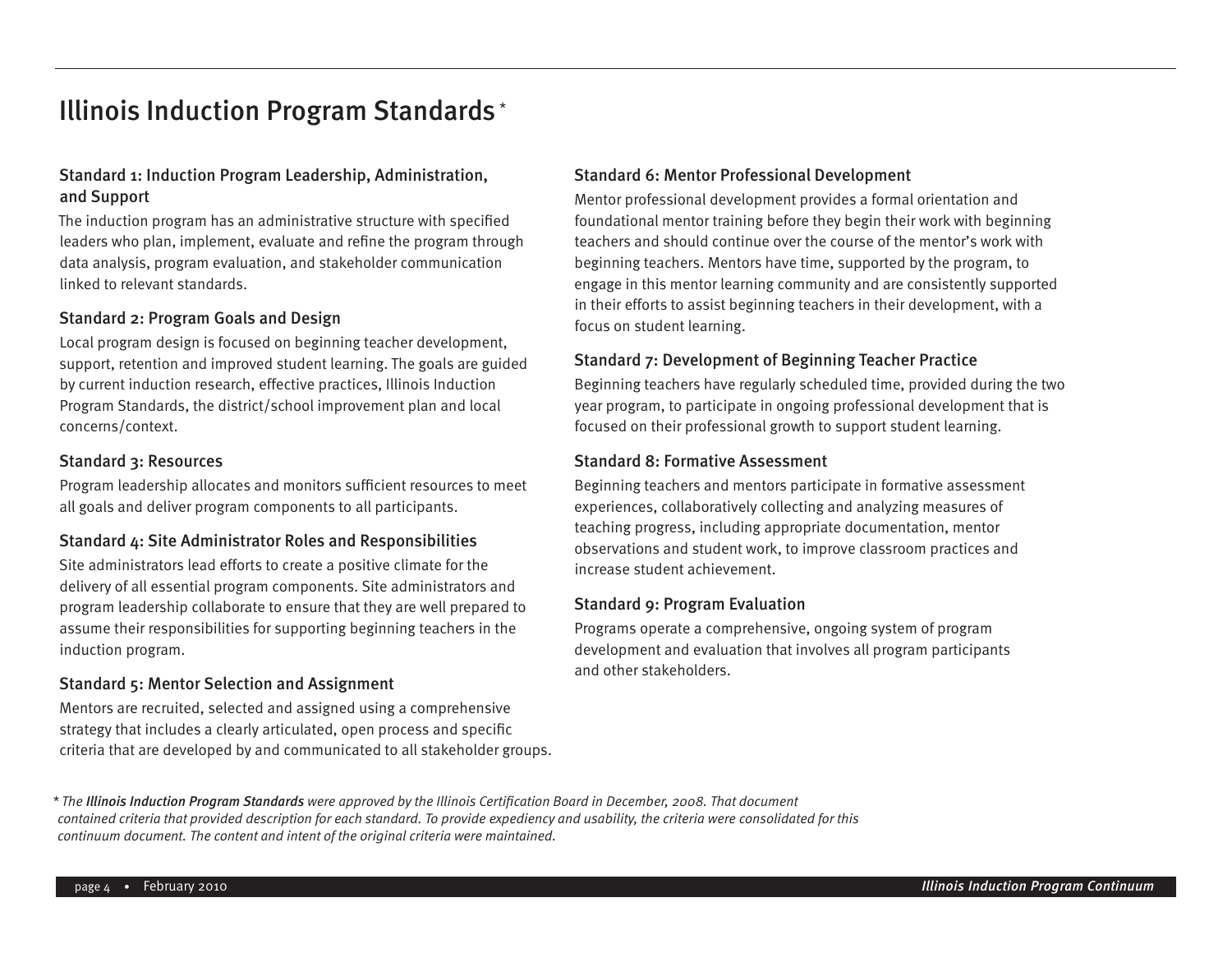#### Illinois Induction Program Continuum

Accompanying the *Illinois Induction Program Standards* is a companion document that describes program development across multiple levels. This *Continuum* was written by the Program Continuum Work Group of the Illinois Induction Policy Team during 2009–2010 in partnership with the New Teacher Center. The developmental *Continuum* is designed to:

- Provide a common language to describe and discuss program development and ongoing improvement
- Assist Program leadership and partners to collaboratively design, implement, and assess the quality and effectiveness of their programs
- Assist program leadership in setting clear, evidence-based goals and planning for program development and improvement
- Identify program needs for resources and supports.

Simply stated in the words of the stakeholders in the Work Group:

*"From the outset, our goal has been to craft a useful document that will prompt both thinking and action around the professional needs of new teachers in the state. Our aim is for this document to be used as a formative assessment tool as opposed to a summative assessment tool. In that regard, this document may be used effectively to promote program development through an ongoing cycle of continuous improvement."* 

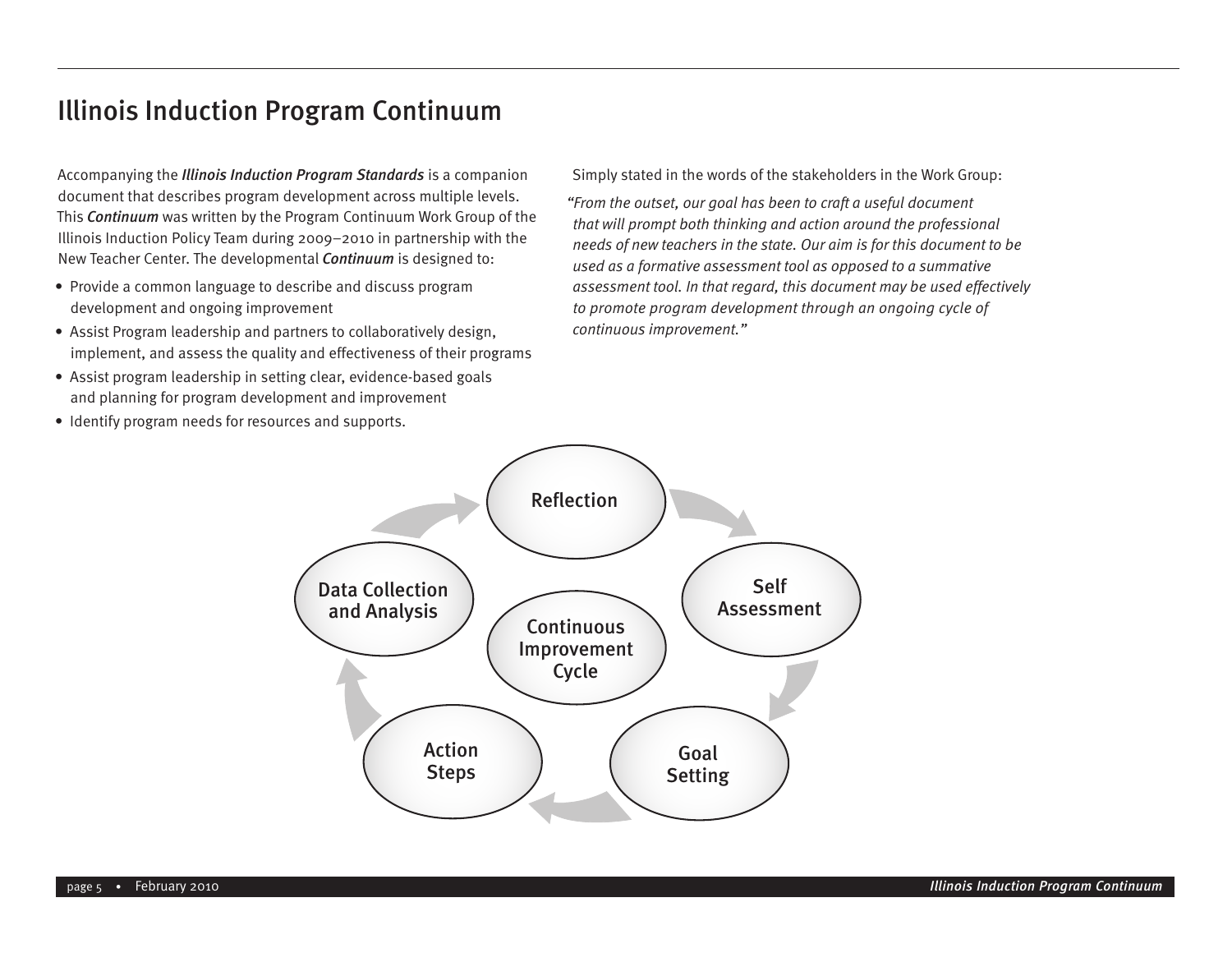#### Continuum Organization

The *Continuum* is organized by the induction program standards and their respective criteria. Each row in the *Continuum* begins with the criteria on the left. Going left to right across the row, the boxes describe the four levels of program implementation—Establishing, Applying, Integrating, and Systematizing.

Below are descriptions of the criteria and the four levels of program implementation.

| <b>Criteria</b>                                                                                               | <b>Establishing</b>                                                                                                                                                                                           | <b>Applying</b>                                                                                                                                                                                                                                    | <b>Integrating</b>                                                                                                                                                                                                                                                          | Systematizing                                                                                                                                                                                                                                                                                                                          |
|---------------------------------------------------------------------------------------------------------------|---------------------------------------------------------------------------------------------------------------------------------------------------------------------------------------------------------------|----------------------------------------------------------------------------------------------------------------------------------------------------------------------------------------------------------------------------------------------------|-----------------------------------------------------------------------------------------------------------------------------------------------------------------------------------------------------------------------------------------------------------------------------|----------------------------------------------------------------------------------------------------------------------------------------------------------------------------------------------------------------------------------------------------------------------------------------------------------------------------------------|
| Multiple criteria describe<br>each of the essential<br>components or features of a<br>given program standard. | Programs at the establishing<br>level are learning about<br>the induction program<br>standards and establishing<br>program components.<br>Limited involvement of<br>all stakeholders occurs<br>at this level. | Programs at the applying<br>level have some experience<br>and are applying knowledge<br>of induction program<br>standards and moving<br>toward full implementation<br>of program components.<br>Program is shared with<br>additional stakeholders. | Programs at the integrating<br>level are more experienced<br>with induction program<br>standards and accomplished<br>in implementation of<br>program components.<br>They are working<br>collaboratively with<br>an expanded group of<br>stakeholders on a<br>regular basis. | Programs at the systematizing<br>level collaborate regularly with<br>all stakeholders to integrate<br>induction program standards<br>and program components<br>throughout the district/<br>consortia. Program is beyond<br>compliance and embodies<br>innovative practices by<br>contributing to the broader<br>educational community. |

It is understood that program development does not always occur in a linear and sequential path from left to right on the *Continuum.* There are many contributing factors that affect program development over time. Changing contexts may affect movement on the *Continuum* as program leadership and program partners self-assess and shape program development. For all levels of program development the *Continuum* should be thought of as a supportive reference guide for ongoing use in assessment and evidence-based action planning for program improvement to promote high quality mentoring and success for beginning teachers and their students.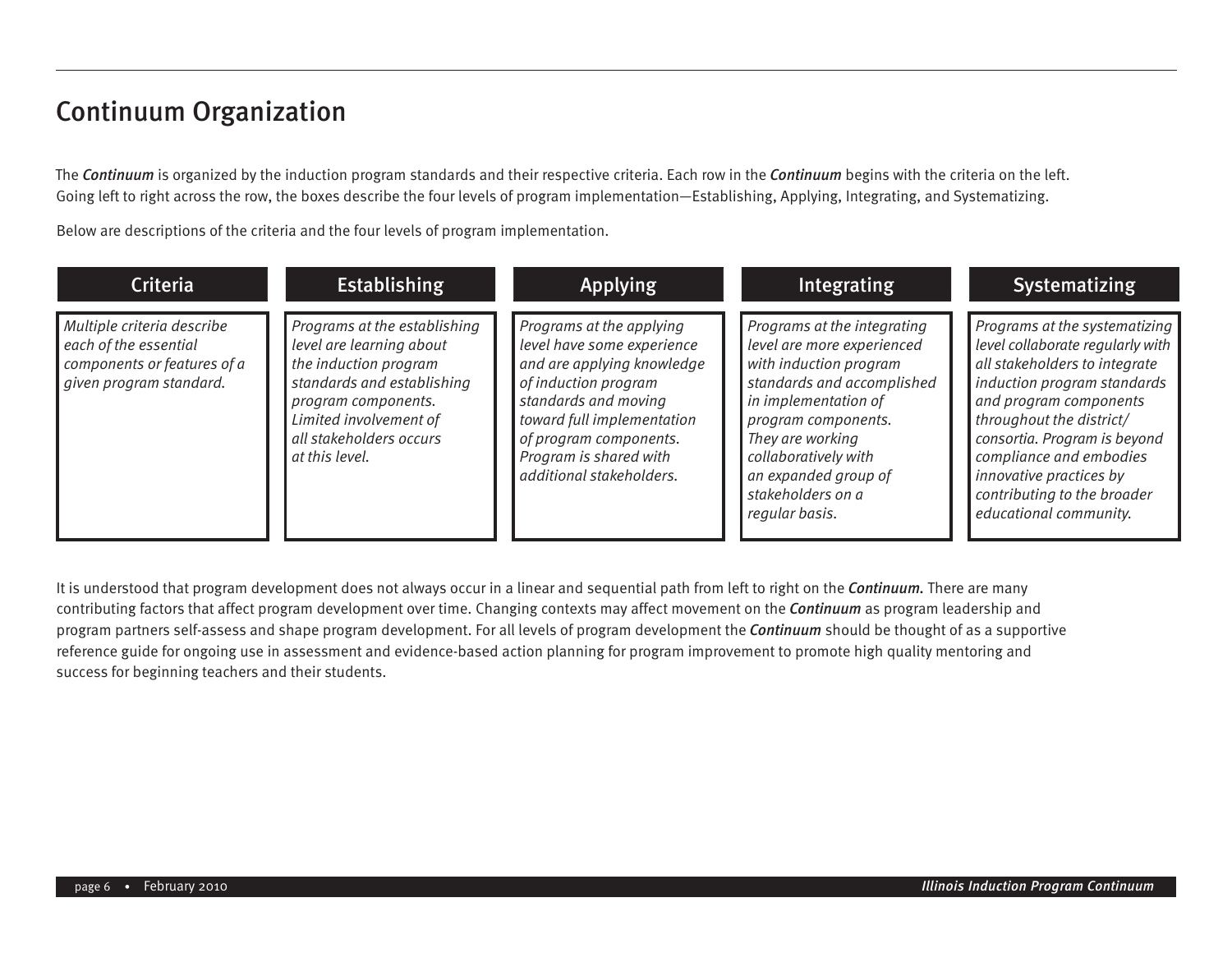# *Illinois Induction Program Standard 1:* Induction Program Leadership

The induction program has an administrative structure with specified leaders who plan, implement, evaluate and refine the program through data analysis, program evaluation, and stakeholder communication linked to relevant standards.

| <b>Establishing</b>                                                                                                                                                                                                                                                            | <b>Applying</b>                                                                                                                                                                                                                           | Integrating                                                                                                                                                                                                                                   | Systematizing                                                                                                                                                                                                                                                                                                                      |
|--------------------------------------------------------------------------------------------------------------------------------------------------------------------------------------------------------------------------------------------------------------------------------|-------------------------------------------------------------------------------------------------------------------------------------------------------------------------------------------------------------------------------------------|-----------------------------------------------------------------------------------------------------------------------------------------------------------------------------------------------------------------------------------------------|------------------------------------------------------------------------------------------------------------------------------------------------------------------------------------------------------------------------------------------------------------------------------------------------------------------------------------|
| Organizational leadership<br>designates program<br>leadership and begins<br>to define their roles and<br>responsibilities based<br>on the Illinois Induction<br><b>Program Standards.</b><br>Full definition of role and<br>responsibilities occurs<br>as the year progresses. | Program leadership<br>understands its role and<br>takes full responsibility<br>for program planning,<br>operation, oversight,<br>and use of data while<br>consulting district/site<br>administrators to inform<br>program implementation. | Program leadership<br>collaborates with<br>district/site administrators<br>and mentoring teams to<br>ensure effective program<br>planning, operation,<br>oversight, and use of data.                                                          | Program leadership,<br>district/site administrators<br>and induction and<br>mentoring teams<br>share responsibility<br>in collaborative<br>decision-making process<br>to design, implement,<br>and revise the program<br>through the use of data.<br>The program is integrated<br>throughout the larger<br>system of the district. |
| District administration<br>maintains authority over<br>time and fiscal resources<br>and provides limited<br>funds for implementation<br>of a high quality program.                                                                                                             | Program leadership<br>consults with district/site<br>administrators to identify<br>needs, resources and<br>make recommendations<br>for the appropriate use of<br>fiscal resources and time<br>to support the program.                     | Program leadership<br>collaborates with<br>district/site administrators<br>to ensure ongoing<br>district/consortia<br>commitment to provide<br>the time and fiscal<br>resources required<br>to implement a high<br>quality induction program. | Program leadership,<br>district/site administrators<br>and induction and mentoring<br>teams share leadership in<br>providing the program with<br>the full range of sufficient<br>tangible support required<br>for high quality program<br>implementation.                                                                          |
|                                                                                                                                                                                                                                                                                |                                                                                                                                                                                                                                           |                                                                                                                                                                                                                                               |                                                                                                                                                                                                                                                                                                                                    |

Induction Program Leadership

Induction Program Leadership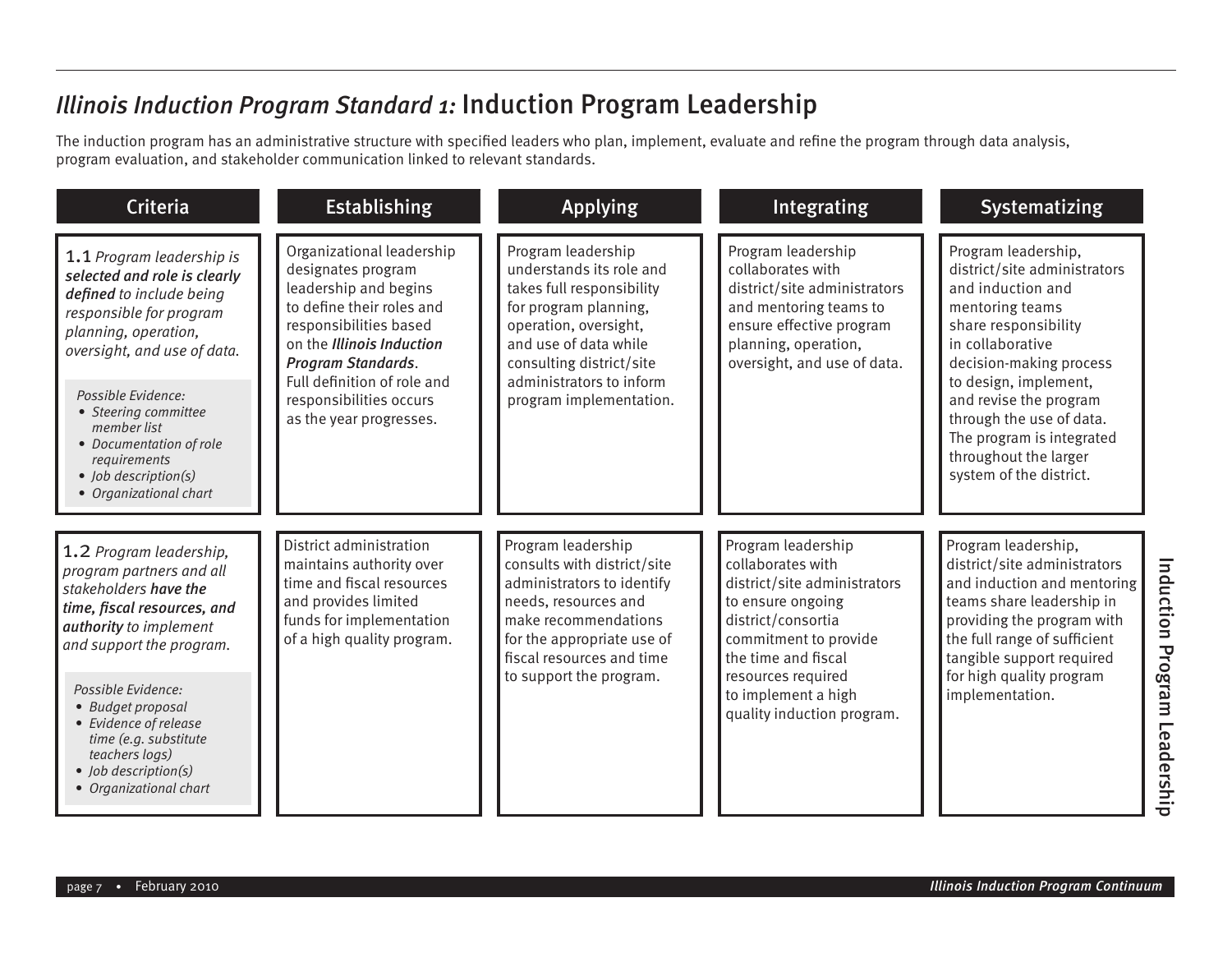# *Illinois Induction Program Standard 1:* Induction Program Leadership

| <b>Criteria</b>                                                                                                                                                                                                                                                                                                                                                                                                                                                                                                       | <b>Establishing</b>                                                                                                                                                                                      | <b>Applying</b>                                                                                                                                                                                            | Integrating                                                                                                                                                                                                                                                                      | Systematizing                                                                                                                                                                                                                                                                                                                                                                                                           |
|-----------------------------------------------------------------------------------------------------------------------------------------------------------------------------------------------------------------------------------------------------------------------------------------------------------------------------------------------------------------------------------------------------------------------------------------------------------------------------------------------------------------------|----------------------------------------------------------------------------------------------------------------------------------------------------------------------------------------------------------|------------------------------------------------------------------------------------------------------------------------------------------------------------------------------------------------------------|----------------------------------------------------------------------------------------------------------------------------------------------------------------------------------------------------------------------------------------------------------------------------------|-------------------------------------------------------------------------------------------------------------------------------------------------------------------------------------------------------------------------------------------------------------------------------------------------------------------------------------------------------------------------------------------------------------------------|
| 1.3 Program leadership,<br>program partners and all<br>stakeholders collaborate<br>to create a culture of<br>commitment to beginning<br>teacher induction and<br>improving student<br>  achievement.<br>Possible Evidence:<br>• Steering Committee<br>agendas, minutes<br>and other supporting<br>materials<br>• Mission/vision<br>statements, shared<br>norms, assumptions, etc.<br>• Cross team involvement<br>in other committees/<br><i>initiatives, etc.</i><br>• Strategic plan for<br><i>induction program</i> | Program leadership becomes<br>aware of the importance of<br>the creation of a committed<br>culture for beginning teacher<br>induction and of linking<br>the program to improving<br>student achievement. | Program leadership seeks<br>input from district/site<br>administrators towards<br>establishing a culture of<br>commitment which<br>focuses on beginning<br>teacher development<br>and student achievement. | Program leadership<br>collaborates with district/<br>site administrators to<br>develop a system of<br>regular collaboration that<br>contributes positively<br>to building a culture of<br>commitment focusing<br>on beginning teacher<br>development and<br>student achievement. | Program leadership,<br>district/site administrators<br>and induction and<br>mentoring teams collaborate<br>in ways that demonstrate<br>a culture of commitment<br>to teacher development<br>and student achievement.<br>There is systematic<br>collaboration between<br>all stakeholders to ensure<br>consideration and support<br>of program and district/site<br>needs in planning, dialogue,<br>and decision making. |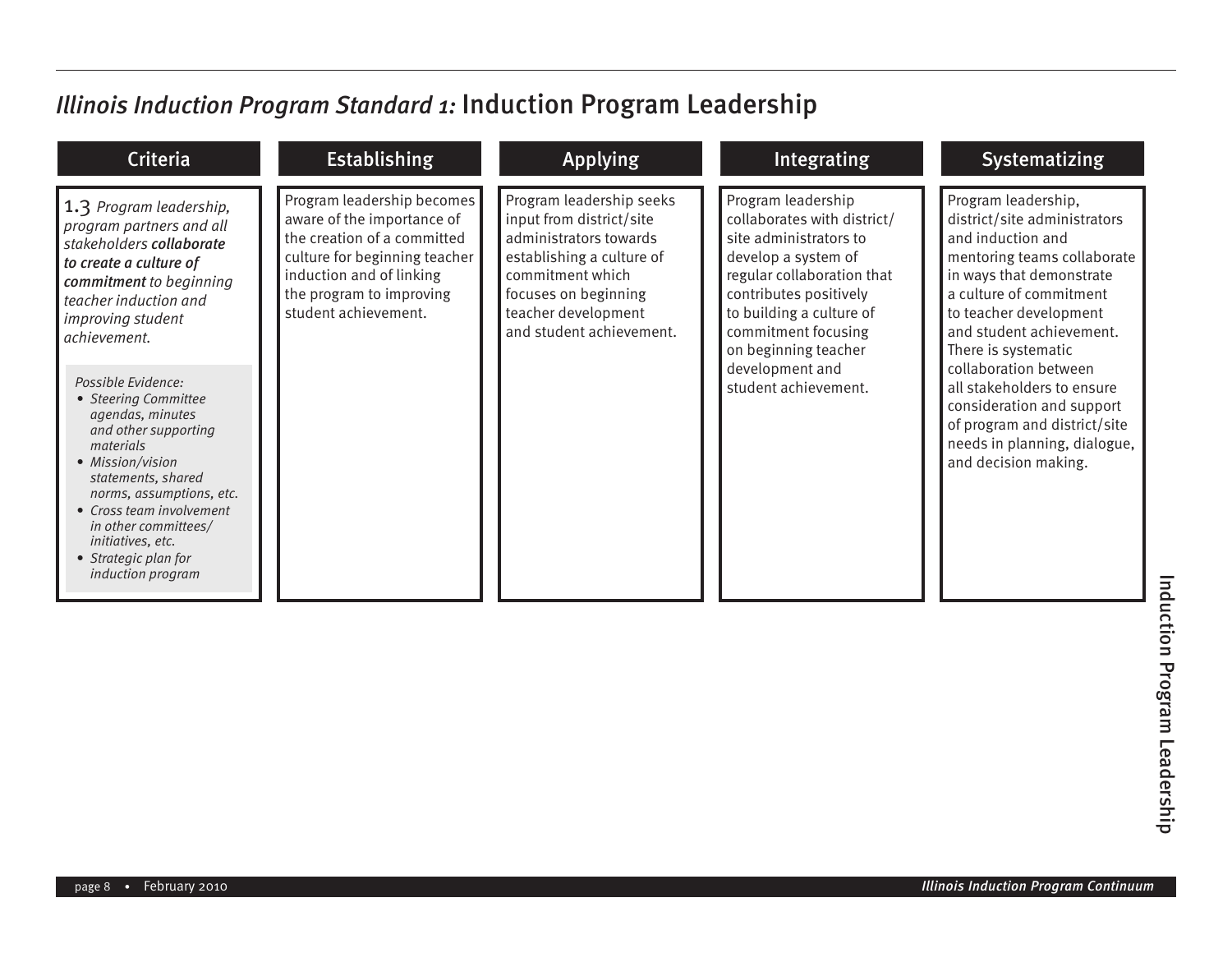# *Illinois Induction Program Standard 1:* Induction Program Leadership

| <b>Criteria</b>                                                                                                                                                                                                                                                                                            | <b>Establishing</b>                                                                                                         | <b>Applying</b>                                                                                                                                                                                         | Integrating                                                                                                                                                                                                                   | <b>Systematizing</b>                                                                                                                                                                                       |
|------------------------------------------------------------------------------------------------------------------------------------------------------------------------------------------------------------------------------------------------------------------------------------------------------------|-----------------------------------------------------------------------------------------------------------------------------|---------------------------------------------------------------------------------------------------------------------------------------------------------------------------------------------------------|-------------------------------------------------------------------------------------------------------------------------------------------------------------------------------------------------------------------------------|------------------------------------------------------------------------------------------------------------------------------------------------------------------------------------------------------------|
| 1.4 Program leadership<br>engages in initial and<br>ongoing professional<br>development to understand,<br>design and implement<br>high-quality induction<br>and mentoring.                                                                                                                                 | Program leadership attends<br>mandated professional<br>development which<br>provides guidance in<br>program implementation. | Program leadership<br>participates in professional<br>development provided<br>and seeks out additional<br>professional development<br>to augment knowledge<br>and skills while<br>making adjustments in | Program leadership and<br>district/site administrators<br>identify needs and plan for<br>professional development.<br>Program leadership<br>participates in both initial<br>and ongoing professional<br>development to expand | Program leadership, in<br>collaboration with<br>district/site leadership,<br>actively participates in<br>a professional learning<br>community that meets<br>on a regular basis to<br>deepen understanding, |
| Possible Evidence:<br>• Professional<br>development<br>opportunities for<br>beginning teachers,<br>mentors and/or<br>administrators attended<br>• Professional<br>development agendas,<br>evaluations, etc.<br>• Regional and statewide<br>networking sessions.<br>seminars, trainings,<br>workshops, etc. |                                                                                                                             | program implementation<br>based on learning.                                                                                                                                                            | understanding of essential<br>elements in implementation<br>of high quality induction and<br>mentoring programs and to<br>guide program improvement.                                                                          | guide innovative program<br>design, and implement a<br>high quality induction<br>and mentoring program.                                                                                                    |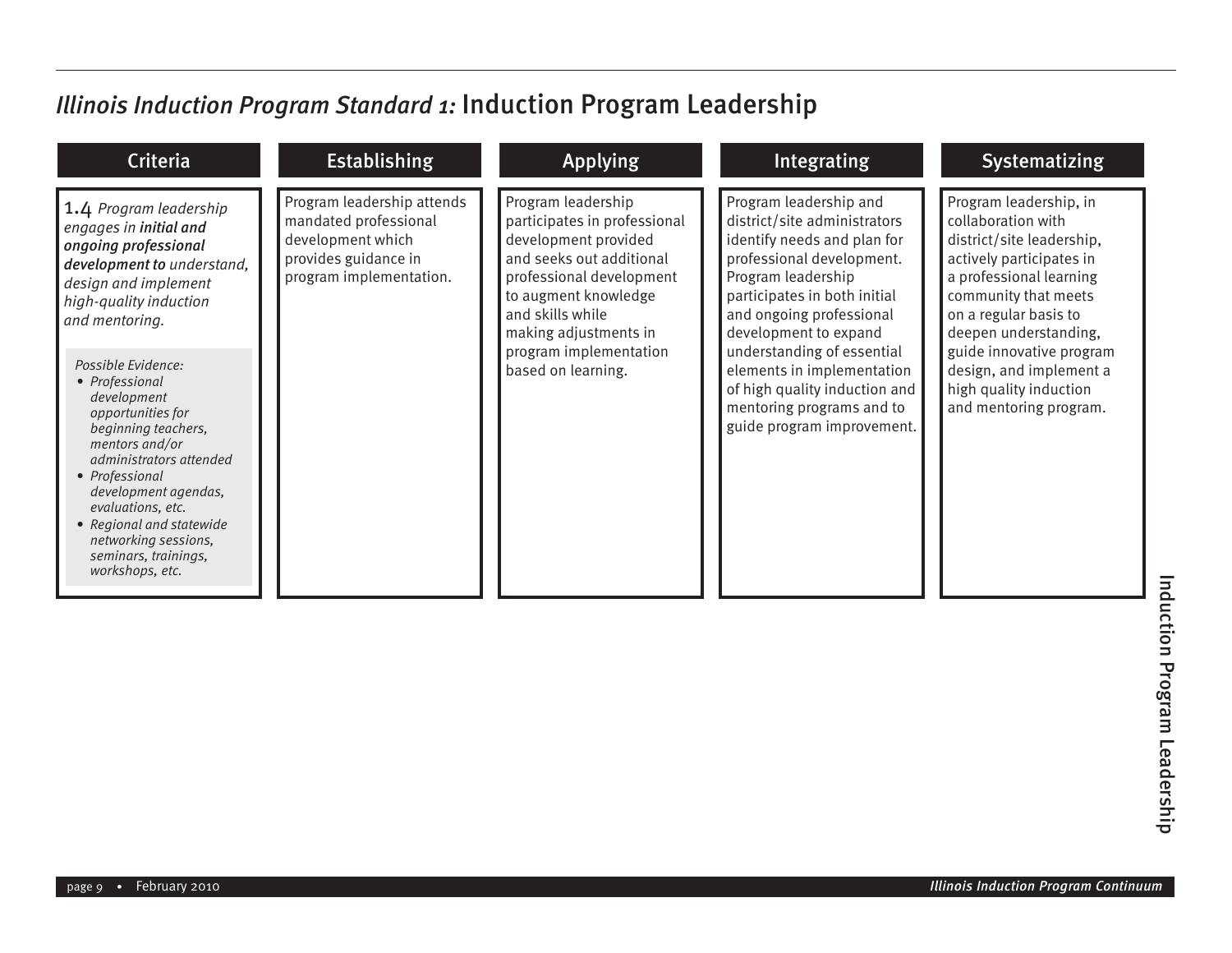Local program design is focused on beginning teacher development, support, retention and improved student learning. The goals are guided by current induction research, effective practices, *Illinois Induction Program Standards,* the district/school improvement plan and local concerns/context.

| <b>Criteria</b>                                                                                                                                                                                                                                                                                                                                                                                                                               | <b>Establishing</b>                                                                                                                                                                                             | <b>Applying</b>                                                                                                                                                                                                                                                                                                                        | Integrating                                                                                                                                                                                                                                                                                                                          | Systematizing                                                                                                                                                                                                                                                                                                                                                                                                                                          |
|-----------------------------------------------------------------------------------------------------------------------------------------------------------------------------------------------------------------------------------------------------------------------------------------------------------------------------------------------------------------------------------------------------------------------------------------------|-----------------------------------------------------------------------------------------------------------------------------------------------------------------------------------------------------------------|----------------------------------------------------------------------------------------------------------------------------------------------------------------------------------------------------------------------------------------------------------------------------------------------------------------------------------------|--------------------------------------------------------------------------------------------------------------------------------------------------------------------------------------------------------------------------------------------------------------------------------------------------------------------------------------|--------------------------------------------------------------------------------------------------------------------------------------------------------------------------------------------------------------------------------------------------------------------------------------------------------------------------------------------------------------------------------------------------------------------------------------------------------|
| 2.1 Program design<br>includes learning outcomes<br>for beginning teacher<br>participants that recognize<br>a continuum of teacher<br>development and a focus<br>on student learning with<br>clearly defined participant<br>expectations for program<br>completion.<br>Possible Evidence:<br>• Letter to beginning<br>teacher stating program<br>expectations<br>• Beginning teacher<br>outcomes posted<br>• Professional<br>development plan | Program leadership uses<br>a teacher continuum as a<br>reference when developing<br>learning outcomes for<br>participants and becomes<br>aware of the need to<br>define expectations for<br>program completion. | Program leadership<br>meets with district/site<br>administrators to identify<br>learning outcomes for<br>participants based on<br>a continuum of teacher<br>development, designs clear<br>expectations for program<br>completion, and shares<br>expectations with beginning<br>teachers, mentors, and<br>district/site administrators. | Program leadership,<br>district/site administrators,<br>and mentors implement<br>and monitor a program<br>that includes learning<br>outcomes for participants<br>that recognize a continuum<br>of teacher development, a<br>focus on student learning,<br>and clearly defined<br>participant expectations<br>for program completion. | Program leadership, district/<br>site administrators, and<br>induction and mentoring<br>teams continuously<br>define learning outcomes<br>for participants to move<br>to highest levels of<br>performance on a teacher<br>development continuum<br>with a focus on improving<br>student learning. Use of<br>a teacher continuum and<br>focus on student learning<br>are integrated across all<br>school faculties to impact<br>all teachers' practice. |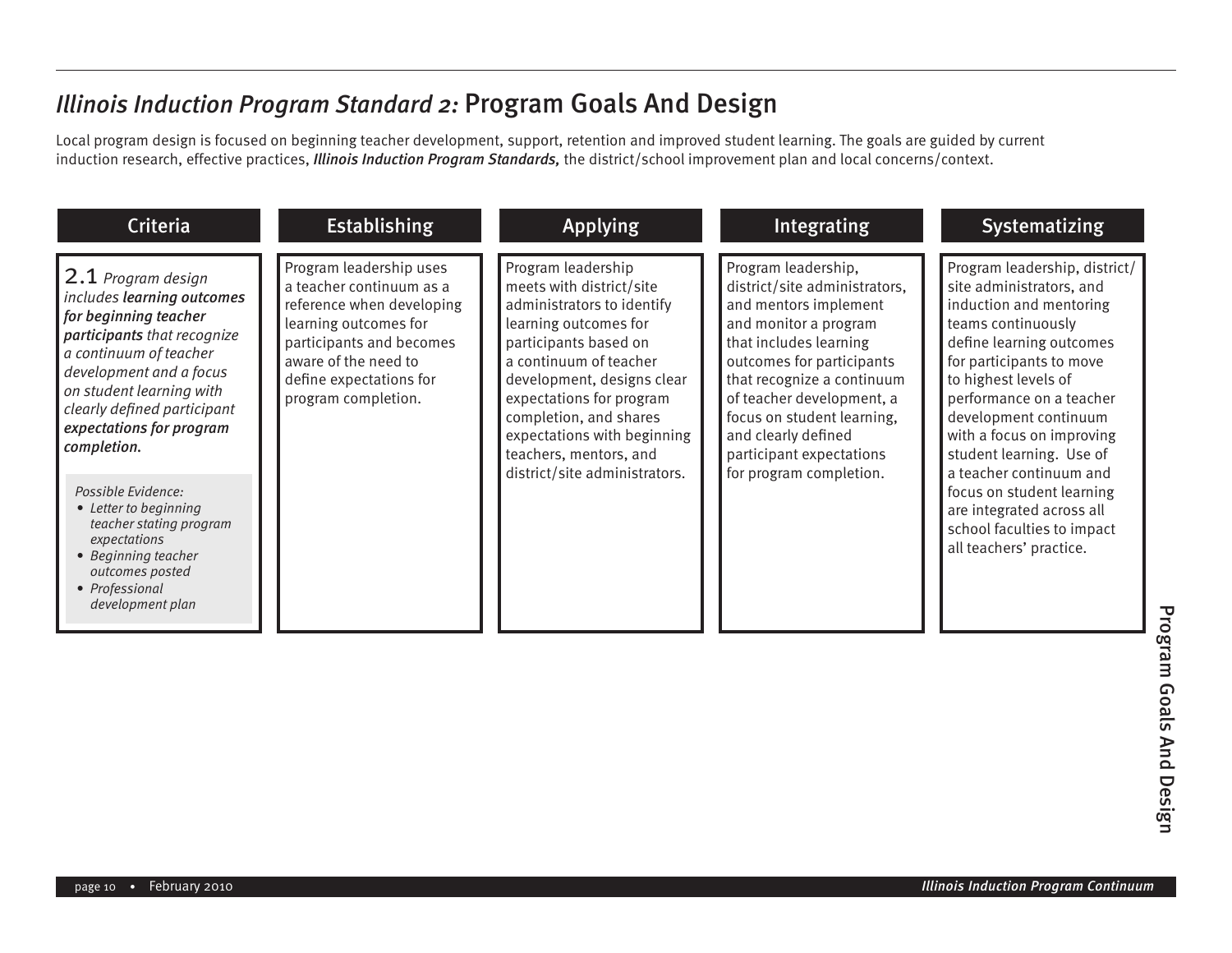| <b>Criteria</b>                                                                                                                                                                                                                                                                                  | <b>Establishing</b>                                                                                                                                                                                                                                            | <b>Applying</b>                                                                                                                                                                                                                                                                                      | Integrating                                                                                                                                                                                                                                                                                                                                                                            | <b>Systematizing</b>                                                                                                                                                                                                                                                                                                                                                                                |
|--------------------------------------------------------------------------------------------------------------------------------------------------------------------------------------------------------------------------------------------------------------------------------------------------|----------------------------------------------------------------------------------------------------------------------------------------------------------------------------------------------------------------------------------------------------------------|------------------------------------------------------------------------------------------------------------------------------------------------------------------------------------------------------------------------------------------------------------------------------------------------------|----------------------------------------------------------------------------------------------------------------------------------------------------------------------------------------------------------------------------------------------------------------------------------------------------------------------------------------------------------------------------------------|-----------------------------------------------------------------------------------------------------------------------------------------------------------------------------------------------------------------------------------------------------------------------------------------------------------------------------------------------------------------------------------------------------|
| 2.2 Program design<br>provides for effective<br>communication among<br>program leadership,<br>mentors, beginning<br>teachers, and site<br>administrators and is<br>consistently integrated<br>into district /school<br>improvement goals and<br>ongoing professional<br>development initiatives. | Program leadership<br>communicates with some<br>district/site administrators<br>regarding program<br>implementation and<br>becomes aware of the<br>need to make connections<br>between program design,<br>school improvement, and<br>professional development. | Program leadership<br>consults with district/<br>site administrators to<br>design a program that<br>provides for regular<br>communication among<br>stakeholders regarding<br>program implementation<br>and identifies some<br>school improvement<br>goals for induction and<br>mentoring activities. | Program leadership<br>collaborates with<br>district/site administrators<br>to design a program that<br>provides for effective<br>communication and<br>feedback among program<br>leadership, mentors,<br>beginning teachers, and<br>district/site administrators<br>to support ongoing program<br>implementation. Program<br>design is consistent with<br>and integrated into district/ | Program leadership,<br>district/site administrators,<br>and induction and<br>mentoring teams ensure that<br>program design supports<br>ongoing, effective, and<br>consistent communication<br>among all stakeholders<br>to maintain high quality<br>program implementation.<br>Program design is aligned<br>with the school improvement<br>plan and provides innovative<br>strategies to accomplish |
| Possible Evidence:<br>• Program goals<br>articulated in district/<br>school improvement plan<br>• Articles in newsletters<br>• Presentation(s) to board<br>of education and other<br>district/regional entities<br>• Website postings                                                            |                                                                                                                                                                                                                                                                |                                                                                                                                                                                                                                                                                                      | school improvement goals<br>and ongoing professional<br>development initiatives.                                                                                                                                                                                                                                                                                                       | school improvement goals<br>and support professional<br>development initiatives.                                                                                                                                                                                                                                                                                                                    |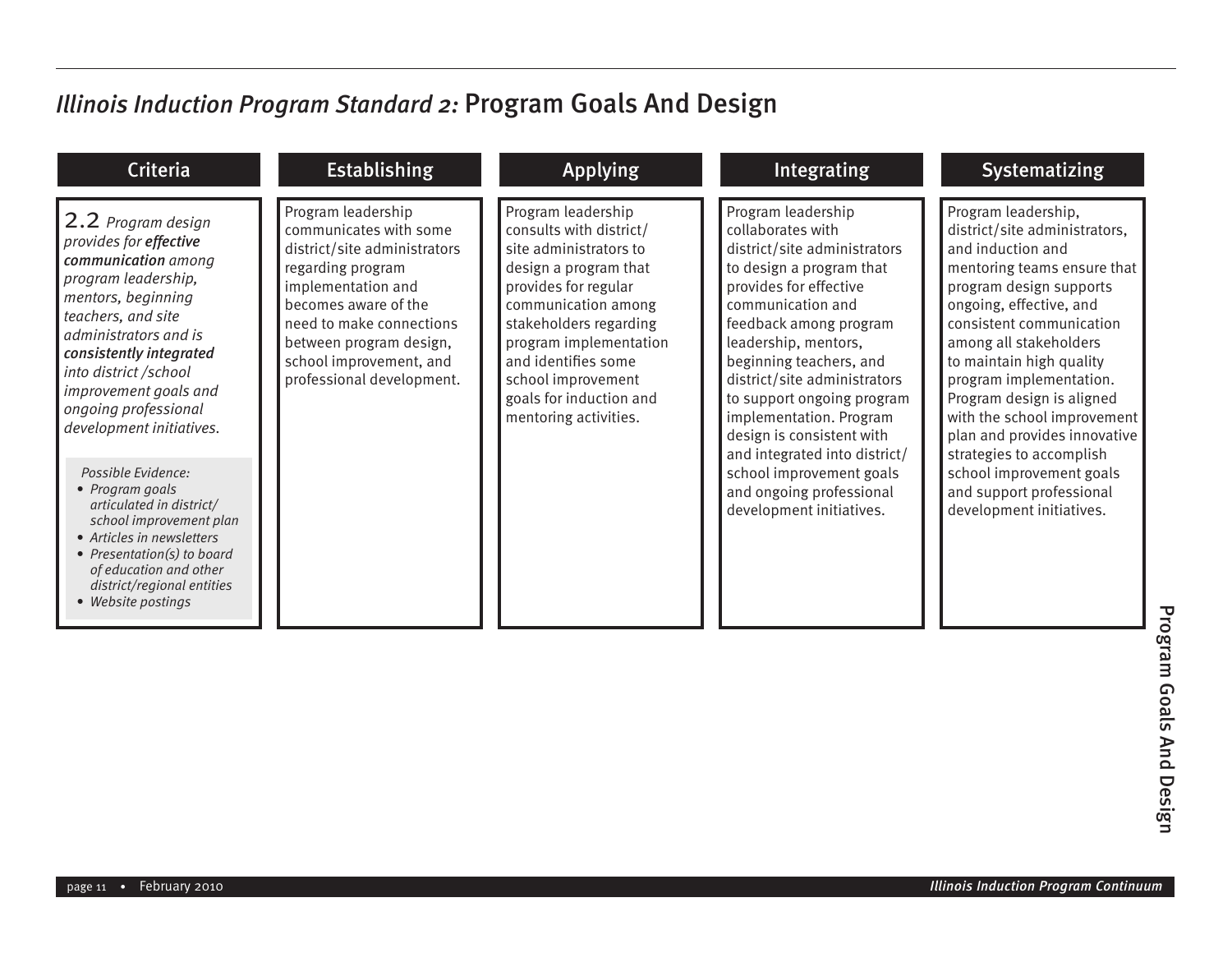| <b>Criteria</b>                                                                                                                                                                                                                                                                                                                                  | <b>Establishing</b>                                                                                                                                                                    | <b>Applying</b>                                                                                                                                              | Integrating                                                                                                                                                                                                                                                                  | <b>Systematizing</b>                                                                                                                                                                                                                                                                                                |
|--------------------------------------------------------------------------------------------------------------------------------------------------------------------------------------------------------------------------------------------------------------------------------------------------------------------------------------------------|----------------------------------------------------------------------------------------------------------------------------------------------------------------------------------------|--------------------------------------------------------------------------------------------------------------------------------------------------------------|------------------------------------------------------------------------------------------------------------------------------------------------------------------------------------------------------------------------------------------------------------------------------|---------------------------------------------------------------------------------------------------------------------------------------------------------------------------------------------------------------------------------------------------------------------------------------------------------------------|
| $\vert$ 2.3 Program design<br>includes high quality<br>mentor selection, training,<br>assessment/evaluation and<br>ongoing support in a mentor<br>learning community.<br>Possible Evidence:<br>• Training agendas<br>• Course syllabus<br>• Website for mentor<br>conversations<br>• Mentor selection rubric<br>• Mentor postings<br>application | Program leadership<br>disseminates information<br>about mentor selection<br>to site administrators at<br>district/consortia meetings<br>and suggests topics for<br>supporting mentors. | Program leadership<br>consults with district/<br>site administrators to<br>establish criteria for mentor<br>selection, training, and<br>support for mentors. | Program leadership<br>collaborates with district/<br>site administrators to<br>design and implement<br>a program that includes<br>selection of high quality<br>mentors, mentor training,<br>assessment/evaluation,<br>and ongoing support in a<br>mentor learning community. | Program leadership,<br>district/site administrators,<br>and induction and<br>mentoring teams integrate<br>into the district improvement<br>plan a clearly articulated<br>process for mentor selection,<br>training, reflection,<br>assessment/evaluation,<br>and ongoing support in a<br>mentor learning community. |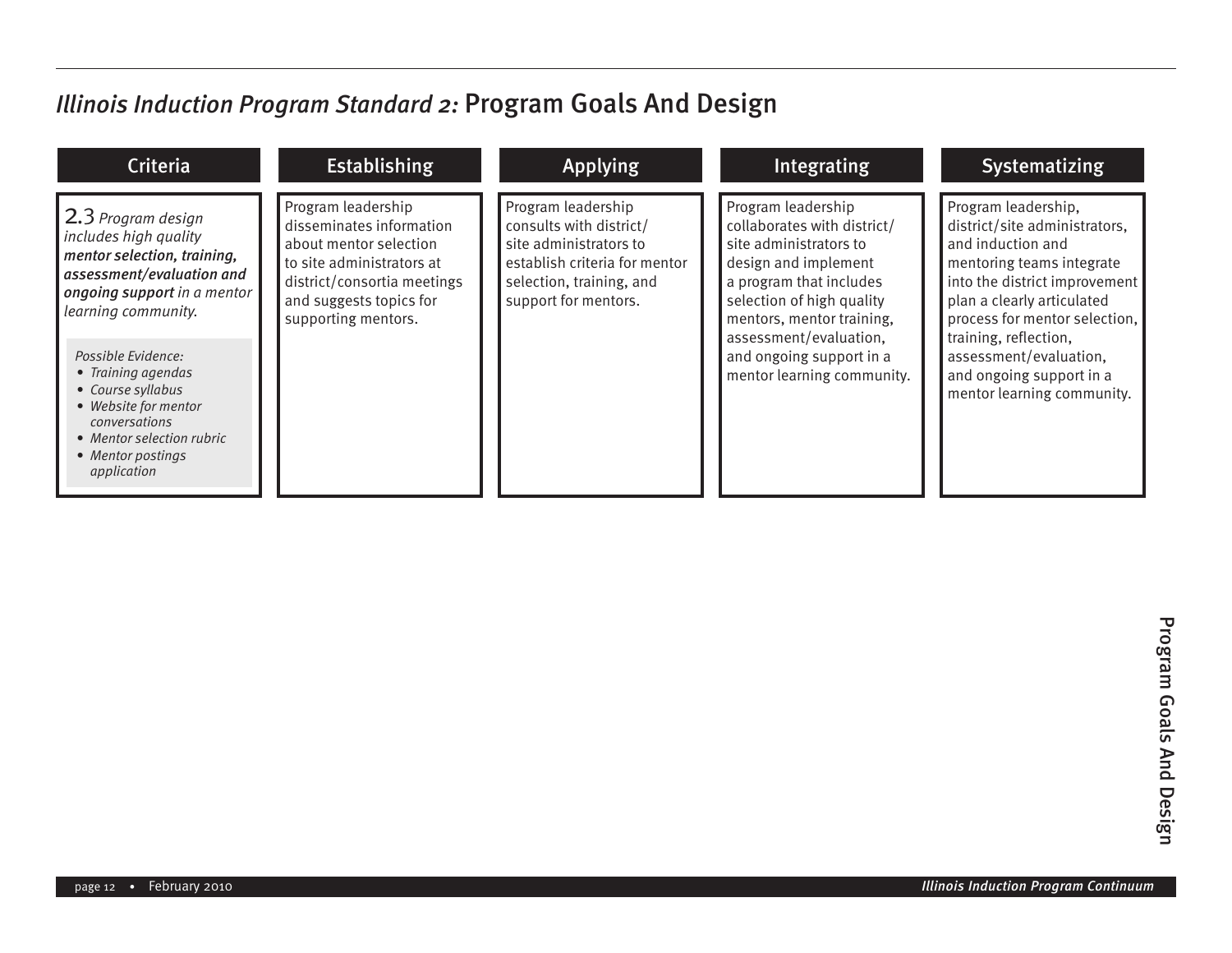| <b>Criteria</b>                                                                                                                                                                                                                                                                                                                                                                                                                                                                           | <b>Establishing</b>                                                                                                                                                                                                                                                    | <b>Applying</b>                                                                                                                                                                                                                                                         | <b>Integrating</b>                                                                                                                                                                                                                                                                                                                                       | <b>Systematizing</b>                                                                                                                                                                                                                                                                                                                                                                                                                                                                                                                                                                                           |
|-------------------------------------------------------------------------------------------------------------------------------------------------------------------------------------------------------------------------------------------------------------------------------------------------------------------------------------------------------------------------------------------------------------------------------------------------------------------------------------------|------------------------------------------------------------------------------------------------------------------------------------------------------------------------------------------------------------------------------------------------------------------------|-------------------------------------------------------------------------------------------------------------------------------------------------------------------------------------------------------------------------------------------------------------------------|----------------------------------------------------------------------------------------------------------------------------------------------------------------------------------------------------------------------------------------------------------------------------------------------------------------------------------------------------------|----------------------------------------------------------------------------------------------------------------------------------------------------------------------------------------------------------------------------------------------------------------------------------------------------------------------------------------------------------------------------------------------------------------------------------------------------------------------------------------------------------------------------------------------------------------------------------------------------------------|
| 2.4 Program design<br>defines essential activities<br>including beginning teacher<br>formative assessment,<br>written documentation of<br>beginning teacher/mentor<br>work, analysis of beginning<br>teacher instruction and<br>student learning, and<br>professional development<br>for all stakeholders.<br>Possible Evidence:<br>• Calendar documenting<br>dates for essential<br><i>activities</i><br>• Beginning teacher<br>learning scope and<br>sequence chart<br>• Mentoring logs | Program leadership designs<br>a program that demonstrates<br>awareness of essential<br>activities. These activities<br>vary with respect to clarity<br>of learning outcomes and<br>coherence across activities,<br>formative assessment, and<br>written documentation. | Program leadership<br>designs and establishes<br>a program that defines<br>essential activities<br>regarding formative<br>assessment, written<br>documentation of<br>beginning teacher/mentor<br>work, and initial<br>professional development<br>for all stakeholders. | Program leadership<br>implements a program<br>design that includes<br>essential activities such<br>as beginning teacher<br>formative assessment,<br>written documentation of<br>beginning teacher/mentor<br>work, analysis of beginning<br>teacher instruction and<br>student learning, and regular<br>professional development<br>for all stakeholders. | Program leadership,<br>district/site administrators,<br>and induction and mentoring<br>teams implement a<br>program that integrates<br>innovative activities,<br>use of a wide-range<br>of beginning teacher<br>formative assessment,<br>written documentation of<br>beginning teacher/mentor<br>work, analysis of beginning<br>teacher instruction and<br>student learning into the<br>professional development<br>plan. Program design<br>includes planned processes<br>of reflection, and ongoing<br>feedback for the purpose<br>of moving beginning<br>teachers from initial to<br>standard certification. |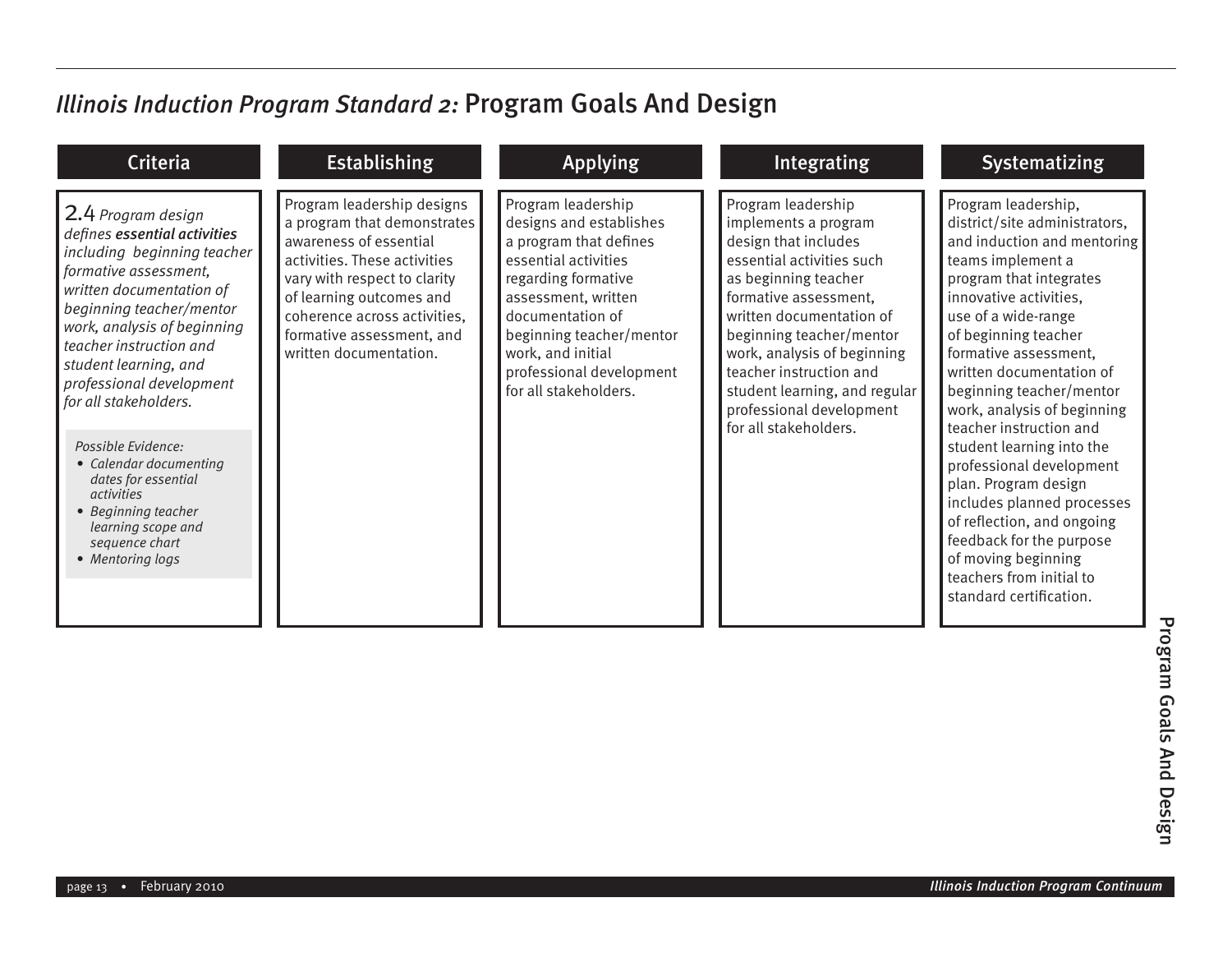| Program leadership<br>Program leadership<br>Program leadership, district/<br>Program leadership,<br>2.5 Program goals and<br>articulates and<br>develops program goals<br>site administrators, and<br>outcomes for teacher<br>that are informal and are<br>communicates program<br>mentors analyze multiple<br>development, retention,<br>communicated within<br>goals to district/site<br>sources of program<br>support, and student<br>evaluation data and revise<br>program and completes<br>administrators, mentors,<br>learning are reviewed<br>analysis of student<br>and beginning teachers.<br>as necessary the program<br>and revised as necessary<br>achievement data as<br>Program leadership and<br>goals and outcomes around<br>by designated program<br>required by Illinois State<br>site administrators analyze<br>teacher development,<br>leaders and stakeholders<br>Board of Education.<br>student achievement data<br>retention, support, and<br>a process that uses<br>based on the analysis of<br>student achievement data<br>and make some revisions<br>multiple sources of<br>of program goals and<br>to impact student learning.<br>program evaluation data.<br>outcomes around<br>teacher development.<br>Possible Evidence:<br>retention, support, and | <b>Criteria</b>        | <b>Establishing</b> | <b>Applying</b> | Integrating | <b>Systematizing</b>                                                                                                                                                                                                                                                                                                                                      |
|-----------------------------------------------------------------------------------------------------------------------------------------------------------------------------------------------------------------------------------------------------------------------------------------------------------------------------------------------------------------------------------------------------------------------------------------------------------------------------------------------------------------------------------------------------------------------------------------------------------------------------------------------------------------------------------------------------------------------------------------------------------------------------------------------------------------------------------------------------------------------------------------------------------------------------------------------------------------------------------------------------------------------------------------------------------------------------------------------------------------------------------------------------------------------------------------------------------------------------------------------------------------------------------|------------------------|---------------------|-----------------|-------------|-----------------------------------------------------------------------------------------------------------------------------------------------------------------------------------------------------------------------------------------------------------------------------------------------------------------------------------------------------------|
| • Survey results lead to<br>revised activities<br>• Relevant Human<br>Resources data<br>(e.g. retention)<br>• Administrative<br>meeting agendas                                                                                                                                                                                                                                                                                                                                                                                                                                                                                                                                                                                                                                                                                                                                                                                                                                                                                                                                                                                                                                                                                                                                   | • Training evaluations |                     |                 |             | district/site administrators,<br>and induction and mentoring<br>teams align program goals<br>and outcomes to the district<br>and school Improvement<br>plan goals and outcomes.<br>Program design integrates<br>multiple sources of program<br>evaluation data to review,<br>analyze, and revise actions<br>for teacher development,<br>student learning. |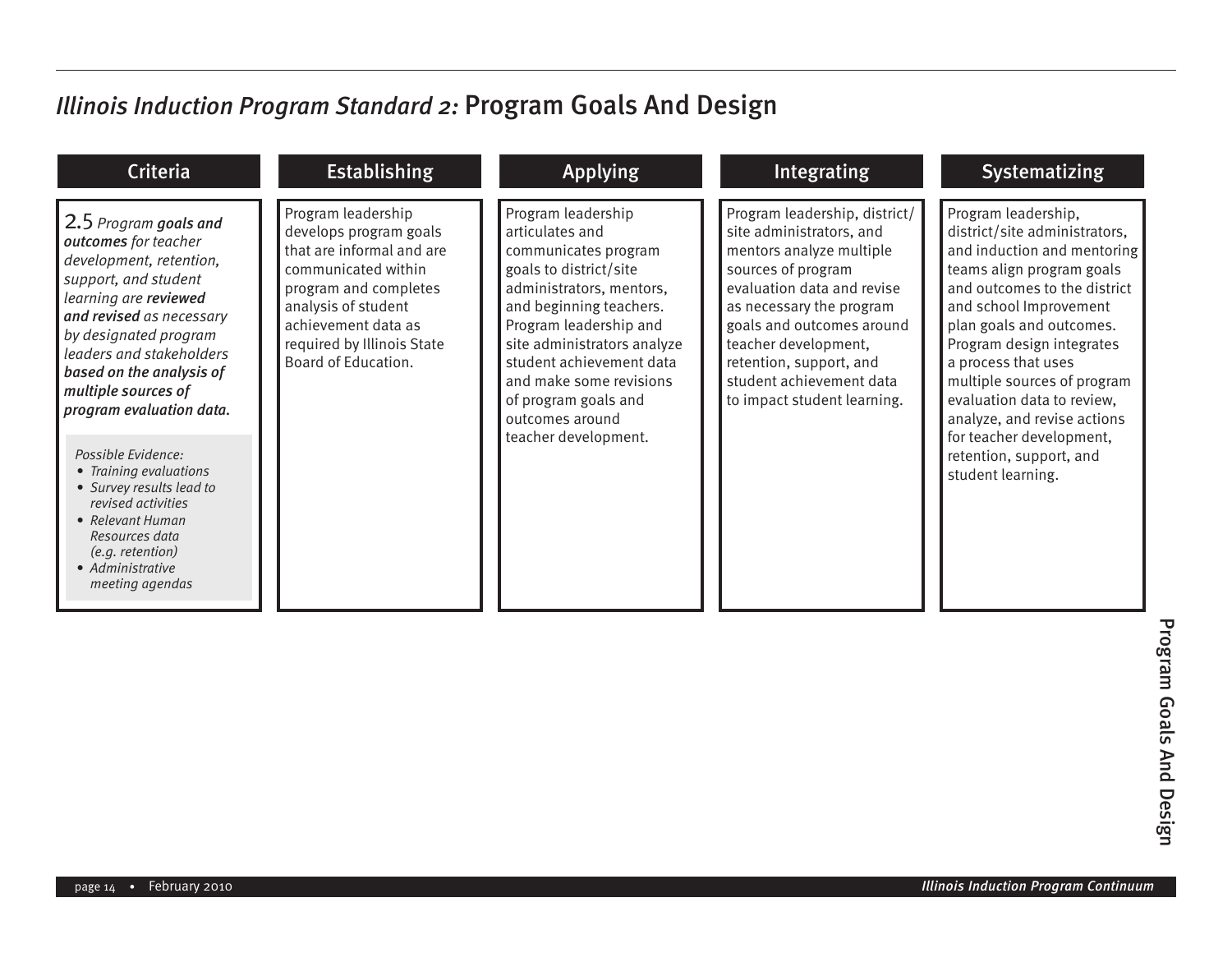#### *Illinois Induction Program Standard 3:* Resources

Program leadership allocates and monitors sufficient resources to meet all goals and deliver program components to all participants.

| <b>Criteria</b>                                                                                                                                                                                                                                                                                                                                                              | <b>Establishing</b>                                                                                                                                                                                         | <b>Applying</b>                                                                                                                                                                  | Integrating                                                                                                                                                                                                                                                                                                                           | <b>Systematizing</b>                                                                                                                                                                                                                                                                                                                                                 |
|------------------------------------------------------------------------------------------------------------------------------------------------------------------------------------------------------------------------------------------------------------------------------------------------------------------------------------------------------------------------------|-------------------------------------------------------------------------------------------------------------------------------------------------------------------------------------------------------------|----------------------------------------------------------------------------------------------------------------------------------------------------------------------------------|---------------------------------------------------------------------------------------------------------------------------------------------------------------------------------------------------------------------------------------------------------------------------------------------------------------------------------------|----------------------------------------------------------------------------------------------------------------------------------------------------------------------------------------------------------------------------------------------------------------------------------------------------------------------------------------------------------------------|
| 3.1 Program leadership,<br>program partners, and<br>all stakeholders allocate<br>adequate resources to<br>ensure an appropriate<br>distribution of funds to<br>support components defined<br>in the program design and<br>in alignment with district<br>improvement plan.<br>Possible Evidence:<br>• Itemized budget<br>allocations linked<br>to program goals<br>and design | District administration along<br>with program leadership<br>allocates available resources<br>and funding for the program<br>and is aware of need to align<br>allocations with district<br>improvement plan. | Program leadership<br>identifies needs, seeks,<br>and allocates resources<br>and funding to implement<br>induction components<br>in alignment with district<br>improvement plan. | Program leadership<br>collaborates with<br>district/site administrators<br>to gather information from<br>stakeholders and to seek<br>and procure additional<br>resources and funding in<br>order to meet all goals<br>and deliver program<br>components to all<br>participants in alignment<br>with the district<br>improvement plan. | Program leadership,<br>district/site administrators,<br>and induction and mentoring<br>teams collaboratively design<br>and implement a systematic<br>process to identify, procure<br>and distribute adequate<br>resources and funding<br>for the induction and<br>mentoring component.<br>All budget allocations<br>are aligned to the district<br>improvement plan. |
| 3.2 Program leadership,<br>program partners, and<br>all stakeholders access<br>and coordinate existing<br>professional development<br>resources to effectively align<br>and coordinate with the<br>induction program.<br>Possible Evidence:<br>• Stakeholder needs<br>assessment<br>• Substitute and release<br>time documentation<br>• Professional<br>development provided | District administration along<br>with program leadership<br>allocates professional<br>development resources<br>for the program.                                                                             | Program leadership accesses<br>appropriate and sufficient<br>professional development<br>resources to support the<br>implementation of the<br>induction program.                 | Program leadership<br>collaborates with<br>district/site administrators<br>to access and coordinate<br>existing professional<br>development resources.                                                                                                                                                                                | Program leadership,<br>district/site administrators,<br>and induction and mentoring<br>teams collaboratively<br>design and implement a<br>process to identify, seek,<br>procure, and provide<br>additional professional<br>development resources<br>for the induction and<br>mentoring component of the<br>district improvement plan.                                |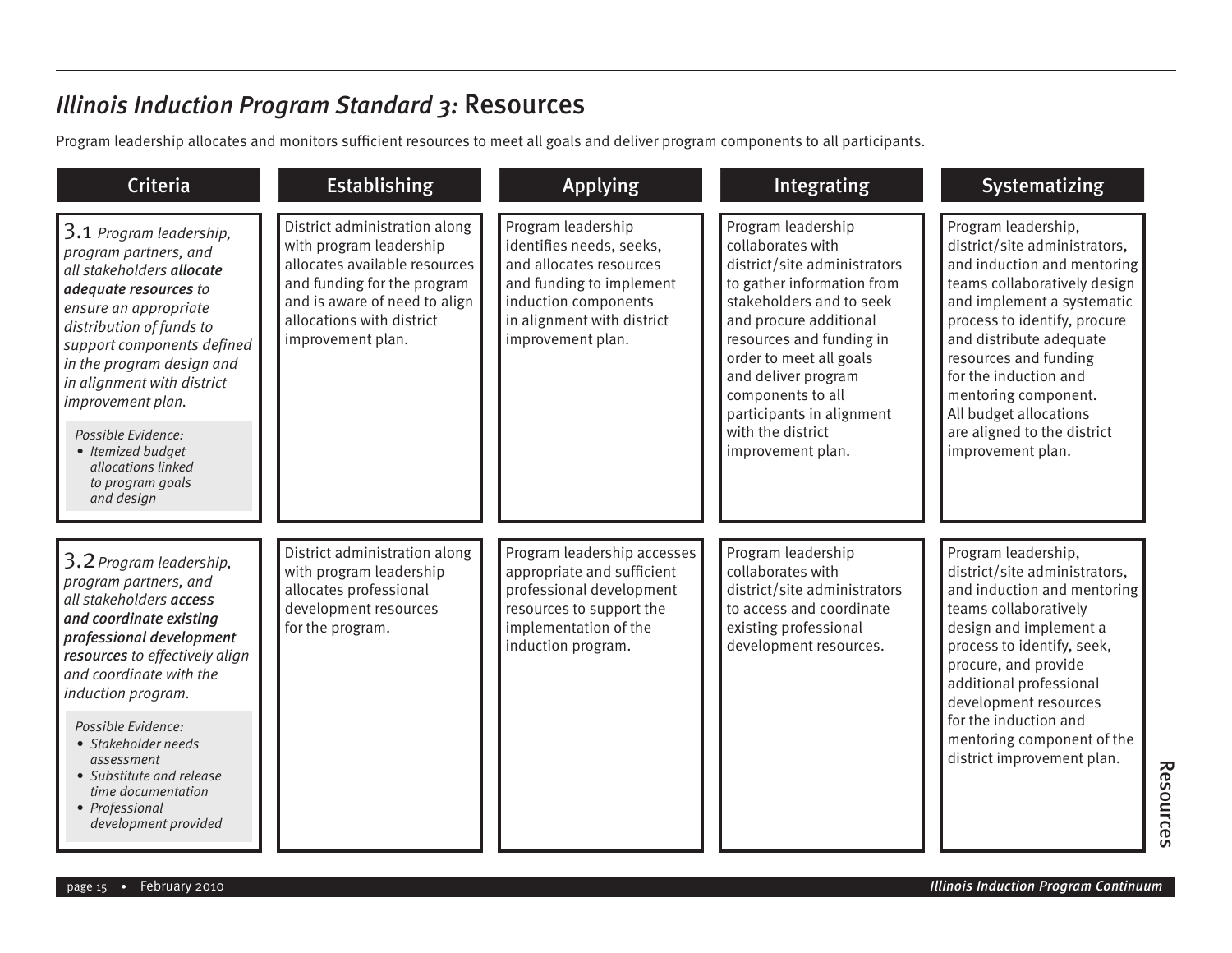### *Illinois Induction Program Standard 3:* Resources

| <b>Criteria</b>                                                                                                                                                                                                                                                                                                                                                                                        | <b>Establishing</b>                                                                                                                                                                                                                                                                          | <b>Applying</b>                                                                                                                                                                                                                                                                                                                                 | <b>Integrating</b>                                                                                                                                                                                                                                                                                                                                   | <b>Systematizing</b>                                                                                                                                                                                                                                                                                                                                                                                                                           |
|--------------------------------------------------------------------------------------------------------------------------------------------------------------------------------------------------------------------------------------------------------------------------------------------------------------------------------------------------------------------------------------------------------|----------------------------------------------------------------------------------------------------------------------------------------------------------------------------------------------------------------------------------------------------------------------------------------------|-------------------------------------------------------------------------------------------------------------------------------------------------------------------------------------------------------------------------------------------------------------------------------------------------------------------------------------------------|------------------------------------------------------------------------------------------------------------------------------------------------------------------------------------------------------------------------------------------------------------------------------------------------------------------------------------------------------|------------------------------------------------------------------------------------------------------------------------------------------------------------------------------------------------------------------------------------------------------------------------------------------------------------------------------------------------------------------------------------------------------------------------------------------------|
| 3.3 Program leadership,<br>program partners, and<br>all stakeholders allocate<br>sufficient, sanctioned,<br>protected time for<br>mentoring to foster high<br>quality mentoring for<br>beginning teachers.<br>Possible Evidence:<br>• Budget allocations<br>for observations,<br>co-planning etc.<br>• Schedules or logs<br>of meetings between<br>mentors and<br>beginning teachers                   | Program leadership<br>identifies expectations<br>for mentors regarding<br>time spent with beginning<br>teachers. Mentors and<br>beginning teachers make<br>arrangements to meet as<br>needed. Mentors generally<br>begin work with beginning<br>teachers at the start of<br>the school year. | Program leadership meets<br>with mentors to clarify<br>expectations for weekly<br>mentor meeting time with<br>beginning teachers.<br>Mentors and beginning<br>teachers meet during<br>common prep periods,<br>lunch hours, and/or before<br>and after school. Most<br>beginning teachers meet<br>with mentors before the<br>school year begins. | Program leadership<br>collaborates with site<br>administrators and mentors<br>to allocate sufficient.<br>sanctioned, protected<br>time for mentoring;<br>and identify and seek<br>solutions to issues that<br>impact protected time<br>for mentoring. Mentors<br>maintain a regular schedule<br>with beginning teachers<br>to meet individual needs. | Program leadership<br>collaborates with district/<br>site administrators, and<br>induction and mentoring<br>teams to guarantee<br>dedicated and uninterrupted<br>time specific for the purpose<br>of implementing the school<br>mentoring program. To<br>ensure a high quality<br>induction experience, site<br>administrators collaborate<br>with the mentors and<br>beginning teachers to<br>schedule meeting time<br>during the school day. |
| 3.4 Formative<br>Program leadership, program<br>partners, and all stakeholders<br>monitor resource allocations<br>on a regular basis in order to<br>make necessary adjustments<br>as needed during the year.<br>Possible Evidence:<br>• Meeting agendas/<br>minutes of regularly<br>scheduled program<br>leadership meeting<br>• Calendar of program<br>leadership meetings<br>• Budget meeting agenda | Program leadership<br>reviews resource and<br>budget allocations at<br>the end of the year.                                                                                                                                                                                                  | Program leadership seeks<br>information from site<br>administrators as needed<br>to identify future resource<br>and budget allocations.                                                                                                                                                                                                         | Program leadership<br>collaborates quarterly with<br>district/site administrators<br>to monitor resource<br>allocations and make<br>adjustments during the<br>school year.                                                                                                                                                                           | Program leadership,<br>district/site administrators,<br>and induction and<br>mentoring teams meet at<br>least quarterly and have a<br>well-communicated process<br>to gather fiscal data and use<br>it to make timely decisions<br>and enable systemic<br>continuous improvement.                                                                                                                                                              |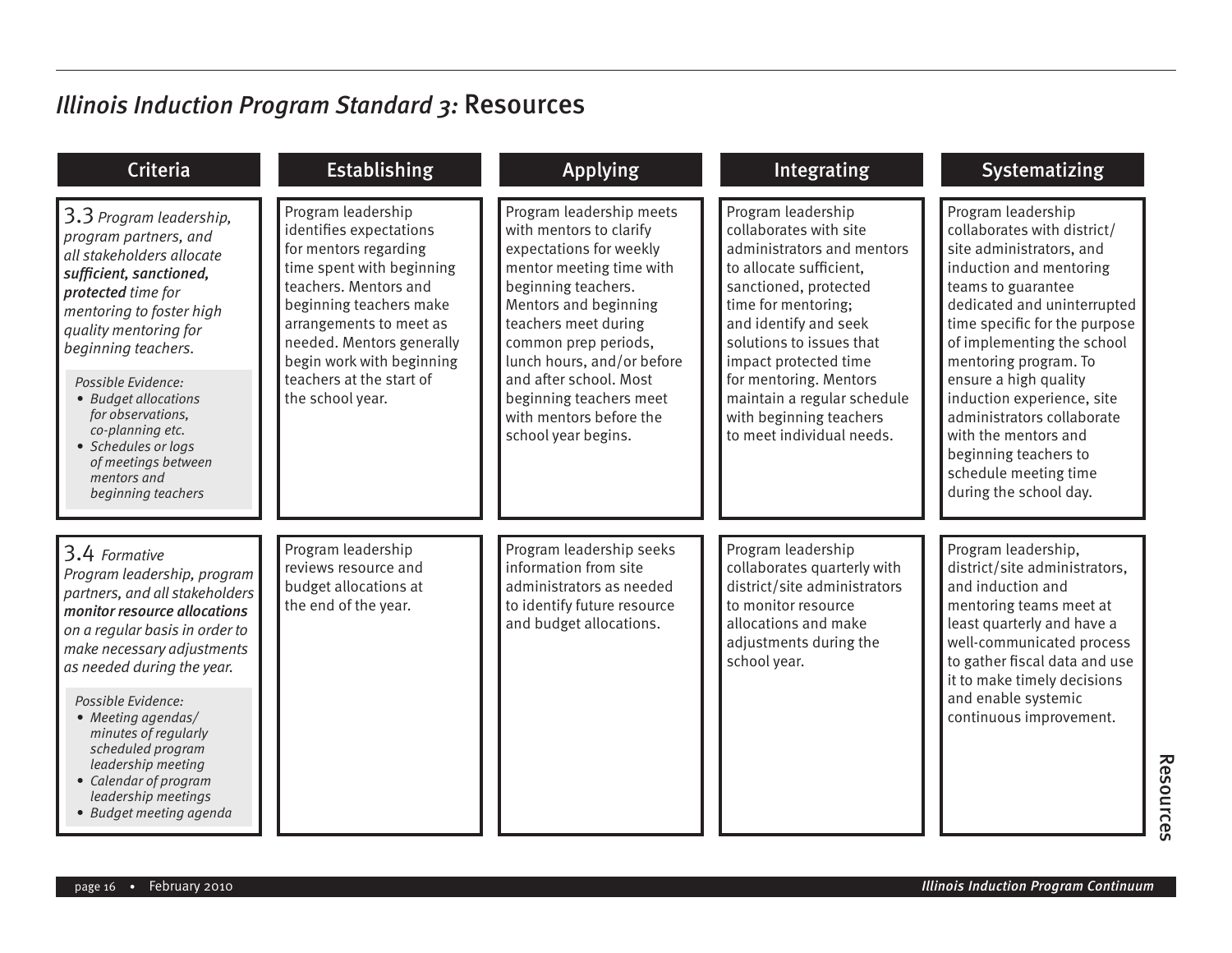### *Illinois Induction Program Standard 3:* Resources

| <b>Criteria</b>                                                                                                                                                                                                                                                                                                                                                                                                                                      | <b>Establishing</b>                                                                                                                                  | <b>Applying</b>                                                                                                                                                         | Integrating                                                                                                                                                                                  | <b>Systematizing</b>                                                                                                                                                                                                                                                                                                                                                                                                |
|------------------------------------------------------------------------------------------------------------------------------------------------------------------------------------------------------------------------------------------------------------------------------------------------------------------------------------------------------------------------------------------------------------------------------------------------------|------------------------------------------------------------------------------------------------------------------------------------------------------|-------------------------------------------------------------------------------------------------------------------------------------------------------------------------|----------------------------------------------------------------------------------------------------------------------------------------------------------------------------------------------|---------------------------------------------------------------------------------------------------------------------------------------------------------------------------------------------------------------------------------------------------------------------------------------------------------------------------------------------------------------------------------------------------------------------|
| 3.5 Summative<br>Program leadership,<br>program partners, and<br>all stakeholders support<br>the development of fiscal<br>reports to document<br>allocations of resources as<br>necessary for accountability<br>and to promote ongoing<br>program improvement.<br>Possible Evidence:<br>• Published budgets,<br>executive summaries,<br>audits, year-end reports<br>• Updated budget<br>proposals based on<br>assessed program needs<br>• CDE report | Program leadership<br>provides annual fiscal<br>reports as required by<br>ISBE or other funding<br>entities documenting<br>allocations of resources. | Program leadership<br>develops a format for fiscal<br>reports that documents<br>allocations of resources for<br>the induction and mentoring<br>program in the district. | Program leadership<br>collaborates with district/<br>site administrators to<br>prepare fiscal reports<br>and provide evidence of<br>accountability that identifies<br>program effectiveness. | Program leadership<br>provides fiscal reports<br>documenting allocations<br>of resources for the<br>implementation of the<br>induction and mentoring<br>component of the school<br>district improvement plan.<br>Program leadership,<br>district/site administrators<br>and induction and mentoring<br>teams collaborate to<br>collect and analyze data<br>for ongoing program<br>effectiveness and<br>improvement. |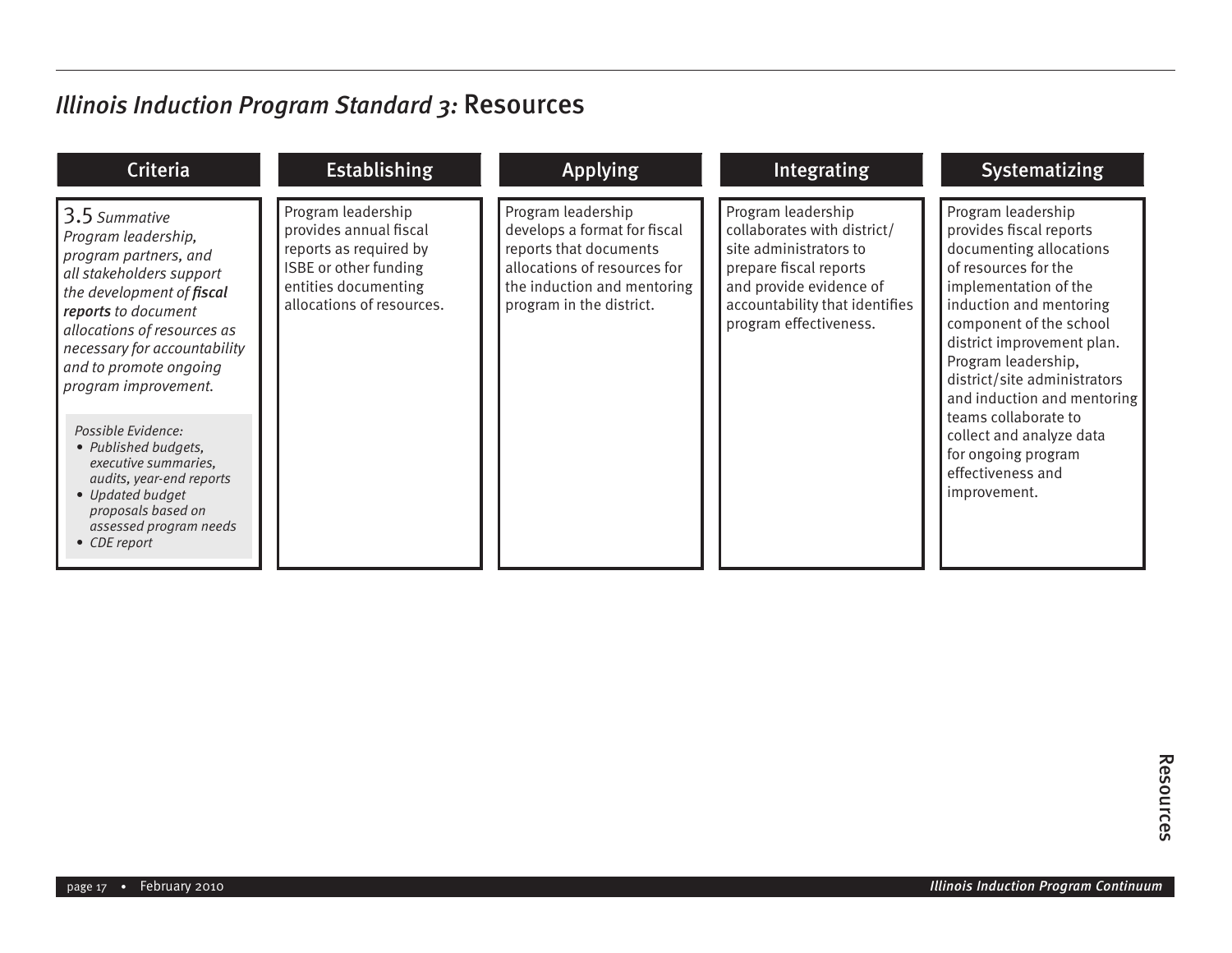Site administrators lead efforts to create a positive climate for the delivery of all essential program components. Site administrators and program leadership collaborate to ensure that they are well prepared to assume their responsibilities for supporting beginning teachers in the induction program.

| <b>Criteria</b>                                                                                                                                                                                                                                                                                                                                                                                                                               | <b>Establishing</b>                                                                                                                                                                                                       | <b>Applying</b>                                                                                                                                                                                                                                                                                                 | Integrating                                                                                                                                                                                                                                                                                                                                                                                            | <b>Systematizing</b>                                                                                                                                                                                                                                                                                                                                                                                                                                                               |
|-----------------------------------------------------------------------------------------------------------------------------------------------------------------------------------------------------------------------------------------------------------------------------------------------------------------------------------------------------------------------------------------------------------------------------------------------|---------------------------------------------------------------------------------------------------------------------------------------------------------------------------------------------------------------------------|-----------------------------------------------------------------------------------------------------------------------------------------------------------------------------------------------------------------------------------------------------------------------------------------------------------------|--------------------------------------------------------------------------------------------------------------------------------------------------------------------------------------------------------------------------------------------------------------------------------------------------------------------------------------------------------------------------------------------------------|------------------------------------------------------------------------------------------------------------------------------------------------------------------------------------------------------------------------------------------------------------------------------------------------------------------------------------------------------------------------------------------------------------------------------------------------------------------------------------|
| $\vert 4.1$ Program leadership,<br>program partners, and all<br>stakeholders collaborate to<br>design effective professional<br>development for site<br>administrators and promote<br>their full involvement in<br>program operations to<br>maximize ongoing<br>program improvement.<br>Possible Evidence:<br>• Mentor survey<br>results regarding site<br>administrators<br>• Attendance rosters<br>• Level of participation<br>in trainings | Site administrators<br>receive information on<br>professional development<br>on induction and mentoring<br>from program leadership.<br>Site administrators rely<br>on Program leadership to<br>manage program operations. | Site administrators<br>participate in initial<br>professional development<br>on induction and mentoring.<br>Site administrators'<br>involvement in program<br>operations is characterized<br>by being available to<br>program leadership to<br>problem solve issues of<br>site implementation as<br>they arise. | Site administrators<br>participate in research<br>based professional<br>development and apply<br>their learning to ongoing<br>support for local induction<br>and mentoring program.<br>Site administrators'<br>involvement in program<br>operations is characterized<br>by engagement in program<br>design and participation in<br>ongoing problem solving<br>and implementation at<br>the local site. | Site administrators actively<br>participate in initial and<br>ongoing professional<br>development and apply<br>their learning to ensure<br>full implementation of site<br>program and to support<br>district/consortia induction<br>and mentoring program.<br>Site administrators'<br>involvement in program<br>operations is characterized<br>by ongoing participation<br>in strategic monitoring<br>of program operations,<br>and planning for continual<br>program improvement. |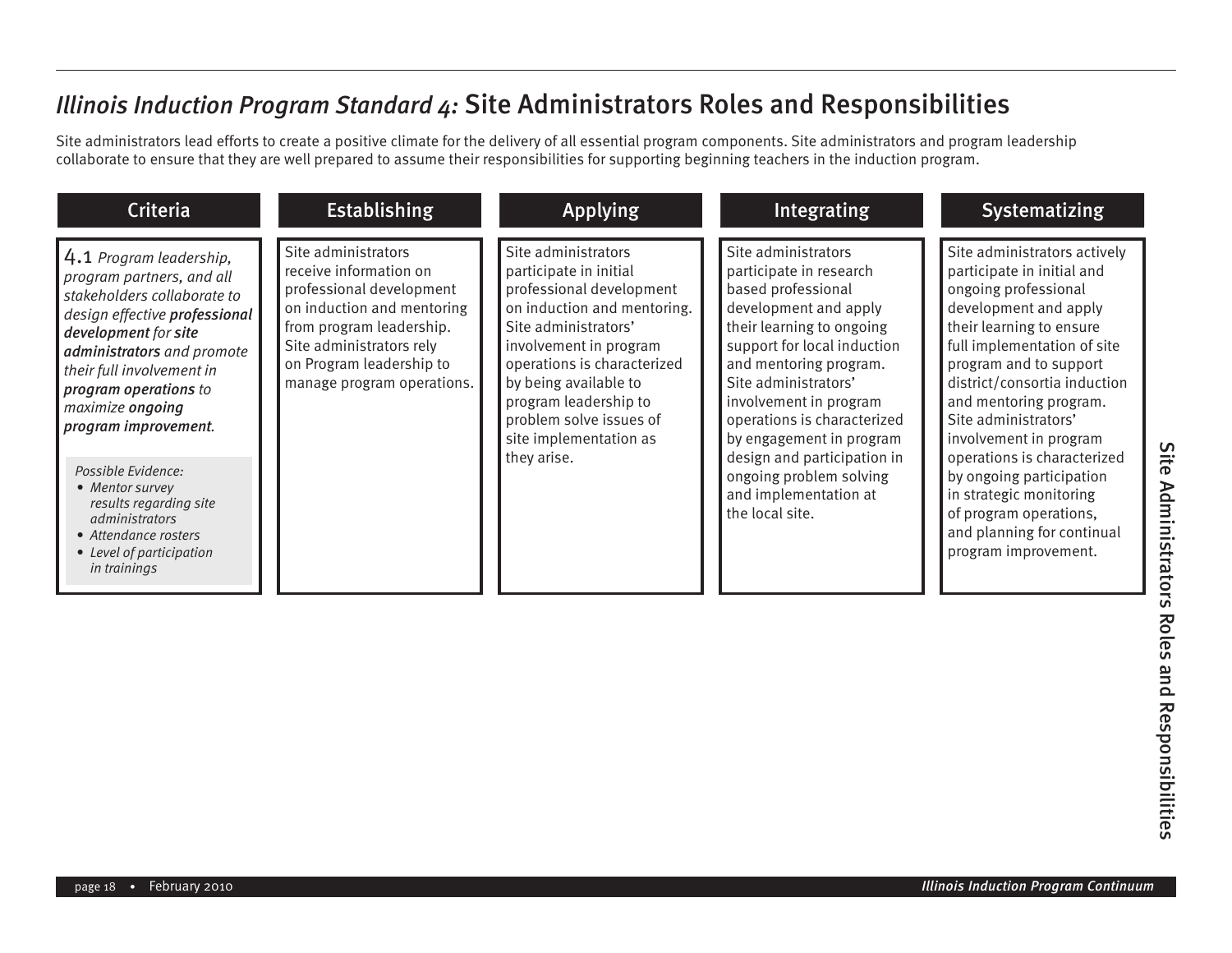| <b>Criteria</b>                                                                                                                                                                                                                                                                                                                                                                         | <b>Establishing</b>                                                                                                                                                                                      | <b>Applying</b>                                                                                                                                                                                                                                                                                                                                        | Integrating                                                                                                                                                                                                                                                                                                                                                                                                            | <b>Systematizing</b>                                                                                                                                                                                                                                                                                                                                                                                                                                                                                                                    |
|-----------------------------------------------------------------------------------------------------------------------------------------------------------------------------------------------------------------------------------------------------------------------------------------------------------------------------------------------------------------------------------------|----------------------------------------------------------------------------------------------------------------------------------------------------------------------------------------------------------|--------------------------------------------------------------------------------------------------------------------------------------------------------------------------------------------------------------------------------------------------------------------------------------------------------------------------------------------------------|------------------------------------------------------------------------------------------------------------------------------------------------------------------------------------------------------------------------------------------------------------------------------------------------------------------------------------------------------------------------------------------------------------------------|-----------------------------------------------------------------------------------------------------------------------------------------------------------------------------------------------------------------------------------------------------------------------------------------------------------------------------------------------------------------------------------------------------------------------------------------------------------------------------------------------------------------------------------------|
| 4.2 Program leadership,<br>program partners, and all<br>stakeholders collaborate<br>with site administrators<br>to ensure positive<br>working environments<br>for beginning teachers.<br>Possible Evidence:<br>• Mentor/beginning<br>teacher release<br>time provided by<br>administrators<br>• Relevant meeting notes<br>that reflect interactions<br>• Beginning teacher<br>schedules | Program leadership<br>identifies for site<br>administrators challenging<br>aspects of beginning<br>teachers' working<br>environments, operational<br>barriers, and logistical<br>barriers as they arise. | Program leadership provides<br>site administrators with a<br>list of typical concerns about<br>working environments,<br>operational barriers,<br>logistical barriers for<br>beginning teachers,<br>and possible ways to<br>mediate issues. Some<br>site administrators<br>assist in brainstorming<br>positive approaches to<br>challenging situations. | Site administrators<br>consult and collaborate<br>with program leadership<br>to anticipate challenges<br>of beginning teachers<br>with regards to working<br>environments, operational<br>barriers, and logistical<br>barriers. Site administrators<br>ensure assignment of<br>beginning teachers to a<br>placement that matches<br>their preparation/<br>credentialing and<br>provide adequate<br>teaching materials. | Site administrators<br>collaborate with stakeholders<br>to proactively create a<br>positive working environment<br>for beginning teachers that<br>is appropriate to their<br>teaching assignment and<br>context. Site administrators<br>are proactive in ensuring<br>appropriate teaching/<br>time schedules, assigning<br>classrooms, creating<br>manageable case load/<br>class size, maintaining<br>adequate teaching<br>materials, and early<br>identification and response<br>to challenging situations<br>for beginning teachers. |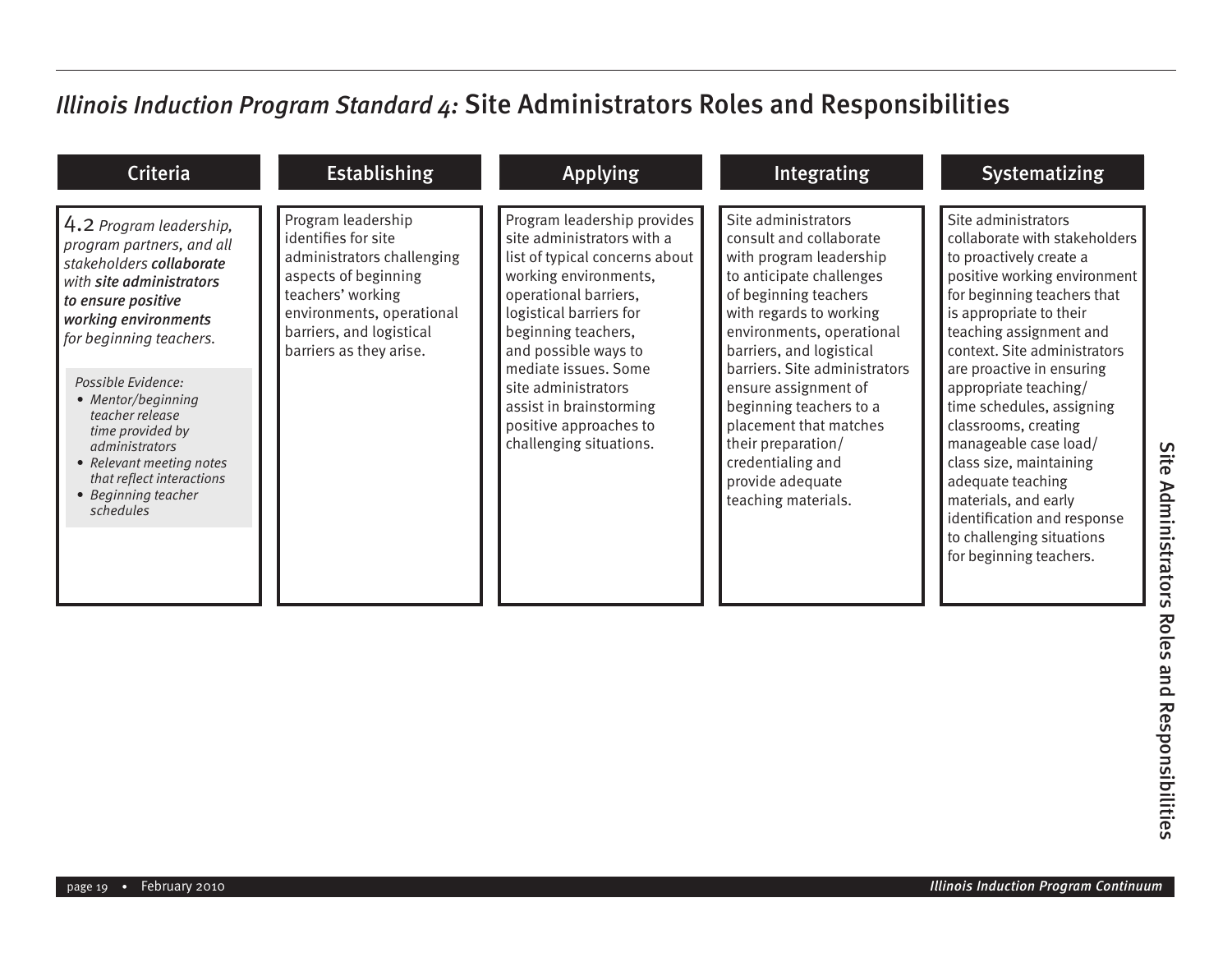| <b>Criteria</b>                                                                                                                                                                                                                                                                                                                                                                                                                                                                                                        | <b>Establishing</b>                                                                                                                                                                                                                        | <b>Applying</b>                                                                                                                                                                                                                                                                                                                                                                                                           | <b>Integrating</b>                                                                                                                                                                                                                                                                | Systematizing                                                                                                                                                                                                                                                                                                                                                                                                                                                                                                                                                                                                                                                                               |
|------------------------------------------------------------------------------------------------------------------------------------------------------------------------------------------------------------------------------------------------------------------------------------------------------------------------------------------------------------------------------------------------------------------------------------------------------------------------------------------------------------------------|--------------------------------------------------------------------------------------------------------------------------------------------------------------------------------------------------------------------------------------------|---------------------------------------------------------------------------------------------------------------------------------------------------------------------------------------------------------------------------------------------------------------------------------------------------------------------------------------------------------------------------------------------------------------------------|-----------------------------------------------------------------------------------------------------------------------------------------------------------------------------------------------------------------------------------------------------------------------------------|---------------------------------------------------------------------------------------------------------------------------------------------------------------------------------------------------------------------------------------------------------------------------------------------------------------------------------------------------------------------------------------------------------------------------------------------------------------------------------------------------------------------------------------------------------------------------------------------------------------------------------------------------------------------------------------------|
| 4.3 Program leadership,<br>program partners, and all<br>stakeholders collaborate<br>with site administrators<br>to foster the development<br>of collaborative learning<br>communities to promote<br>a program of support for<br>all staff.<br>Possible Evidence:<br>• Administrators sanction<br>time for professional<br>collaboration, e.g. PLC,<br>grade level meetings<br>• Meeting agendas/<br>minutes<br>• Observation<br>documentation of<br>beginning teacher<br>observing mentor or<br>other veteran teachers | Site administrators may<br>introduce beginning<br>teachers to staff and/or<br>may meet with all beginning<br>teachers to explain such<br>things as discipline<br>procedures, evaluation<br>processes, and/or provide<br>a school handbook. | Site administrators<br>seek information on the<br>implementation and/or<br>enhancement of learning<br>communities from a<br>variety of sources such<br>as program leadership,<br>district personnel, and other<br>site administrators. Site<br>administrators initiate and/<br>or extend the development<br>and support of collaborative<br>learning groups in<br>partnership with mentors<br>and staff leadership teams. | Site administrators use<br>research-based information<br>for the implementation<br>and/or enhancement of<br>learning communities to<br>district/site administrators.<br>Site administrators facilitate<br>the inclusion of beginning<br>teachers in collaborative<br>work groups. | Site administrators<br>systematize the creation<br>and ongoing development<br>of a culture which promotes<br>induction and mentoring<br>activities and includes<br>all staff members in a<br>program of support. Site<br>administrators ensure<br>that collaborative learning<br>communities further<br>enhance the professional<br>practice of beginning<br>teachers and mentors and<br>promote the commitment<br>of all staff to fully<br>participate in collaborative<br>learning communities.<br>Site administrators<br>support beginning<br>teachers to collaborate<br>with colleagues in areas<br>such as dedicated meeting<br>time, observation time,<br>and collaborative planning. |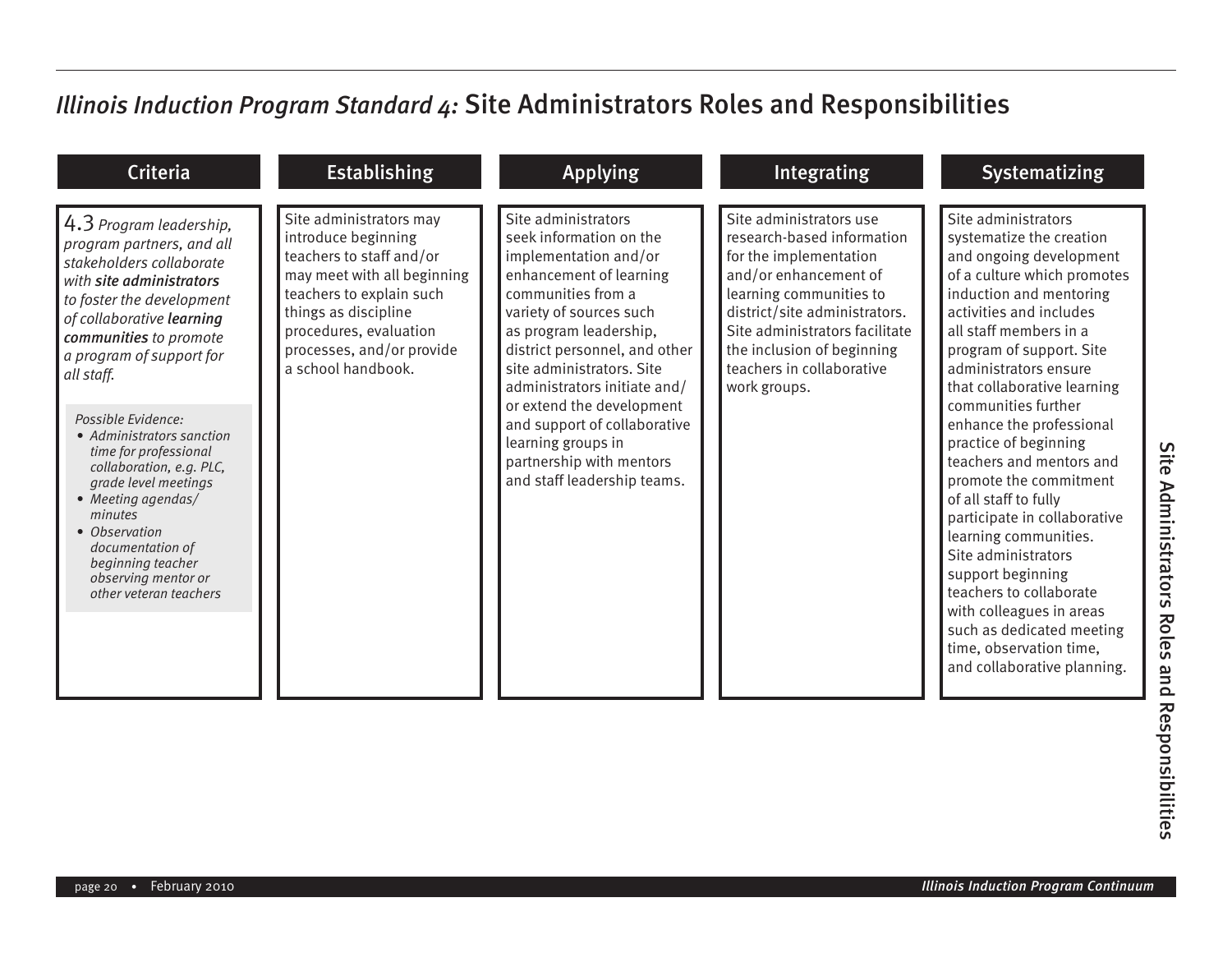| <b>Criteria</b>                                                                                                                                                                                                                                                                                                                                                                | <b>Establishing</b>                                                                                                                    | <b>Applying</b>                                                                                                                                                                                                                                                                                                          | Integrating                                                                                                                                                                                                                                                                                                                            | <b>Systematizing</b>                                                                                                                                                                                                                                                                                |
|--------------------------------------------------------------------------------------------------------------------------------------------------------------------------------------------------------------------------------------------------------------------------------------------------------------------------------------------------------------------------------|----------------------------------------------------------------------------------------------------------------------------------------|--------------------------------------------------------------------------------------------------------------------------------------------------------------------------------------------------------------------------------------------------------------------------------------------------------------------------|----------------------------------------------------------------------------------------------------------------------------------------------------------------------------------------------------------------------------------------------------------------------------------------------------------------------------------------|-----------------------------------------------------------------------------------------------------------------------------------------------------------------------------------------------------------------------------------------------------------------------------------------------------|
| 4.4 Program leadership,<br>program partners, and all<br>stakeholders support site<br>administrators to provide<br>ongoing high quality<br>communications regarding<br>induction program design<br>and implementation.<br>Possible Evidence:<br>• Online surveys, chat<br>rooms, etc<br>• Ongoing formal and<br>informal feedback into<br>program design<br>• Program checklist | Program leadership provides<br>informational materials<br>to site administrators<br>describing the induction<br>and mentoring program. | Site administrators share<br>written materials with<br>mentors and beginning<br>teachers and meet<br>face-to-face to clarify<br>roles, responsibilities,<br>and expectations. Site<br>administrators seek<br>out program leadership<br>to ensure clarity of<br>understanding of<br>program components<br>and parameters. | Site administrators use<br>multiple methods for<br>regular communication<br>such as electronic, memo,<br>face-to-face, small group,<br>and survey to clarify roles,<br>responsibilities, and<br>expectations with program<br>leadership, mentors, and<br>beginning teachers to<br>support ongoing effective<br>program implementation. | Site administrators ensure<br>ongoing communication<br>and feedback regarding<br>roles, responsibilities, and<br>expectations for mentors<br>and beginning teachers.<br>Site administrators and<br>program leadership<br>consult frequently to<br>ensure a high level of<br>program implementation. |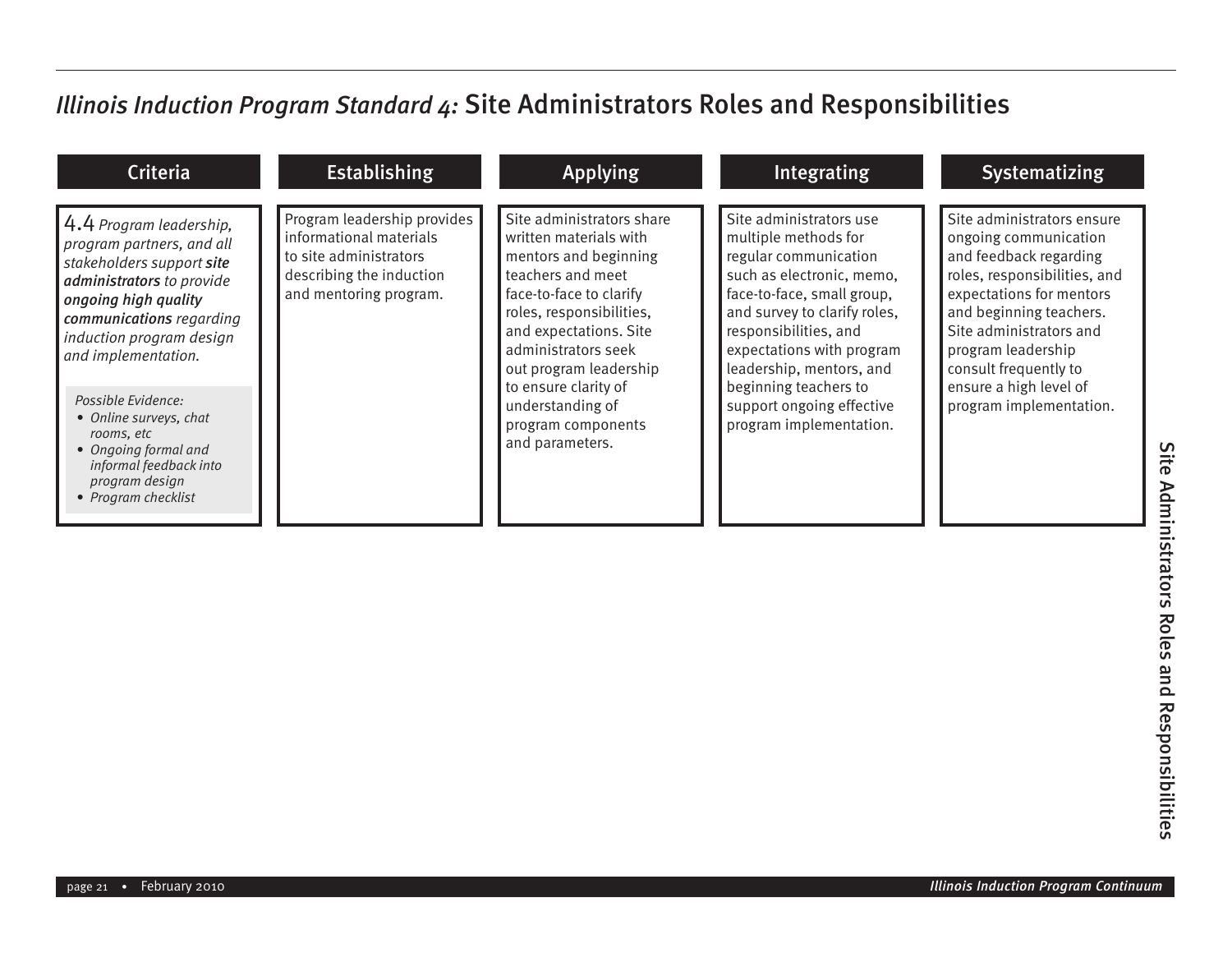| <b>Criteria</b>                                                                                                                                                                                                                                                                                                                                                            | <b>Establishing</b>                                                                                                                                                                                                                                                                                                                                                                                             | <b>Applying</b>                                                                                                                                                                                                                                                                                                                                                                                                                                                                                                                                                                                                                                                     | <b>Integrating</b>                                                                                                                                                                                                                                                                                                                                                                                                                                                                                                     | <b>Systematizing</b>                                                                                                                                                                                                                                                                                                                                                                                                                                                                                            |
|----------------------------------------------------------------------------------------------------------------------------------------------------------------------------------------------------------------------------------------------------------------------------------------------------------------------------------------------------------------------------|-----------------------------------------------------------------------------------------------------------------------------------------------------------------------------------------------------------------------------------------------------------------------------------------------------------------------------------------------------------------------------------------------------------------|---------------------------------------------------------------------------------------------------------------------------------------------------------------------------------------------------------------------------------------------------------------------------------------------------------------------------------------------------------------------------------------------------------------------------------------------------------------------------------------------------------------------------------------------------------------------------------------------------------------------------------------------------------------------|------------------------------------------------------------------------------------------------------------------------------------------------------------------------------------------------------------------------------------------------------------------------------------------------------------------------------------------------------------------------------------------------------------------------------------------------------------------------------------------------------------------------|-----------------------------------------------------------------------------------------------------------------------------------------------------------------------------------------------------------------------------------------------------------------------------------------------------------------------------------------------------------------------------------------------------------------------------------------------------------------------------------------------------------------|
| 4.5 Program leadership,<br>program partners, and<br>all stakeholders engage<br>with site administrators to<br>ensure positive mentoring<br>experiences and to uphold<br>the relationship between<br>mentor and beginning<br>teacher as confidential.<br>Possible Evidence:<br>• Induction checklist<br>reinforcing the norm<br>of confidentiality in<br>all communications | Site administrators rely on<br>program leadership and/<br>or mentors to identify<br>challenging situations for<br>mentors as they provide<br>support to beginning<br>teachers. Consideration<br>is made to meet needs.<br>Program leadership<br>informs site administrators,<br>mentors and beginning<br>teachers about the<br>necessity of confidentiality<br>in the mentor/beginning<br>teacher relationship. | Site administrators engage<br>with program leadership<br>and mentors to identify and<br>respond to the needs of<br>mentors. Site administrators<br>work to ensure that mentors<br>have private meeting time<br>with beginning teachers<br>to regularly reflect on<br>professional practice and<br>its impact on student<br>work. Program leadership<br>reviews expectations<br>of confidentiality and<br>clarifies the general types<br>of information sharing that<br>mentors will exchange with<br>site administrators such<br>as updates on program<br>professional development,<br>formative assessment tools<br>in general, advocacy for<br>beginning teacher. | Site administrators work<br>with stakeholders to<br>determine the needs<br>of mentors and ensure<br>sufficient meeting time<br>between mentors and<br>beginning teachers,<br>arranging substitutes for<br>mentoring activities, and<br>prioritizing beginning<br>teacher participation<br>in induction and<br>mentoring activities.<br>Site administrators<br>initiate clarification of<br>confidentiality with<br>mentors and beginning<br>teachers and maintain<br>confidentiality in<br>conversations with mentors. | Site administrators work<br>with stakeholders to<br>maintain a positive climate<br>among all staff that ensures<br>broad-based active support<br>of mentors in their work<br>with beginning teachers<br>and of induction activities.<br>Site administrators uphold<br>confidentiality of the<br>mentor/beginning teacher<br>relationship and support<br>staff to understand the<br>role of confidentiality<br>between professionals<br>and particularly within<br>the mentor/beginning<br>teacher relationship. |

Site Administrators Roles and Responsibilities Site Administrators Roles and Responsibilities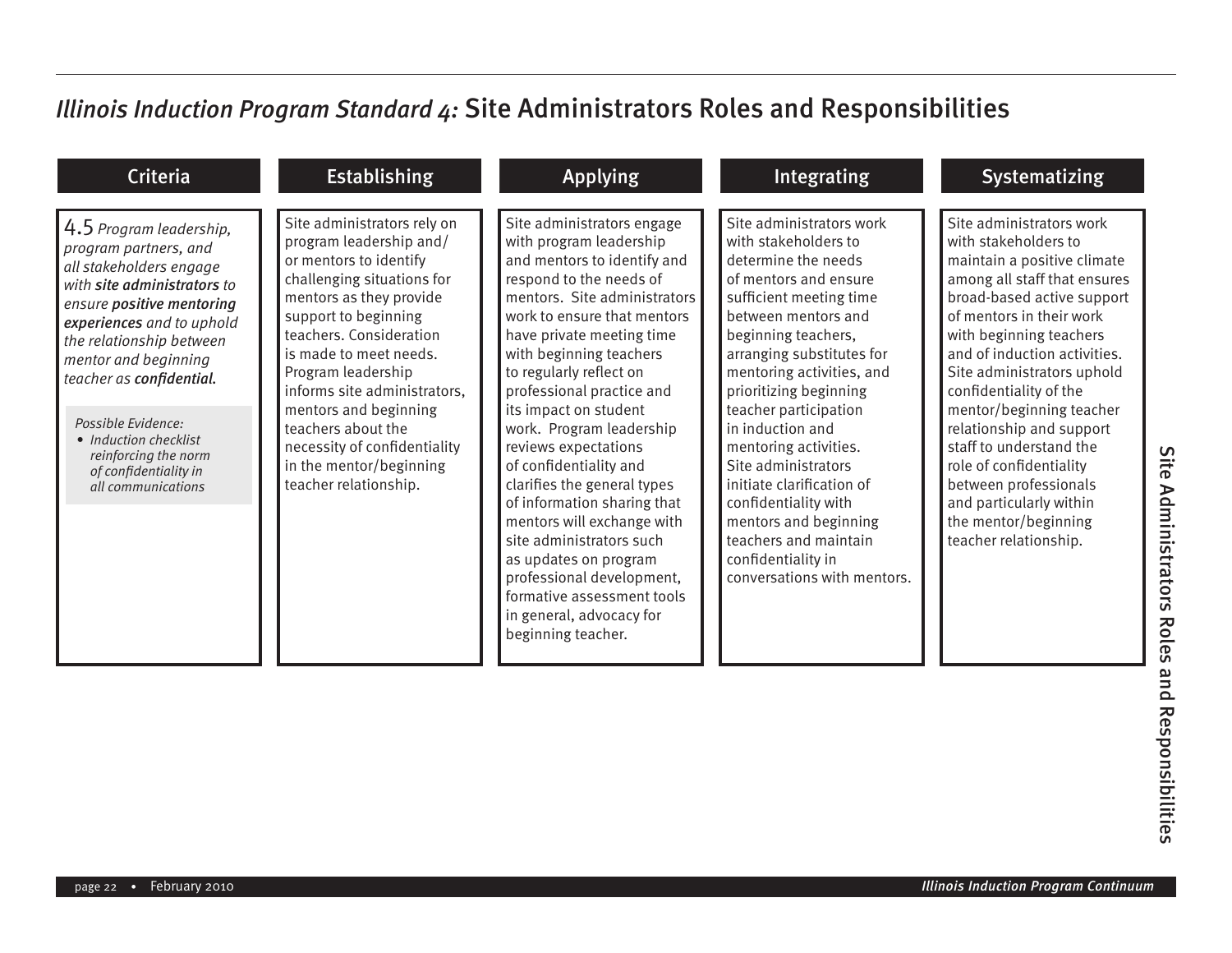| <b>Criteria</b>                                                                                                                                                                                                                                                                                                                                      | <b>Establishing</b>                                                                                                                                                                                                            | <b>Applying</b>                                                                                                                                                                                                                                                                                                                     | Integrating                                                                                                                                                                                                                         | <b>Systematizing</b>                                                                                                                             |
|------------------------------------------------------------------------------------------------------------------------------------------------------------------------------------------------------------------------------------------------------------------------------------------------------------------------------------------------------|--------------------------------------------------------------------------------------------------------------------------------------------------------------------------------------------------------------------------------|-------------------------------------------------------------------------------------------------------------------------------------------------------------------------------------------------------------------------------------------------------------------------------------------------------------------------------------|-------------------------------------------------------------------------------------------------------------------------------------------------------------------------------------------------------------------------------------|--------------------------------------------------------------------------------------------------------------------------------------------------|
| $4.6$ Program leadership,<br>program partners, and all<br>stakeholders collaborate<br>with site administrator to<br>align their work in support<br>of beginning teachers<br>with the standards for<br>administrators.<br>Possible Evidence:<br>• Course or workshop<br>certificate of completion<br>on topics relevant to<br>induction and mentoring | Program leadership engages<br>with district leadership<br>to identify the benefits of<br>aligning the work of site<br>administrators in support<br>of beginning teacher<br>induction with the standards<br>for administrators. | Program leadership meets<br>with site administrators<br>to clarify expectations<br>that site administrators<br>will incorporate work in<br>support of beginning<br>teacher induction with the<br>standards for administrators.<br>Individual support of<br>site administrators is<br>provided as needed to<br>achieve expectations. | Program leadership and<br>district/site administrators<br>collaborate to ensure that<br>all site administrators<br>incorporate their work in<br>support of beginning<br>teacher induction with the<br>standards for administrators. | Site administrators<br>systematically align their<br>work in support of beginning<br>teacher induction with the<br>standards for administrators. |
| • Induction and mentoring<br>strategies embedded in<br>school improvement plan                                                                                                                                                                                                                                                                       |                                                                                                                                                                                                                                |                                                                                                                                                                                                                                                                                                                                     |                                                                                                                                                                                                                                     |                                                                                                                                                  |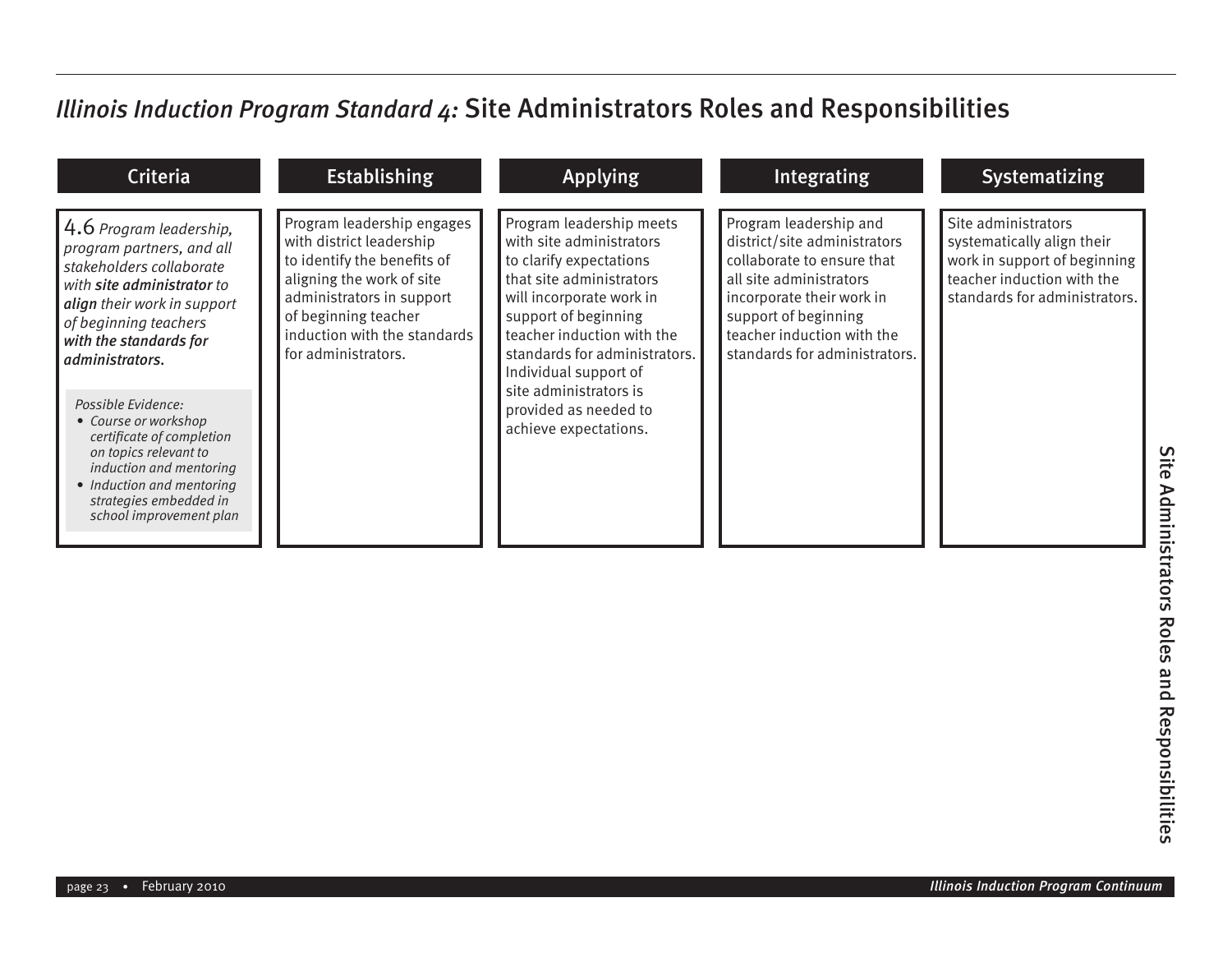#### *Illinois Induction Program Standard 5:* Mentor Selection and Assignment

Mentors are recruited, selected and assigned using a comprehensive strategy that includes a clearly articulated, open process and specific criteria that are developed by and communicated to all stakeholder groups.

| <b>Criteria</b>                                                                                                                                                                                                                                                                                                                | <b>Establishing</b>                                                                                                                                                                                                                                                                  | <b>Applying</b>                                                                                                                                                                                                                                                                            | Integrating                                                                                                                                                                                                                                                                              | <b>Systematizing</b>                                                                                                                                                                                                                                                                                            |
|--------------------------------------------------------------------------------------------------------------------------------------------------------------------------------------------------------------------------------------------------------------------------------------------------------------------------------|--------------------------------------------------------------------------------------------------------------------------------------------------------------------------------------------------------------------------------------------------------------------------------------|--------------------------------------------------------------------------------------------------------------------------------------------------------------------------------------------------------------------------------------------------------------------------------------------|------------------------------------------------------------------------------------------------------------------------------------------------------------------------------------------------------------------------------------------------------------------------------------------|-----------------------------------------------------------------------------------------------------------------------------------------------------------------------------------------------------------------------------------------------------------------------------------------------------------------|
| 5.1 Program leadership,<br>program partners and all<br>stakeholders are guided<br>by clear rigorous selection<br>criteria and processes<br>to ensure that beginning<br>teachers will receive high<br>quality mentoring throughout<br>their participation in the<br>induction program.                                          | Program leadership provides<br>general information to site<br>administrators regarding<br>selection of mentors such as<br>demonstration of effective<br>teaching practice and<br>knowledge of pedagogy.<br>Process for selection varies<br>across the district from<br>site to site. | Program leadership<br>expands mentor selection<br>criteria to include<br>candidates who are self<br>reflective, have strong<br>intra- and inter-personal<br>skills, exhibit knowledge<br>of context, content<br>knowledge for the<br>appropriate student-age<br>level span, and skills and | Program leadership<br>engages collaboratively<br>with district/site<br>administrators to clarify,<br>expand or refine selection<br>criteria to align with<br>qualities of effective<br>mentoring and with<br>district priorities. A<br>consistent selection<br>process is established by | Program leadership,<br>district/site administrators,<br>and induction and mentoring<br>teams collaboratively<br>recruit and select mentors<br>using a rigorous process<br>that requires a variety of<br>evidence such as detailed<br>resume, wide-range of<br>recommendations, role<br>play, observation and/or |
| Possible Evidence:<br>• Selection criteria, rubric.<br>and interview questions<br>• Meetings to assess<br>and/or revise selection<br>criteria and rubrics<br>• Examples of mentor<br>recommendations from<br>peers or administrator<br>• Mentor contract letter<br>of understanding<br>• Mentor job posting<br>and application |                                                                                                                                                                                                                                                                                      | interest in supporting the<br>diverse learning needs<br>of beginning teachers<br>and their students.<br>Program leadership<br>identifies a process for<br>site administrators to use<br>when selecting mentors.                                                                            | district/consortia and<br>implemented at each site.                                                                                                                                                                                                                                      | analysis of video of teaching.                                                                                                                                                                                                                                                                                  |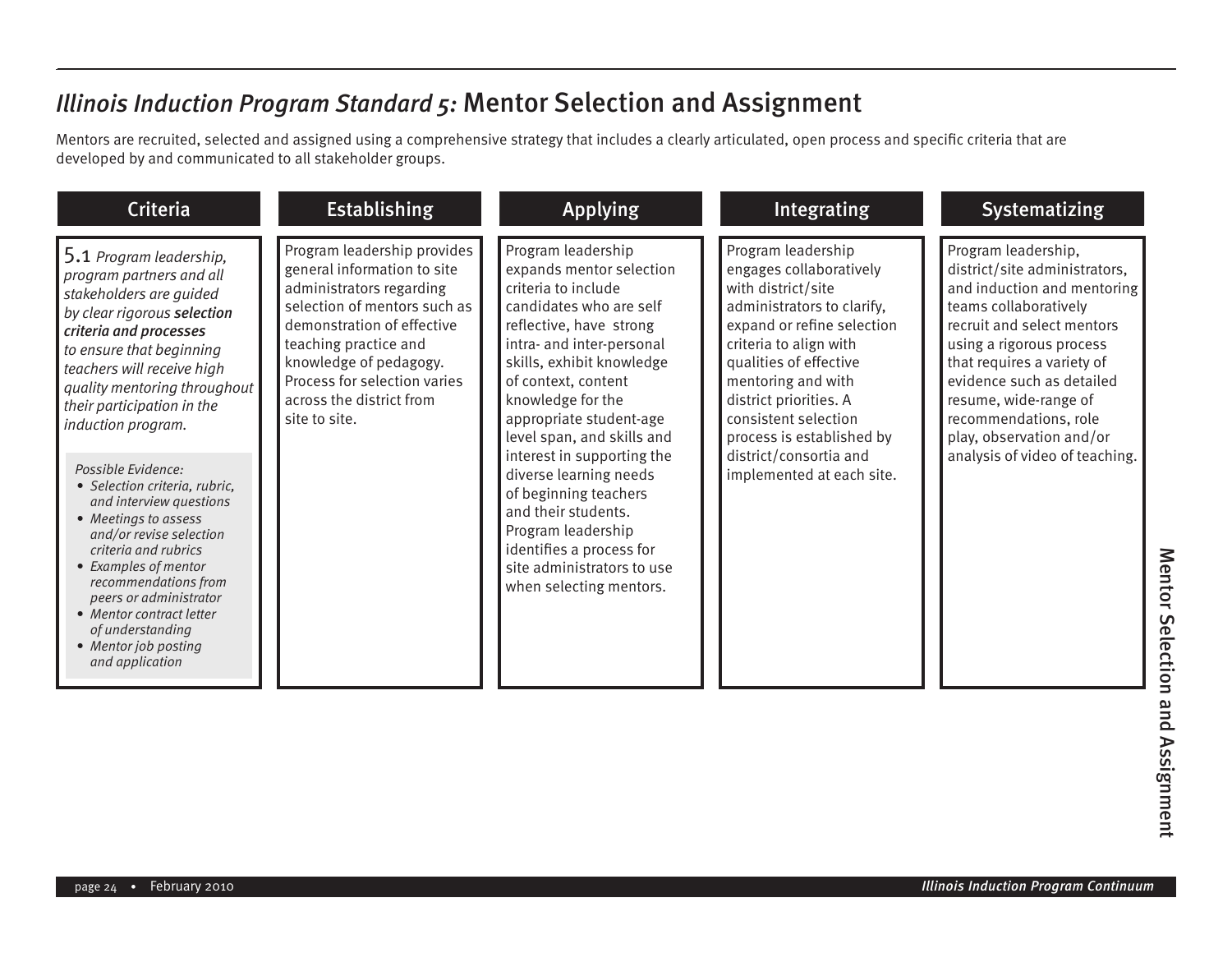### *Illinois Induction Program Standard 5:* Mentor Selection and Assignment

| <b>Criteria</b>                                                                                                                                                                                                                                                                                                                                                                                                                                                                                                                                                                      | <b>Establishing</b>                                                                                                                                                                                        | <b>Applying</b>                                                                                                                                                                                                                                                                        | Integrating                                                                                                                                                                                                                                                                                                                                                                                                   | <b>Systematizing</b>                                                                                                                                                                                                                                                                                                                                                                                                  |
|--------------------------------------------------------------------------------------------------------------------------------------------------------------------------------------------------------------------------------------------------------------------------------------------------------------------------------------------------------------------------------------------------------------------------------------------------------------------------------------------------------------------------------------------------------------------------------------|------------------------------------------------------------------------------------------------------------------------------------------------------------------------------------------------------------|----------------------------------------------------------------------------------------------------------------------------------------------------------------------------------------------------------------------------------------------------------------------------------------|---------------------------------------------------------------------------------------------------------------------------------------------------------------------------------------------------------------------------------------------------------------------------------------------------------------------------------------------------------------------------------------------------------------|-----------------------------------------------------------------------------------------------------------------------------------------------------------------------------------------------------------------------------------------------------------------------------------------------------------------------------------------------------------------------------------------------------------------------|
| 5.2 Program leadership,<br>program partners, and all<br>stakeholders ensure that<br>the matching of beginning<br>teachers and mentors is<br>based on multiple relevant<br>factors to establish effective<br>pairing of mentors with<br>beginning teachers.<br>Possible Evidence:<br>• Criteria for matching<br>mentor to beginning<br>teacher<br>• Mentor interview protocol<br>based on criteria<br>established by committee<br>• Steering committee<br><i>interviews of</i><br>potential mentors<br>• Recruitment strategies for<br>attracting mentors from<br>diverse backgrounds | Program leadership provides<br>general information to site<br>administrators regarding<br>matching of mentors with<br>beginning teachers. Varied<br>criteria are used across sites<br>when making matches. | Program leadership<br>identifies and shares<br>with site administrators<br>relevant factors to consider<br>and process to follow<br>when matching mentors<br>to beginning teachers,<br>including such things as<br>certification, experience,<br>current assignment,<br>and proximity. | Program leadership<br>collaborates with site<br>administrators to match<br>mentors with beginning<br>teachers in a timely manner<br>using a district/consortia-<br>wide, well defined process<br>that includes consideration<br>of relevant factors such as<br>certification, experience,<br>current assignment,<br>proximity, and number<br>of schools at which<br>mentor is assigned<br>beginning teachers. | Program leadership<br>engages with district/<br>site administrators, and<br>induction and mentoring<br>teams to ensure that all<br>mentors are matched with<br>beginning teachers using<br>a well-defined district/<br>consortia-wide process<br>according to relevant factors<br>and including additional<br>considerations such as<br>attention to learning<br>styles, local contexts, and<br>relevant experiences. |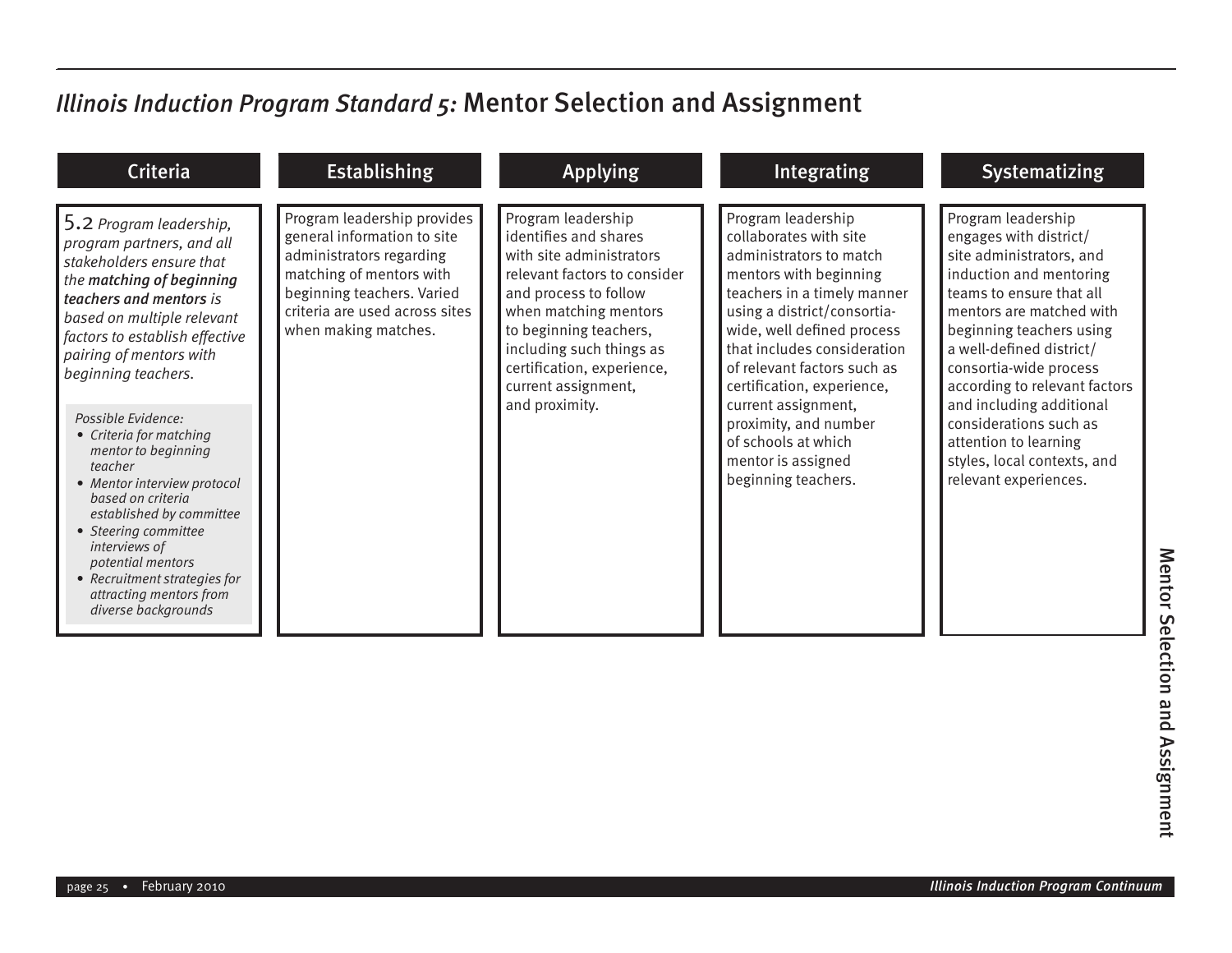### *Illinois Induction Program Standard 5:* Mentor Selection and Assignment

| <b>Criteria</b>                                                                                                                                                                                                                                                                                                                                                                                                                                                                                                      | <b>Establishing</b>                                                                                                                     | <b>Applying</b>                                                                                                                                                                                                                                                                                                             | Integrating                                                                                                                                                                                                                                                                                                                         | <b>Systematizing</b>                                                                                                                                                                                                                                                |
|----------------------------------------------------------------------------------------------------------------------------------------------------------------------------------------------------------------------------------------------------------------------------------------------------------------------------------------------------------------------------------------------------------------------------------------------------------------------------------------------------------------------|-----------------------------------------------------------------------------------------------------------------------------------------|-----------------------------------------------------------------------------------------------------------------------------------------------------------------------------------------------------------------------------------------------------------------------------------------------------------------------------|-------------------------------------------------------------------------------------------------------------------------------------------------------------------------------------------------------------------------------------------------------------------------------------------------------------------------------------|---------------------------------------------------------------------------------------------------------------------------------------------------------------------------------------------------------------------------------------------------------------------|
| 5.3 Program leadership,<br>program partners, and all<br>stakeholders define and<br>implement a process to<br>address changes or make<br>necessary adjustments<br>in mentor/beginning<br>teacher matches.<br>Possible Evidence:<br>• Stakeholders generate<br>shared understanding of<br>beginning teachers' needs<br>• Established process that<br>addresses challenging<br>mentor/beginning<br>teacher matches<br>• Assessment tools and<br>data that inform program<br>practice and support<br>program improvement | Program leadership and/or<br>site administrators respond<br>to concerns regarding<br>mentor/beginning teacher<br>matches as they arise. | Program leadership<br>communicates with site<br>administrators when<br>concerns about matches<br>are identified. Program<br>leadership and site<br>administrators identify<br>ways in which they might<br>be responsive to concerns.<br>Varied criteria and processes<br>are used across sites when<br>addressing concerns. | Program leadership<br>establishes a well<br>articulated criteria and<br>processes for making<br>changes or adjustments<br>in matches. Concerns<br>regarding matches are<br>responded to in a timely<br>manner. Criteria and<br>processes are clearly<br>communicated to site<br>administrators, mentors,<br>and beginning teachers. | Program leadership, district/<br>site administrators, mentors,<br>and beginning teachers<br>collaboratively implement<br>a proactive process to<br>identify and be responsive<br>to the need for changes or<br>adjustments in mentor/<br>beginning teacher matches. |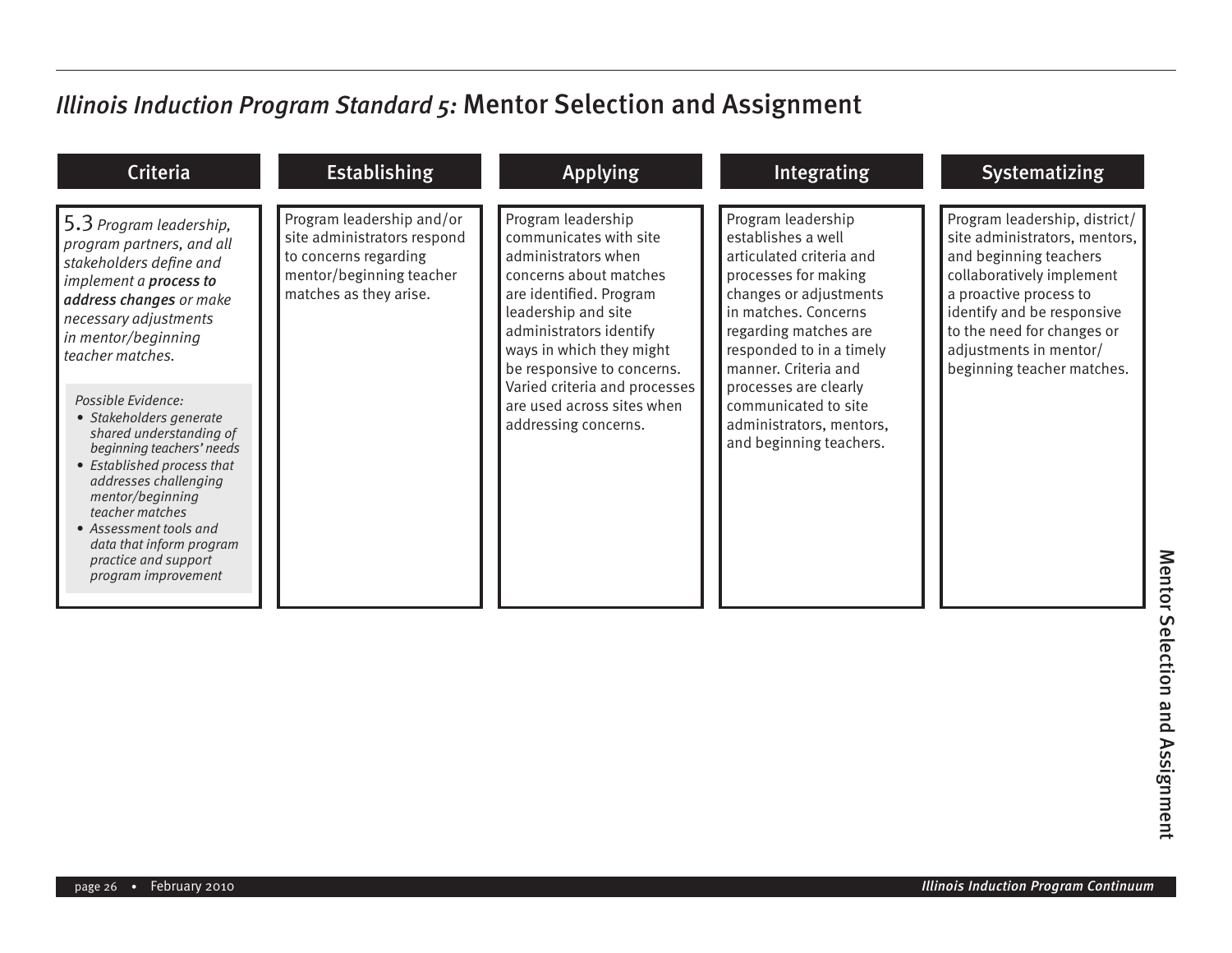#### *Illinois Induction Program Standard 6:* Mentor Professional Development

Mentor professional development provides a formal orientation and foundational mentor training before they begin their work with beginning teachers and should continue over the course of the mentor's work with beginning teachers. Mentors have time, supported by the program, to engage in this mentor learning community and are consistently supported in their efforts to assist beginning teachers in their development, with a focus on student learning.

| <b>Criteria</b>                                                                                                                                                                                                                                                                                                                                                                                                                                              | <b>Establishing</b>                                                                                               | <b>Applying</b>                                                                                                                                                                                                                | <b>Integrating</b>                                                                                                                                                                                                                                                                  | <b>Systematizing</b>                                                                                                                                                                                                                                                                                                                                                                                     |
|--------------------------------------------------------------------------------------------------------------------------------------------------------------------------------------------------------------------------------------------------------------------------------------------------------------------------------------------------------------------------------------------------------------------------------------------------------------|-------------------------------------------------------------------------------------------------------------------|--------------------------------------------------------------------------------------------------------------------------------------------------------------------------------------------------------------------------------|-------------------------------------------------------------------------------------------------------------------------------------------------------------------------------------------------------------------------------------------------------------------------------------|----------------------------------------------------------------------------------------------------------------------------------------------------------------------------------------------------------------------------------------------------------------------------------------------------------------------------------------------------------------------------------------------------------|
| 6.1 Program leadership,<br>program partners, and all<br>stakeholders collaborate<br>to provide foundational<br>training for mentors to<br>develop basic knowledge,<br>skills, and attitudes for<br>quality mentoring.<br>Possible Evidence:<br>• Training agendas,<br>resources and materials<br>• Attendance rosters<br>• Scope and sequence of<br>mentoring curriculum<br>• Documents<br>alignment with<br>effective professional<br>development practices | Program leadership hosts<br>an informative meeting for<br>mentors describing basic<br>roles and responsibilities. | Program leadership provides<br>brief foundational training<br>required for mentors that<br>includes a basic program<br>overview and highlights of<br>the role of mentor. Program<br>materials are introduced<br>and discussed. | Program leadership<br>seeks input from site<br>administrators and<br>mentors to integrate district<br>issues and concerns into<br>foundational training for<br>mentors. Research-based<br>training materials are<br>utilized within the training to<br>foster mentor effectiveness. | Program leadership, district/<br>site administrators, and<br>induction and mentoring<br>teams collaboratively<br>design and coordinate<br>foundational training for<br>mentors as an integral part<br>of the district's overall plan<br>to enhance teacher quality.<br>Training attends to varied<br>instructional content, is<br>high-quality professional<br>development, and meets<br>NSDC standards. |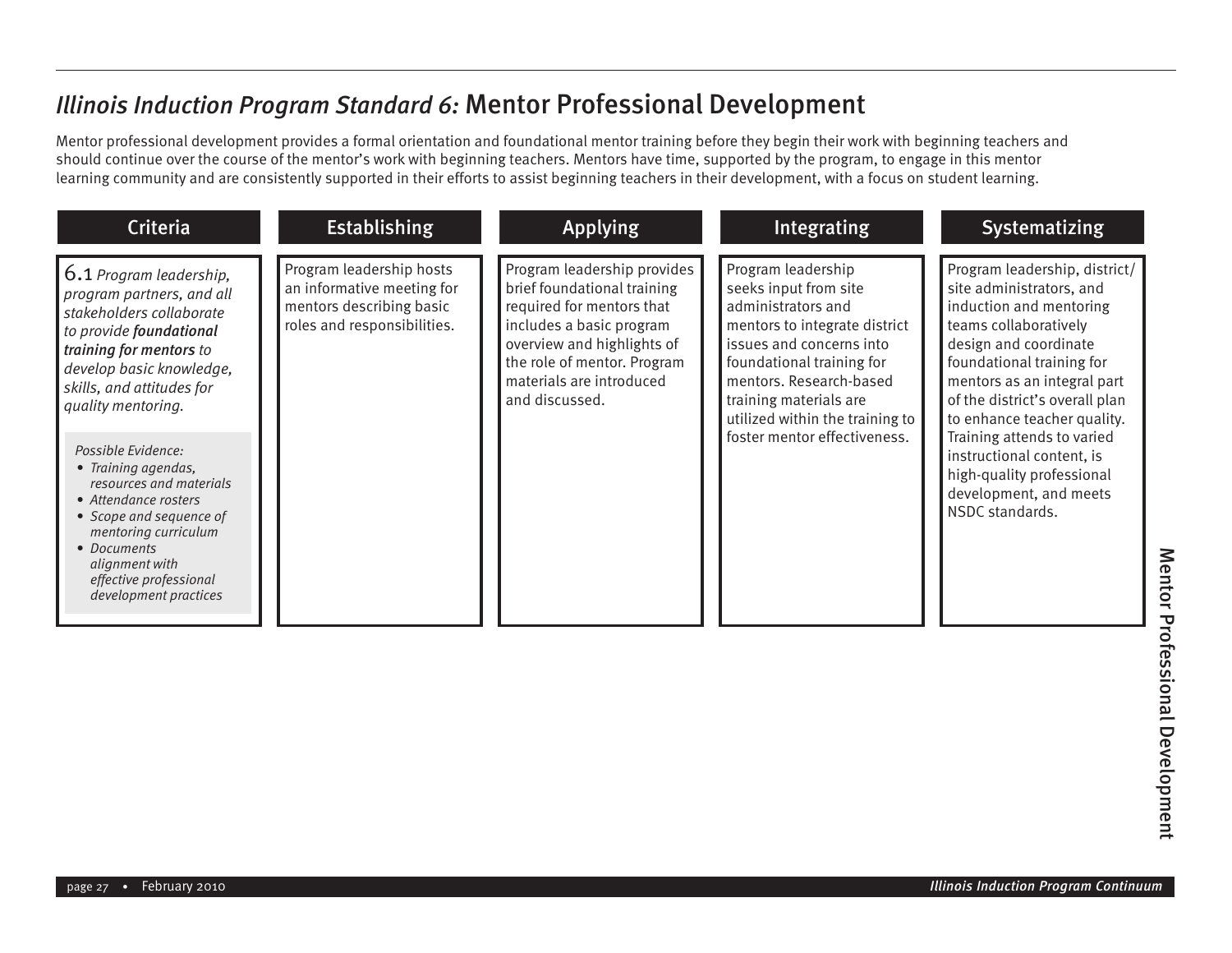# *Illinois Induction Program Standard 6:* Mentor Professional Development

| <b>Criteria</b>                                                                                                                                                                                                                                                                                                                                                                                                                                                                                                                                                    | <b>Establishing</b>                                                                                                                                                                                                                                                                                                    | <b>Applying</b>                                                                                                                                                                                | Integrating                                                                                                                                                                                                                       | <b>Systematizing</b>                                                                                                                                                                                                                                                                                                                                                                               |
|--------------------------------------------------------------------------------------------------------------------------------------------------------------------------------------------------------------------------------------------------------------------------------------------------------------------------------------------------------------------------------------------------------------------------------------------------------------------------------------------------------------------------------------------------------------------|------------------------------------------------------------------------------------------------------------------------------------------------------------------------------------------------------------------------------------------------------------------------------------------------------------------------|------------------------------------------------------------------------------------------------------------------------------------------------------------------------------------------------|-----------------------------------------------------------------------------------------------------------------------------------------------------------------------------------------------------------------------------------|----------------------------------------------------------------------------------------------------------------------------------------------------------------------------------------------------------------------------------------------------------------------------------------------------------------------------------------------------------------------------------------------------|
| 6.2 Program leadership,<br>program partners, and<br>all stakeholders facilitate<br>the development of a<br>professional learning<br>community for mentors to<br>regularly reflect on, improve,<br>and refine their practice.<br>Possible Evidence:<br>• Calendar of ongoing<br>mentor professional<br>learning community<br>meetings<br>• Mentor forum agendas<br>• Examples of mentor<br>reflections<br>• Evidence of mentor<br>networking and<br>shared learning<br>• Ongoing collaborative<br>norms established<br>· Identified topics based<br>on needs survey | Program leadership<br>recognizes the importance<br>of bringing mentors<br>together to discuss program<br>implementation. Program<br>leadership meets with<br>mentors at the beginning<br>of the year to introduce<br>program components.<br>Mentors may receive<br>program updates 1-2<br>other times during the year. | Program leadership provides<br>sanctioned time for quarterly<br>meetings for mentors to<br>collaborate, to discuss<br>successes and challenges<br>in mentoring, and program<br>implementation. | Program leadership meets<br>with mentor leadership<br>to design monthly<br>meetings to support<br>program implementation,<br>effective use of formative<br>assessment, and problem<br>pose/solve issues of<br>mentoring practice. | Program leadership,<br>district/site administrators,<br>and induction and<br>mentoring teams collaborate<br>in a systemic effort to ensure<br>that scheduled meetings<br>for mentors occur twice<br>monthly or more to support<br>each other and to reflect<br>on their use of mentoring<br>tools, protocols, and<br>formative assessment,<br>as well as relevant district<br>tools and standards. |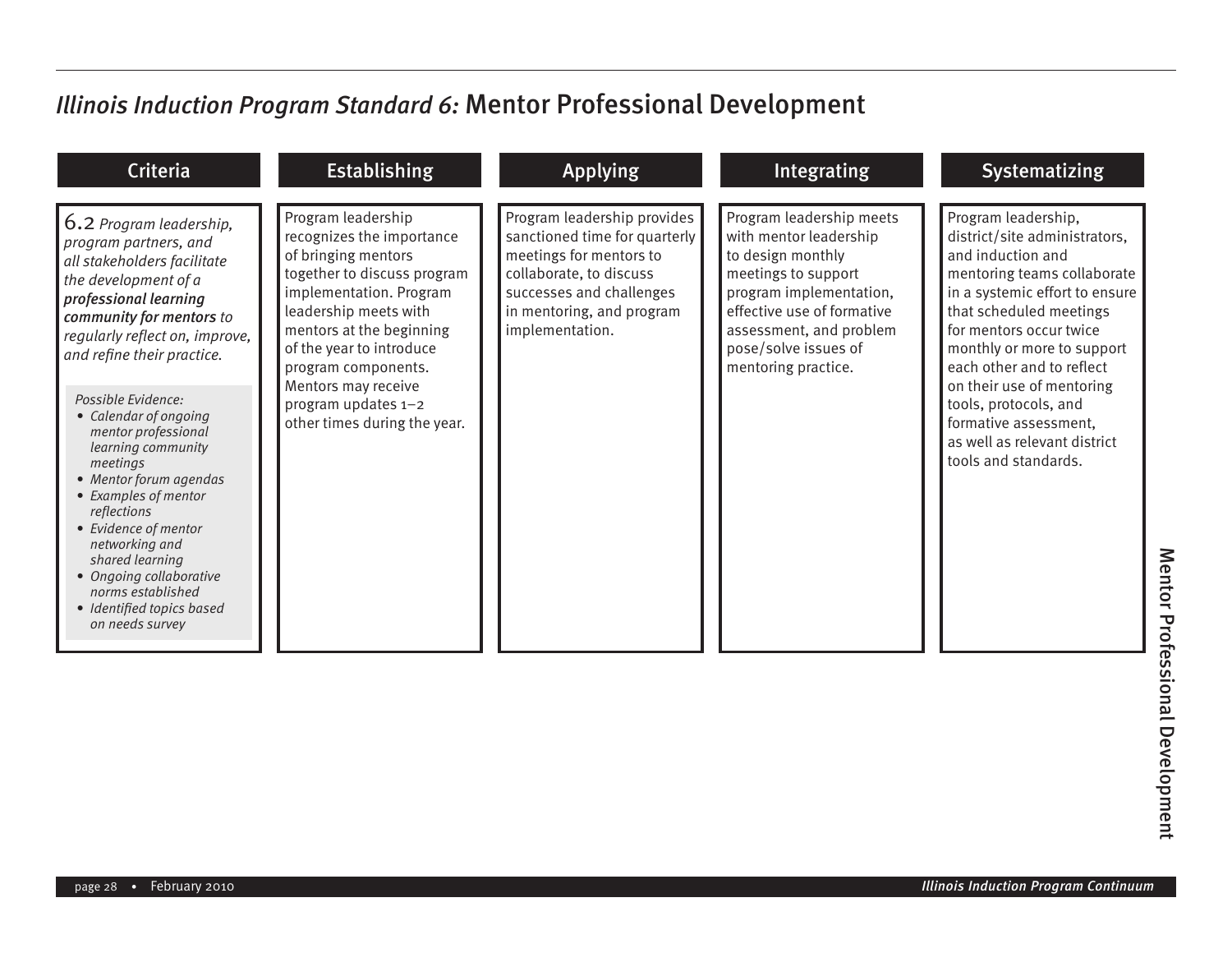### *Illinois Induction Program Standard 6:* Mentor Professional Development

| Criteria                                                                                                                                                                                                                                                                                                                                                                                                                                                                                                                                                                                                                                                                                                                                       | <b>Establishing</b>                                                                                                                                                                                                                                            | <b>Applying</b>                                                                                                                                                                                                                    | Integrating                                                                                                                                                                                                                          | <b>Systematizing</b>                                                                                                                                                                                                                                                                                                                                                                                                                                                   |
|------------------------------------------------------------------------------------------------------------------------------------------------------------------------------------------------------------------------------------------------------------------------------------------------------------------------------------------------------------------------------------------------------------------------------------------------------------------------------------------------------------------------------------------------------------------------------------------------------------------------------------------------------------------------------------------------------------------------------------------------|----------------------------------------------------------------------------------------------------------------------------------------------------------------------------------------------------------------------------------------------------------------|------------------------------------------------------------------------------------------------------------------------------------------------------------------------------------------------------------------------------------|--------------------------------------------------------------------------------------------------------------------------------------------------------------------------------------------------------------------------------------|------------------------------------------------------------------------------------------------------------------------------------------------------------------------------------------------------------------------------------------------------------------------------------------------------------------------------------------------------------------------------------------------------------------------------------------------------------------------|
| 6.3 Program leadership,<br>program partners, and all<br>stakeholders collaborate<br>to provide ongoing<br>professional development<br>for mentors to advance<br>induction practice and<br>promote beginning<br>teacher development.<br>Possible Evidence:<br>• Stakeholder planning<br>meetings for<br>mentor professional<br>development meetings<br>• Mentor self-assessment<br>tools and sample<br>data analysis<br>• CPDU documentation<br>of professional<br>development<br>• Professional<br>development aligned<br>to district outcomes/<br>initiatives sessions<br>• Foundational and<br>research-based training<br>• Periodic reflection and<br>analysis of components<br>of training<br>• Documented use of<br>technology to promote | Program leadership is aware<br>of the need for mentors to<br>have additional professional<br>development beyond<br>foundational training.<br>Mentors learn of important<br>topics/issues to discuss<br>with beginning teachers via<br>district correspondence. | Program leadership informs<br>mentors of professional<br>development opportunities<br>that may enhance their<br>mentoring practice and/<br>or teaching. Mentors take<br>initiative to obtain relevant<br>professional development. | Program leadership<br>meets with district/site<br>administrators to select<br>and/or design ongoing<br>professional development<br>for mentors. Sanctioned<br>time is provided for<br>mentors to attend<br>professional development. | Program leadership,<br>district/site administrators,<br>and induction and<br>mentoring teams collaborate<br>in a systemic effort to<br>ensure regularly-scheduled<br>professional development<br>for mentors that supports<br>district instructional<br>initiatives, anticipates/<br>responds to mentor<br>needs, and builds on<br>foundational training to<br>deepen mentor skills and<br>advance induction practices<br>to promote beginning<br>teacher development. |
| communication,<br>collaboration and<br>skill enhancement                                                                                                                                                                                                                                                                                                                                                                                                                                                                                                                                                                                                                                                                                       |                                                                                                                                                                                                                                                                |                                                                                                                                                                                                                                    |                                                                                                                                                                                                                                      |                                                                                                                                                                                                                                                                                                                                                                                                                                                                        |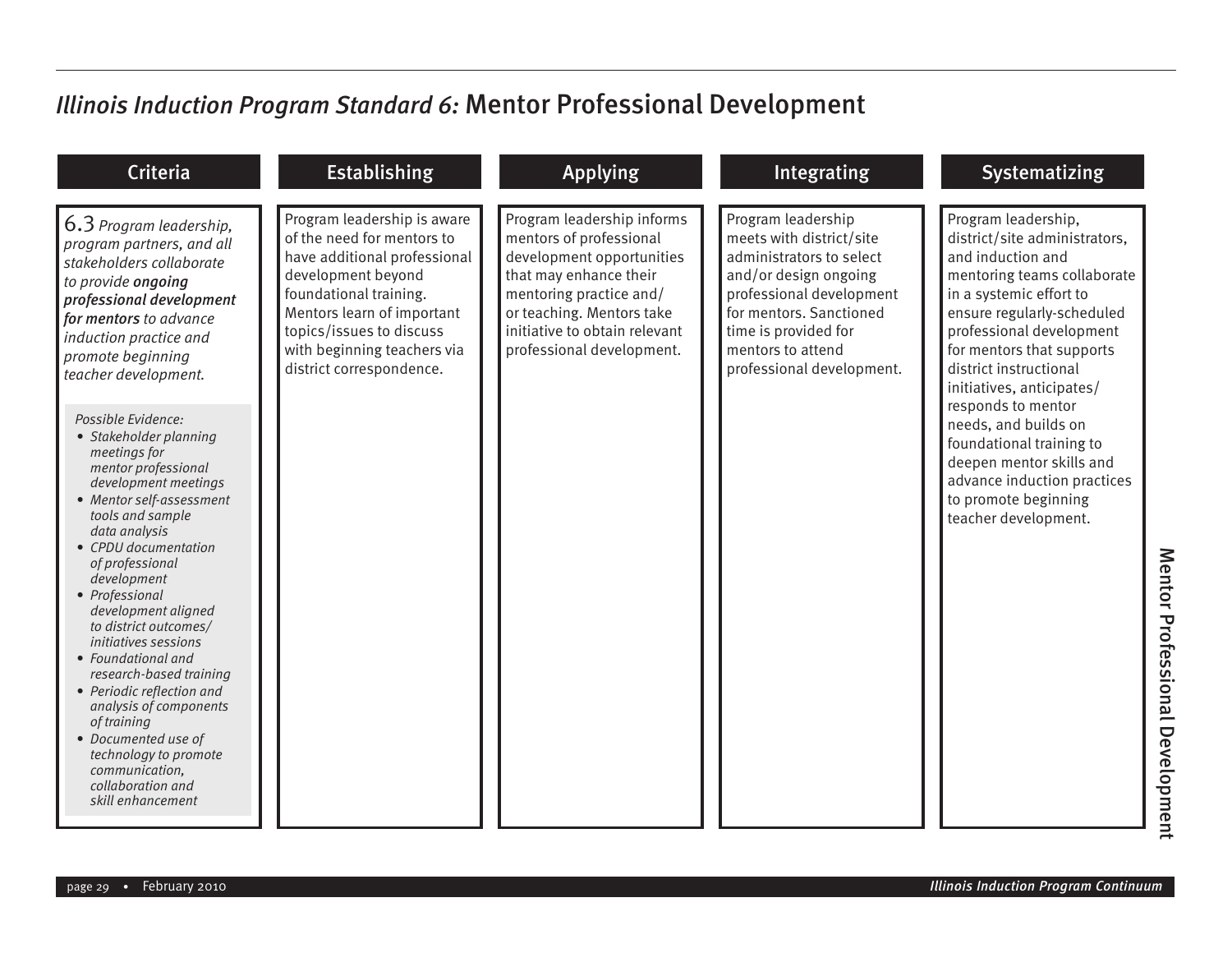Beginning teachers have regularly scheduled time, provided during the two year program, to participate in ongoing professional development that is focused on their professional growth to support student learning.

| <b>Criteria</b>                                                                                                                                                                                                                                                                                                                                                                                                                                                                                                                        | <b>Establishing</b>                                                                                                                                                                                                                                                                  | <b>Applying</b>                                                                                                                                                                                                                                                                                                                                                                                                                                     | Integrating                                                                                                                                                                                                                                                     | <b>Systematizing</b>                                                                                                                                                                                                                                                                                                                                                                                                                                                                                                                     |
|----------------------------------------------------------------------------------------------------------------------------------------------------------------------------------------------------------------------------------------------------------------------------------------------------------------------------------------------------------------------------------------------------------------------------------------------------------------------------------------------------------------------------------------|--------------------------------------------------------------------------------------------------------------------------------------------------------------------------------------------------------------------------------------------------------------------------------------|-----------------------------------------------------------------------------------------------------------------------------------------------------------------------------------------------------------------------------------------------------------------------------------------------------------------------------------------------------------------------------------------------------------------------------------------------------|-----------------------------------------------------------------------------------------------------------------------------------------------------------------------------------------------------------------------------------------------------------------|------------------------------------------------------------------------------------------------------------------------------------------------------------------------------------------------------------------------------------------------------------------------------------------------------------------------------------------------------------------------------------------------------------------------------------------------------------------------------------------------------------------------------------------|
| 7.1 Program leadership,<br>program partners, and all<br>stakeholders collaborate to<br>provide beginning teacher<br>orientation to clarify district<br>school and induction<br>programs and ensure<br>high levels of beginning<br>teacher participation.<br>Possible Evidence:<br>• Orientation agenda<br>• Beginning teacher<br>professional<br>development scope and<br>sequence and calendar<br>• Attendance roster<br>• Evaluations and surveys<br>• Designed by a<br>collaborative planning<br>committee<br>• Collaborative norms | Program leadership provides<br>beginning teachers with a<br>one-time orientation event<br>at the beginning of the<br>school year which focuses<br>primarily on district/school<br>curriculum, policies, and<br>procedures including a<br>brief overview of the<br>induction program. | Program leadership<br>provides beginning teachers<br>with an orientation to the<br>induction program and<br>the district/school at the<br>beginning of the school<br>year in partnership with<br>site administrators.<br>Orientation includes<br>specific information about<br>the induction program<br>and beginning of the<br>year supports such as<br>classroom set-up,<br>classroom management,<br>lesson planning, and<br>district curriculum. | Program leadership<br>collaborates with district/<br>site administrators to<br>provide an orientation to<br>district, school, induction<br>program, and profession at<br>the beginning of the year<br>with follow up professional<br>development opportunities. | Program leadership, district/<br>site administrators, and<br>induction and mentoring<br>teams collaborate to design<br>and provide beginning<br>teachers with regularly<br>scheduled learning<br>opportunities, beginning<br>with a comprehensive<br>orientation to the induction<br>program and the district,<br>prior to or at the beginning<br>of the school year and with<br>follow-up throughout the<br>school year. Plans are in<br>place for orientation of<br>beginning teachers hired<br>after the start of the<br>school year. |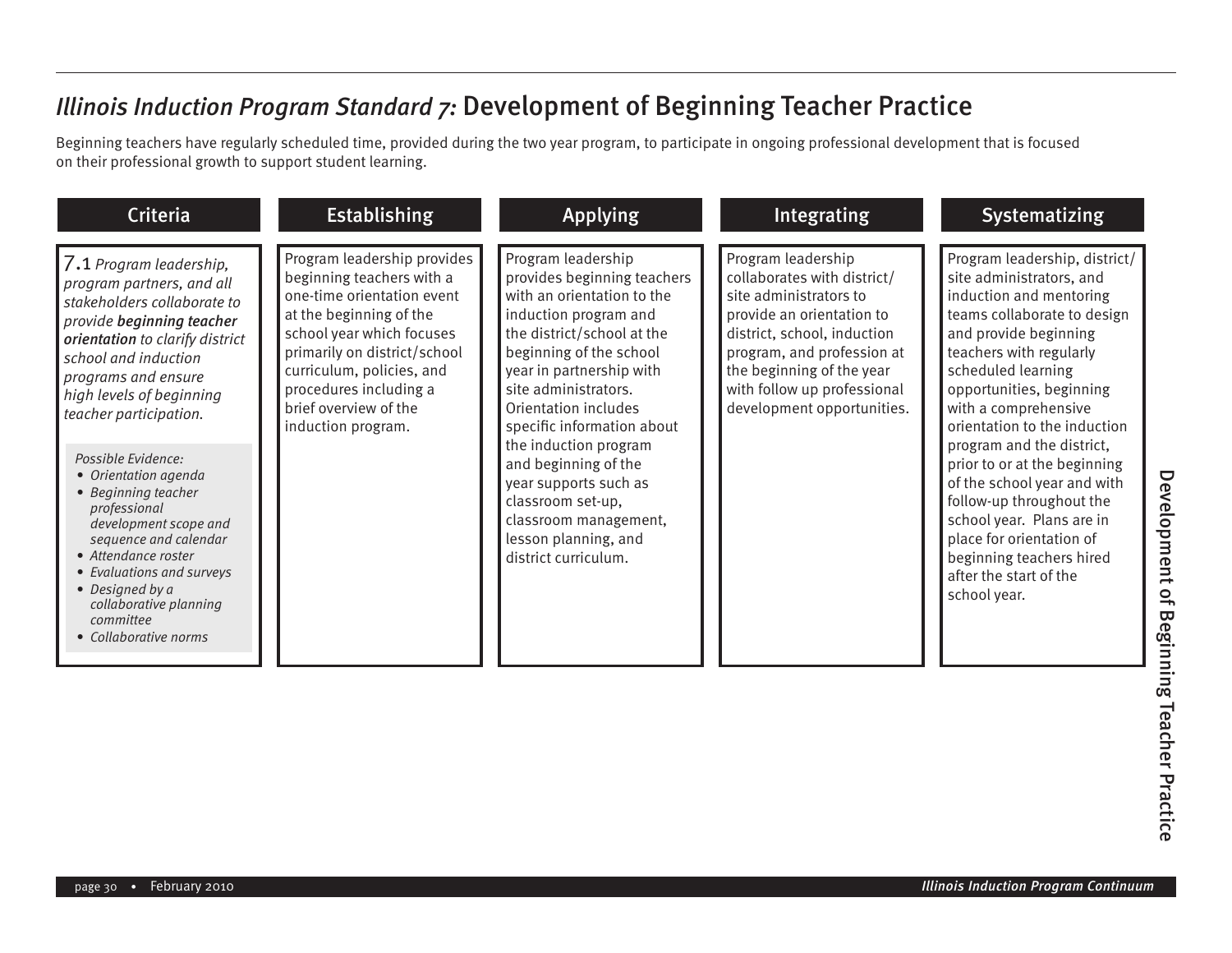| <b>Criteria</b>                                                                                                                                                                                                                                                                                                                                                                                                                                                                                                                                                                                                                                      | <b>Establishing</b>                                                                                                                                                                                    | <b>Applying</b>                                                                                                                                                                                                                                                                       | <b>Integrating</b>                                                                                                                                                                                                                                                                                                                            | <b>Systematizing</b>                                                                                                                                                                                                                                                                                                                                                                                                                                                                      |
|------------------------------------------------------------------------------------------------------------------------------------------------------------------------------------------------------------------------------------------------------------------------------------------------------------------------------------------------------------------------------------------------------------------------------------------------------------------------------------------------------------------------------------------------------------------------------------------------------------------------------------------------------|--------------------------------------------------------------------------------------------------------------------------------------------------------------------------------------------------------|---------------------------------------------------------------------------------------------------------------------------------------------------------------------------------------------------------------------------------------------------------------------------------------|-----------------------------------------------------------------------------------------------------------------------------------------------------------------------------------------------------------------------------------------------------------------------------------------------------------------------------------------------|-------------------------------------------------------------------------------------------------------------------------------------------------------------------------------------------------------------------------------------------------------------------------------------------------------------------------------------------------------------------------------------------------------------------------------------------------------------------------------------------|
| 7.2 Program leadership,<br>program partners, and all<br>stakeholders collaborate<br>to design and implement<br>formal support of networking<br>opportunities for beginning<br>teachers to ensure their<br>participation in collaborative<br>cultures focused on<br>professional learning<br>and ongoing support.<br>Possible Evidence:<br>• Beginning teacher<br>professional<br>development scope and<br>sequence and calendar<br>• Attendance rosters<br>• Agendas<br>• Evaluations and surveys<br>• List of exemplary<br>teachers to observe<br>• Established quidelines<br>for participation, broken<br>down by grade level or<br>subject matter | Program leadership provides<br>formal support of beginning<br>teachers through the<br>assignment of a mentor.<br>Voluntary social networking<br>opportunities are available<br>for beginning teachers. | Program leadership provides<br>formal support through<br>the timely assignment of<br>a trained mentor. Meets<br>with mentors and school<br>leadership teams to identify<br>current professional practice<br>oriented networking<br>opportunities available<br>for beginning teachers. | Program leadership<br>provides formal support<br>through assignment of<br>trained mentor who also<br>participates in existing<br>site-based learning<br>communities. Program<br>leadership in partnership<br>with site administrators<br>design and implement<br>professional practice<br>networking opportunities<br>for beginning teachers. | Program leadership, district/<br>site administrators, and<br>induction and mentoring<br>teams provide regular<br>formal support and<br>networking opportunities<br>for beginning teachers that<br>include such things as<br>sessions with their trained<br>mentors, opportunities<br>to interact in beginning<br>teacher peer groups,<br>problem-solving and mutual<br>support, participation in<br>learning communities, and<br>professional development<br>to support student learning. |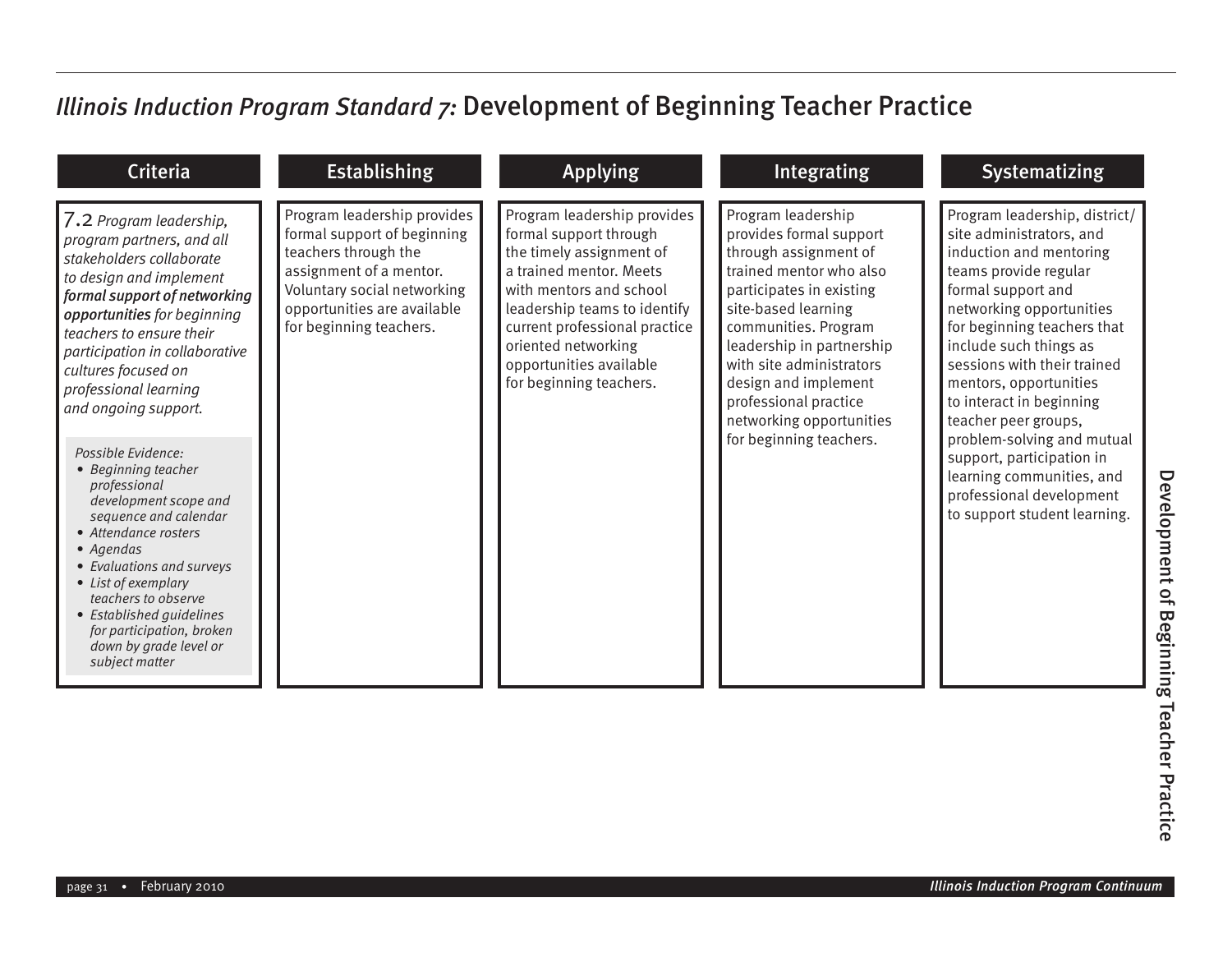| <b>Criteria</b>                                                                                                                                                                                                   | <b>Establishing</b>                                                                                                                                       | <b>Applying</b>                                                                                                                                       | Integrating                                                                                                                                                                                           | <b>Systematizing</b>                                                                                                                                                                                                                                          |
|-------------------------------------------------------------------------------------------------------------------------------------------------------------------------------------------------------------------|-----------------------------------------------------------------------------------------------------------------------------------------------------------|-------------------------------------------------------------------------------------------------------------------------------------------------------|-------------------------------------------------------------------------------------------------------------------------------------------------------------------------------------------------------|---------------------------------------------------------------------------------------------------------------------------------------------------------------------------------------------------------------------------------------------------------------|
| $\vert$ 7.3 Program leadership,<br>program partners, and all<br>stakeholders implement<br>ongoing professional<br>development to ensure<br>high quality beginning<br>teacher development.                         | Program leadership<br>utilizes available<br>district/site professional<br>development offerings as<br>professional development<br>for beginning teachers. | Program leadership<br>provides standards-based<br>professional development<br>opportunities designed<br>around common needs of<br>beginning teachers. | Program leadership<br>collaborates with<br>district/site administrators<br>to provide ongoing<br>standards-based<br>professional development<br>based on the assessed<br>needs of beginning teachers. | Program leadership, district/<br>site administrators, and<br>induction and mentoring<br>teams collaborate to provide<br>ongoing professional<br>development that is tailored<br>to the assessed needs<br>of beginning teachers, is<br>guided by the IPTS, and |
| Possible Evidence:<br>• Agendas aligned to IPTS<br>• Differentiated tiered<br>offerings, choice boards<br>or break out groups<br>• Survey of needs<br>• Professional growth<br>planning tools<br>• Video analysis |                                                                                                                                                           |                                                                                                                                                       |                                                                                                                                                                                                       | includes relevant content<br>area standards and local<br>instructional needs and<br>priorities. Professional<br>development is ongoing,<br>job-embedded, and focused.                                                                                         |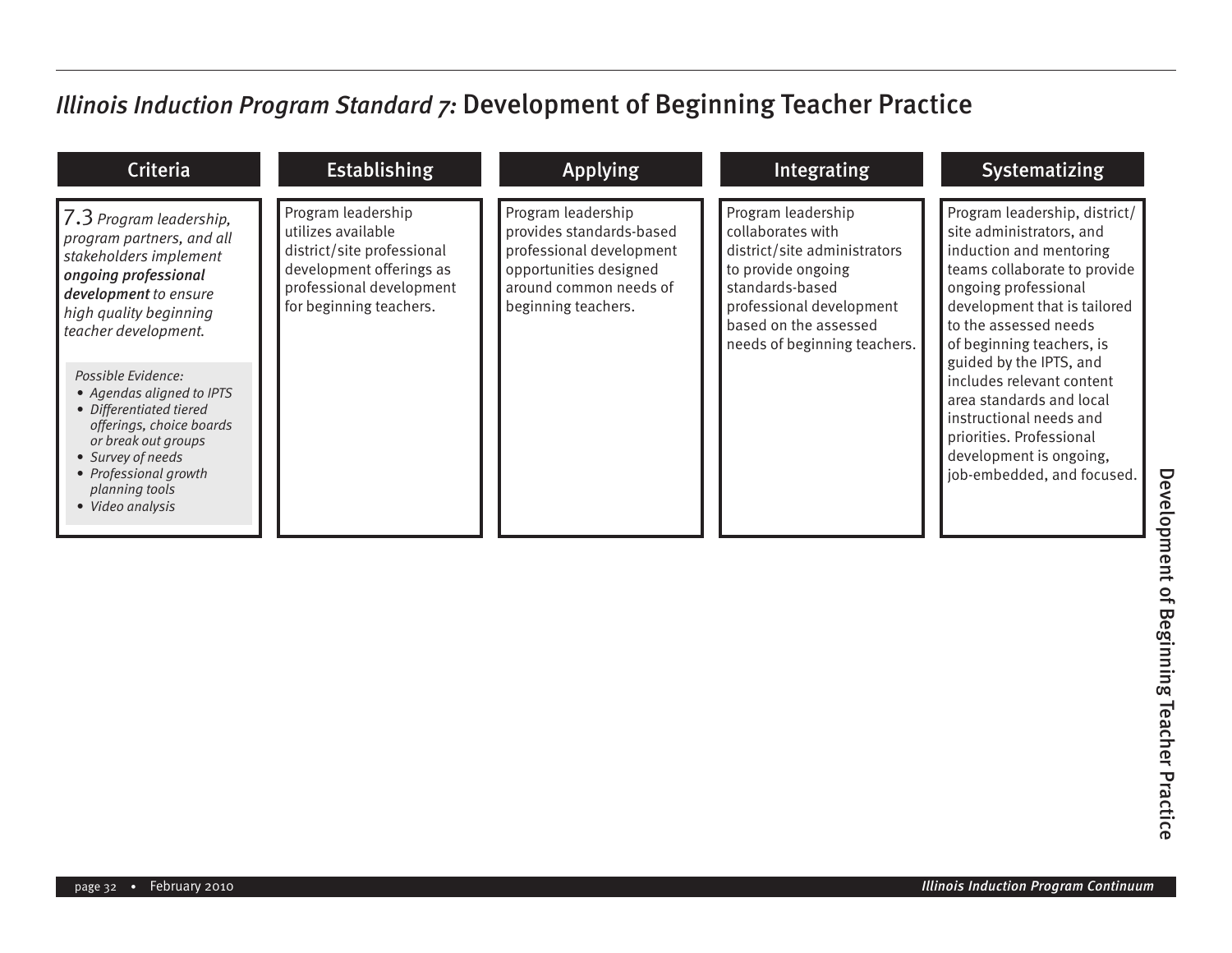| <b>Criteria</b>                                                                                                                                                                                                                                                                | <b>Establishing</b>                                                                                                                                                                                                                                                           | <b>Applying</b>                                                                                                                                                                                                                                                                                  | <b>Integrating</b>                                                                                                                                                                                                                                                                                      | <b>Systematizing</b>                                                                                                                                                                                                                                                                                                     |
|--------------------------------------------------------------------------------------------------------------------------------------------------------------------------------------------------------------------------------------------------------------------------------|-------------------------------------------------------------------------------------------------------------------------------------------------------------------------------------------------------------------------------------------------------------------------------|--------------------------------------------------------------------------------------------------------------------------------------------------------------------------------------------------------------------------------------------------------------------------------------------------|---------------------------------------------------------------------------------------------------------------------------------------------------------------------------------------------------------------------------------------------------------------------------------------------------------|--------------------------------------------------------------------------------------------------------------------------------------------------------------------------------------------------------------------------------------------------------------------------------------------------------------------------|
| 7.4 Program leadership,<br>program partners, and<br>all stakeholders provide<br>and support sanctioned<br>time for induction and<br>mentoring processes to<br>ensure sufficient support for<br>high quality professional<br>development experiences<br>for beginning teachers. | Program leadership<br>identifies general<br>expectations regarding<br>time for mentors to<br>implement induction<br>program with beginning<br>teachers. Generally<br>assumes that all beginning<br>teachers are receiving<br>the target number of<br>hours/minutes of support | Program leadership<br>communicates to mentors<br>and site administrators<br>the specific expectations<br>regarding time for mentors<br>to implement induction<br>program with beginning<br>teachers. Program<br>leadership engages with<br>district/site administrators<br>to secure and support | Program leadership<br>communicates with all<br>stakeholders to clarify<br>specific expectations<br>regarding time for mentors<br>to implement the induction<br>program with beginning<br>teachers. Collaborates with<br>district/site administrators<br>to ensure that providing<br>sanctioned time for | Program leadership, district/<br>site administrators, and<br>induction and mentoring<br>teams identify, monitor<br>and consistently maintain<br>sanctioned time for<br>induction processes and full<br>program implementation<br>that regularly includes such<br>things as analysis of student<br>work, data collection, |
| Possible Evidence:<br>• Contact log<br>• Substitute teacher<br>documentation<br>• Component of school<br><i>improvement plan</i><br>• Formative assessment<br>coaching and<br>observation tools<br>• Tools and protocols to<br>support the analysis of<br>student work         | per week.                                                                                                                                                                                                                                                                     | sanctioned time for<br>program implementation.                                                                                                                                                                                                                                                   | program implementation<br>is supported, monitored,<br>and documented.                                                                                                                                                                                                                                   | observations and reflective<br>conversations. Mentors<br>differentiate time in support<br>of beginning teachers in<br>ways that meet program<br>design and are responsive<br>to individual needs of<br>beginning teachers.                                                                                               |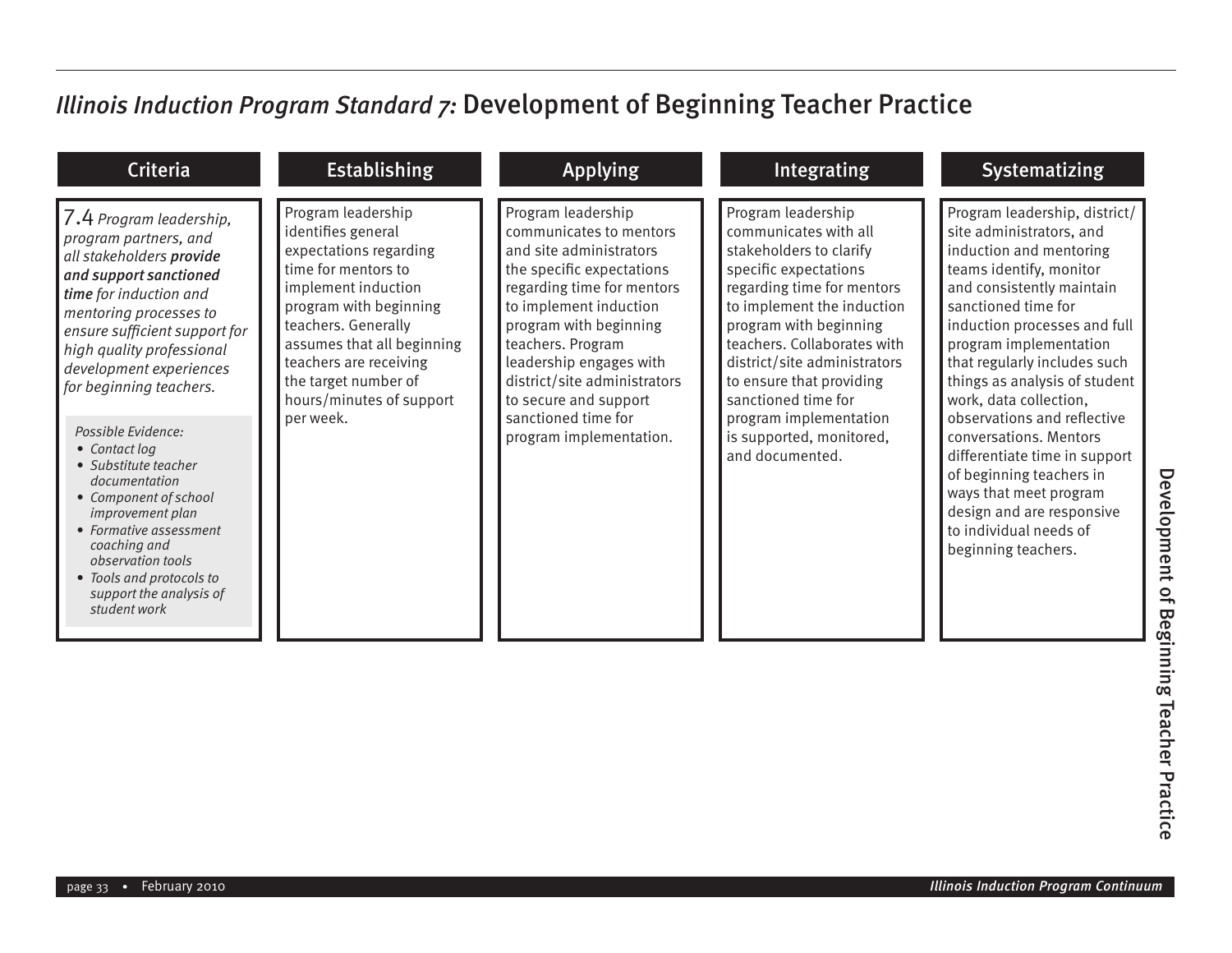Beginning teachers and mentors participate in formative assessment experiences, collaboratively collecting and analyzing measures of teaching progress, including appropriate documentation, mentor observations and student work, to improve classroom practices and increase student achievement.

| <b>Criteria</b>                                                                                                                                                                                                                                                                                                                                                                                                                                                         | <b>Establishing</b>                                                                                                                                                                                                                                                                                   | <b>Applying</b>                                                                                                                                                                                                                                                                                                                                                                                                                                                                                                                                                                            | <b>Integrating</b>                                                                                                                                                                                                                                                                                                                                                                                                                                                                                                                                                                                | <b>Systematizing</b>                                                                                                                                                                                                                                                                                                                                                                                                                                                                                                                                     |
|-------------------------------------------------------------------------------------------------------------------------------------------------------------------------------------------------------------------------------------------------------------------------------------------------------------------------------------------------------------------------------------------------------------------------------------------------------------------------|-------------------------------------------------------------------------------------------------------------------------------------------------------------------------------------------------------------------------------------------------------------------------------------------------------|--------------------------------------------------------------------------------------------------------------------------------------------------------------------------------------------------------------------------------------------------------------------------------------------------------------------------------------------------------------------------------------------------------------------------------------------------------------------------------------------------------------------------------------------------------------------------------------------|---------------------------------------------------------------------------------------------------------------------------------------------------------------------------------------------------------------------------------------------------------------------------------------------------------------------------------------------------------------------------------------------------------------------------------------------------------------------------------------------------------------------------------------------------------------------------------------------------|----------------------------------------------------------------------------------------------------------------------------------------------------------------------------------------------------------------------------------------------------------------------------------------------------------------------------------------------------------------------------------------------------------------------------------------------------------------------------------------------------------------------------------------------------------|
| 8.1 Program leadership,<br>program partners,<br>and all stakeholders<br>ensure that mentors use<br>formative assessment<br>tools collaboratively with<br>beginning teachers for<br>initial self assessment and<br>development of individual<br>learning plan to guide<br>weekly visits and determine<br>the scope, focus, and<br>content of professional<br>development activities.<br>Possible Evidence:<br>• Completed ILP and<br>self-assessment<br>• Completed ICTD | Program leadership<br>identifies formative<br>assessment tools for<br>mentor-beginning teacher<br>use in self-assessment<br>and development of<br>an individual learning<br>plan aligned to teaching<br>standards. Expectations<br>for use of tools with<br>all beginning teachers<br>are identified. | Program leadership meets<br>early in the year with<br>mentors to provide training<br>in the collaborative use of<br>formative assessment tools<br>for self-assessment and<br>individual learning plan<br>aligned with district/site<br>initiatives. Mentors generally<br>are able to follow guidelines<br>for use and as needed are<br>provided additional support<br>by program leadership.<br>Program leadership<br>identifies expectation that<br>mentors note beginning<br>teachers' need for<br>professional development<br>based on self-assessment<br>and individual learning plan. | Beginning teachers<br>collaborate with their<br>mentor to complete an<br>initial self assessment at<br>the start of each induction<br>year and develop an<br>individual learning plan to<br>guide weekly mentoring<br>visits and to determine the<br>scope, focus, and content of<br>professional development<br>activities within the school<br>and district. Program<br>leadership collaborates with<br>district/site administrators<br>to ensure that professional<br>development offerings<br>take into account the<br>needs of beginning<br>teachers as informed by<br>formative assessment. | Mentors frame the initial<br>self-assessment and<br>development of individual<br>learning plan as a method<br>for ongoing goal setting,<br>data gathering, reflecting<br>on practice throughout the<br>year with the overall goal of<br>enhancing teacher quality.<br>Program leadership,<br>district/site administrators,<br>and induction and<br>mentoring teams collaborate<br>to design and implement<br>professional development<br>activities differentiated to<br>meet the needs of beginning<br>teachers as informed by<br>formative assessment. |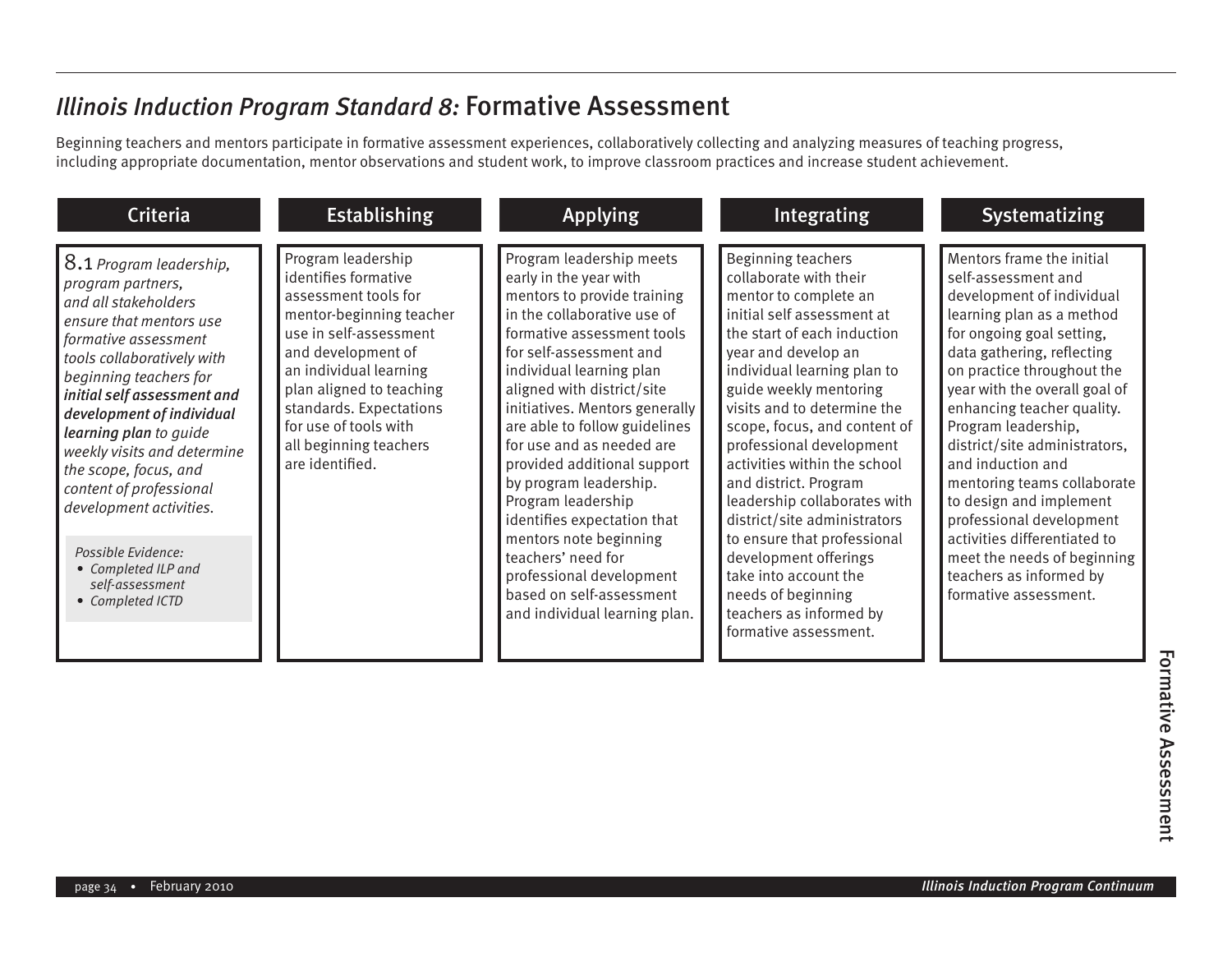| <b>Criteria</b>                                                                                                                                                                                                                                                                                                                                                                                                                                                                                                                                | <b>Establishing</b>                                                                                                                                                 | <b>Applying</b>                                                                                                                                                                                                                         | <b>Integrating</b>                                                                                                                                                                                                                                                                                                                | <b>Systematizing</b>                                                                                                                                                                                                                                                                                        |
|------------------------------------------------------------------------------------------------------------------------------------------------------------------------------------------------------------------------------------------------------------------------------------------------------------------------------------------------------------------------------------------------------------------------------------------------------------------------------------------------------------------------------------------------|---------------------------------------------------------------------------------------------------------------------------------------------------------------------|-----------------------------------------------------------------------------------------------------------------------------------------------------------------------------------------------------------------------------------------|-----------------------------------------------------------------------------------------------------------------------------------------------------------------------------------------------------------------------------------------------------------------------------------------------------------------------------------|-------------------------------------------------------------------------------------------------------------------------------------------------------------------------------------------------------------------------------------------------------------------------------------------------------------|
| 8.2 Program leadership,<br>program partners, and<br>all stakeholders ensure<br>that mentors utilize a<br>wide-range of formative<br>assessment tools in order<br>to establish multiple<br>measures of teaching from<br>which to promote further<br>professional development.<br>Possible Evidence:<br>• Completed ILP and<br>self assessment<br>• Classroom observation<br>tools and documents<br>• Sample beginning<br>teacher/mentor<br>notes from reflective<br>conversations<br>• Samples of analysis<br>of student work tools<br>and data | Program leadership<br>identifies multiple formative<br>assessment tools for use<br>with each beginning teacher.<br>Expectations for use of tools<br>are identified. | Program leadership<br>provides training for<br>mentors to understand<br>how and when to use<br>formative assessment tools.<br>Mentors utilize multiple<br>formative assessment tools<br>with beginning teachers<br>throughout the year. | Mentors select formative<br>assessment tools to guide<br>weekly conversations on<br>practice/student learning<br>and provide multiple<br>measures of practice from<br>which to promote further<br>professional development.<br>Program leadership provides<br>ongoing training and<br>development for mentors<br>in use of tools. | Mentors employ multiple<br>measures of teaching using<br>formative assessment tools<br>on a weekly basis to inform<br>improvement of beginning<br>teacher practice. Individual<br>learning plans are aligned to<br>school and district initiatives<br>and the overall goal of<br>enhancing teacher quality. |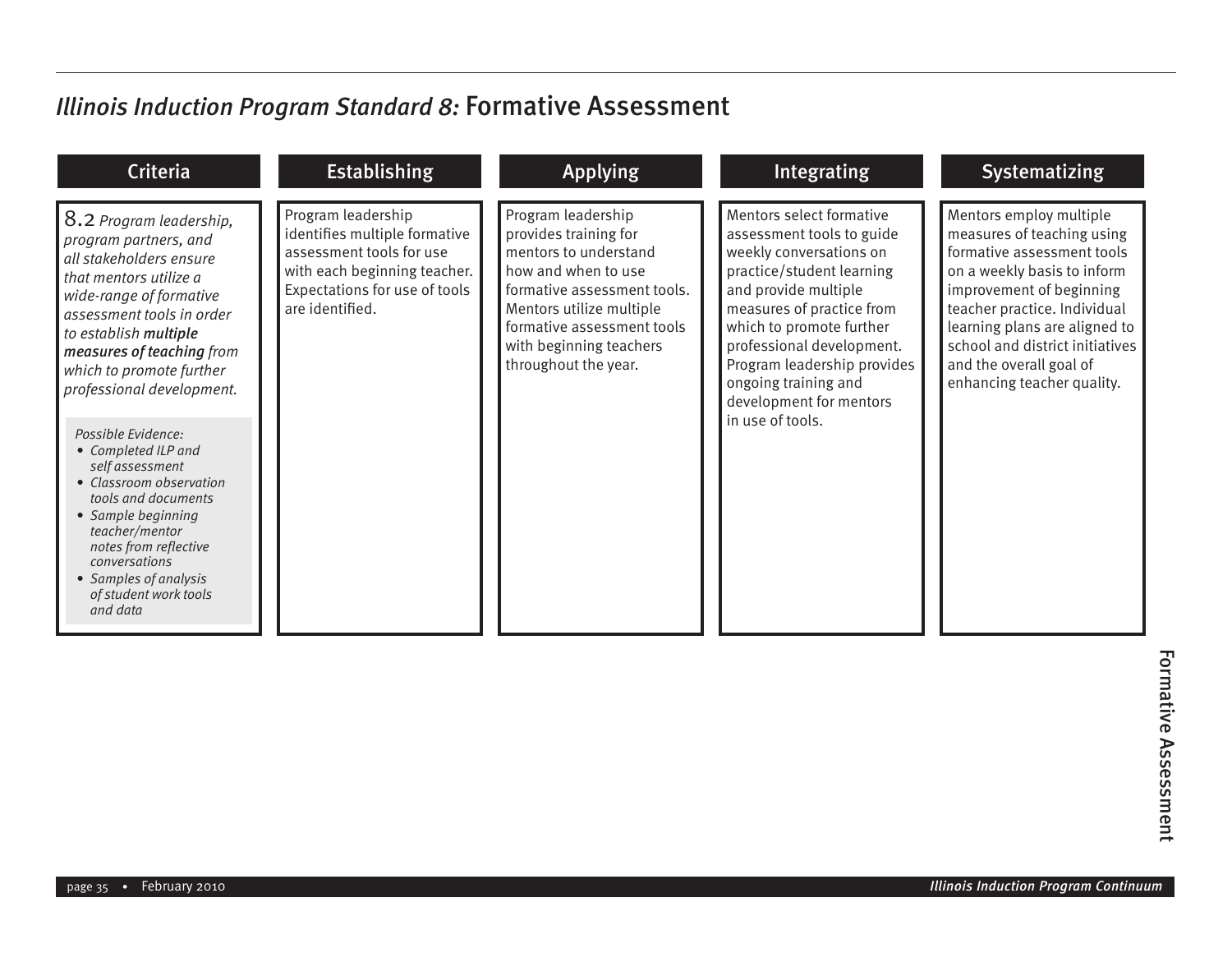| Criteria                                                                                                                                                                                                                                                                                      | <b>Establishing</b>                                                                                                                                                                                                                                | <b>Applying</b>                                                                                                                                                                                                                               | Integrating                                                                                                                                                                                                                             | <b>Systematizing</b>                                                                                                                                                                                                                                             |
|-----------------------------------------------------------------------------------------------------------------------------------------------------------------------------------------------------------------------------------------------------------------------------------------------|----------------------------------------------------------------------------------------------------------------------------------------------------------------------------------------------------------------------------------------------------|-----------------------------------------------------------------------------------------------------------------------------------------------------------------------------------------------------------------------------------------------|-----------------------------------------------------------------------------------------------------------------------------------------------------------------------------------------------------------------------------------------|------------------------------------------------------------------------------------------------------------------------------------------------------------------------------------------------------------------------------------------------------------------|
| 8.3 Program leadership,<br>program partners, and all<br>stakeholders establish and<br>maintain procedures for<br>documenting confidential<br>use of formative assessment<br>to gather evidence of<br>reflective processes that<br>impact student learning<br>and practice.                    | Program leadership explains<br>to mentors expectations for<br>documentation of use of<br>formative assessment tools<br>with beginning teachers.<br>Specific documentation<br>and evidence provided<br>for program leadership<br>by mentors varies. | Program leadership<br>consults with district/site<br>administrators to develop<br>shared expectations for<br>documentation. Specific<br>documentation and<br>evidence that the program<br>leadership receives from<br>mentors are consistent. | Program leadership provides<br>opportunities for mentors<br>to review and reflect upon<br>results of documentation<br>and evidence to inform their<br>activities with beginning<br>teachers to impact student<br>learning and practice. | Program leadership,<br>district/site administrators,<br>and induction and mentoring<br>teams analyze multiple<br>forms of documentation<br>to provide evidence of<br>reflective processes<br>that impact student<br>learning and improve<br>classroom practices. |
| Possible Evidence:<br>• Sample mentor and<br>beginning teacher<br>journal entries<br>• Post-observation<br>protocols and data<br>• Clear protocols<br>for ensuring that<br>confidentially in all<br>assessment processes<br>and use of data<br>• Documentation of<br>progress review meetings |                                                                                                                                                                                                                                                    |                                                                                                                                                                                                                                               |                                                                                                                                                                                                                                         |                                                                                                                                                                                                                                                                  |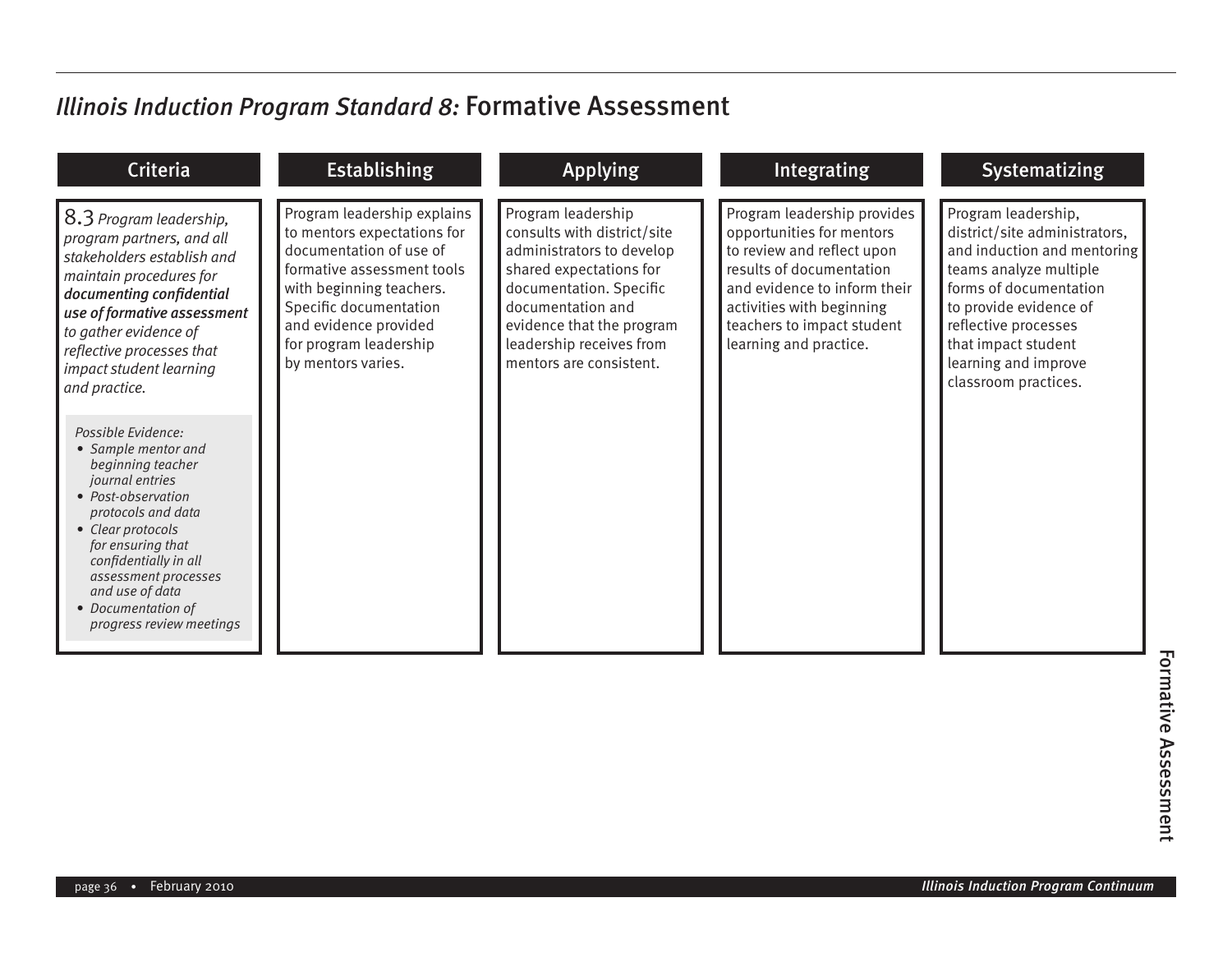| <b>Criteria</b>                                                                                                                                                                                                                                                                                         | <b>Establishing</b>                                                                                                               | <b>Applying</b>                                                                                                                                                                                        | Integrating                                                                                                                                                                                                                                                                                                           | <b>Systematizing</b>                                                                                                                                                                                                                                          |
|---------------------------------------------------------------------------------------------------------------------------------------------------------------------------------------------------------------------------------------------------------------------------------------------------------|-----------------------------------------------------------------------------------------------------------------------------------|--------------------------------------------------------------------------------------------------------------------------------------------------------------------------------------------------------|-----------------------------------------------------------------------------------------------------------------------------------------------------------------------------------------------------------------------------------------------------------------------------------------------------------------------|---------------------------------------------------------------------------------------------------------------------------------------------------------------------------------------------------------------------------------------------------------------|
| 8.4 Program leadership,<br>program partners, and all<br>stakeholders develop and<br>follow policy regarding use<br>of formative assessment<br>and documentation to<br>protect their use for<br>program purposes only<br>and not for evaluation of<br>beginning teachers or for<br>employment decisions. | Program leadership<br>develops a policy regarding<br>use of formative assessment<br>and documentation and<br>shares with mentors. | Program leadership<br>reviews policy and<br>consults with mentors<br>and district/site<br>administrators at<br>beginning of the year<br>regarding use of<br>formative assessment<br>and documentation. | Program leadership and<br>district/site administrators<br>collaborate to establish<br>a clearly articulated<br>policy regarding use of<br>formative assessment and<br>documentation. Policy is<br>shared with mentors and<br>district/site administrators.<br>Follow-up is provided as<br>needed throughout the year. | Program leadership,<br>district/site administrators,<br>and induction and mentoring<br>teams widely communicate,<br>monitor and uphold a clearly<br>articulated policy regarding<br>use of formative assessment<br>and documentation for<br>program use only. |
| Possible Evidence:<br>• Documented program<br>policies<br>• Executive summary<br>distributed among<br>stakeholders<br>• DVD with interviews                                                                                                                                                             |                                                                                                                                   |                                                                                                                                                                                                        |                                                                                                                                                                                                                                                                                                                       |                                                                                                                                                                                                                                                               |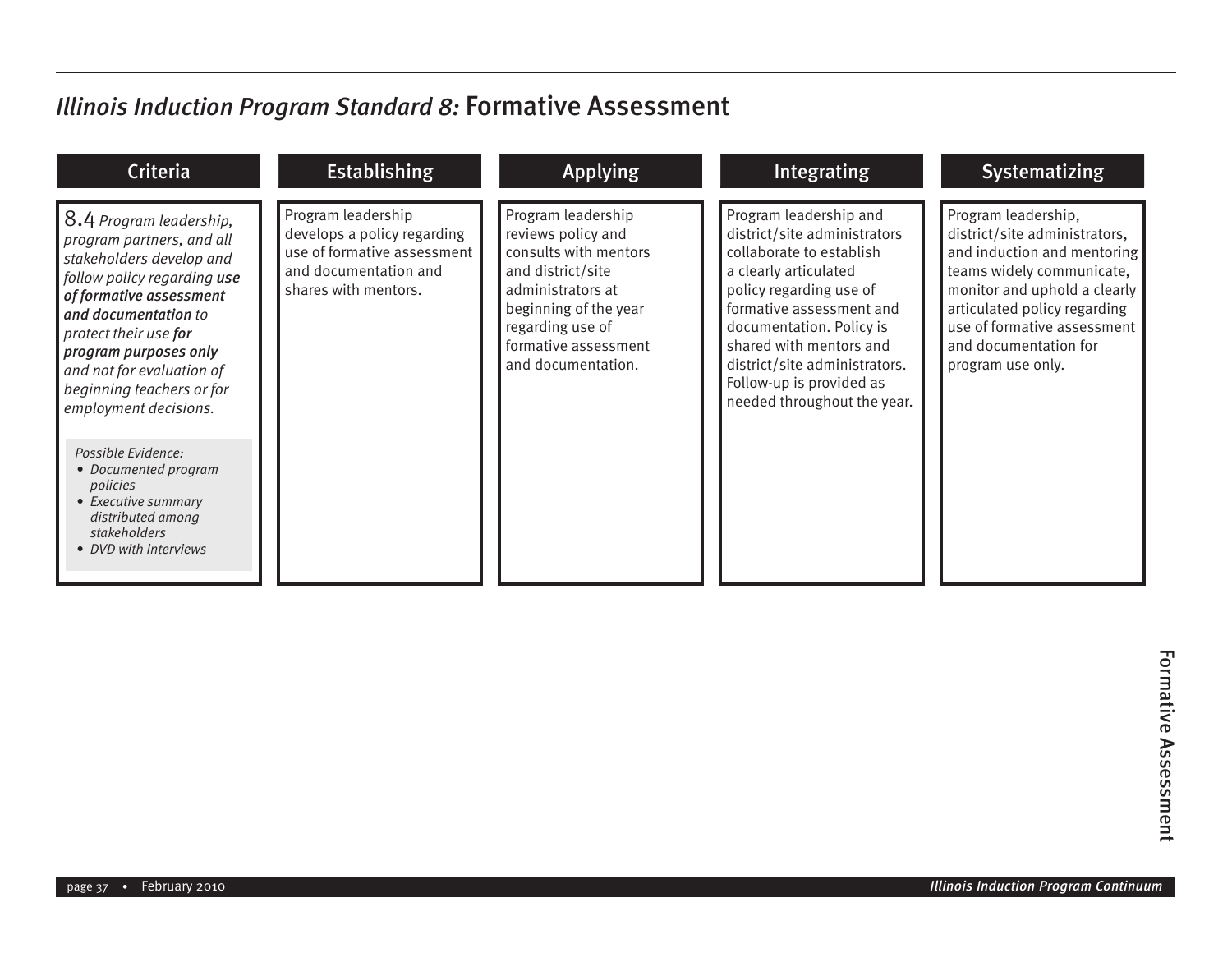Programs operate a comprehensive, ongoing system of program development and evaluation that involves all program participants and other stakeholders.

| <b>Criteria</b>                                                                                                                                                                                                                                                                                                                                                                                                                                                                                                                                                                                                                                                                                                                                 | <b>Establishing</b>                                                                                                | <b>Applying</b>                                                                                                                                                                                                                                                                                                                      | Integrating                                                                                                                                                                                                                        | <b>Systematizing</b>                                                                                                                                                                                                                                                                                                                  |
|-------------------------------------------------------------------------------------------------------------------------------------------------------------------------------------------------------------------------------------------------------------------------------------------------------------------------------------------------------------------------------------------------------------------------------------------------------------------------------------------------------------------------------------------------------------------------------------------------------------------------------------------------------------------------------------------------------------------------------------------------|--------------------------------------------------------------------------------------------------------------------|--------------------------------------------------------------------------------------------------------------------------------------------------------------------------------------------------------------------------------------------------------------------------------------------------------------------------------------|------------------------------------------------------------------------------------------------------------------------------------------------------------------------------------------------------------------------------------|---------------------------------------------------------------------------------------------------------------------------------------------------------------------------------------------------------------------------------------------------------------------------------------------------------------------------------------|
| 9.1 Program leadership,<br>program partners, and all<br>stakeholders develop and<br><i>implement an ongoing</i><br>process for program<br>evaluation based on multiple<br>internal and external sources<br>with formal and informal<br>measures to ensure ongoing<br>program improvement.<br>Possible Evidence:<br>• Data from multiple<br>measures e.g.<br>professional<br>development<br>evaluations, coaching<br>logs, needs surveys,<br>focus groups, interviews.<br>• External review<br>summaries and data<br>reflecting feedback<br>from higher education,<br>consortia, ISBE, etc.<br>• Evidence of stakeholder<br>meetings to review data<br>and set next steps<br>• Exit interview data<br>• Examples of state and<br>local test data | Program leadership collects<br>informal and/or formal data<br>on an annual basis regarding<br>program improvement. | Program leadership collects<br>and analyzes multiple<br>sources of data annually<br>and/or semi-annually<br>based on the Illinois State<br><b>Induction and Mentoring</b><br>Standards to inform program<br>improvement, such as<br>mentor coaching logs,<br>evaluations of professional<br>development, and<br>participant surveys. | Program leadership<br>collaborates with district/<br>site administrators and<br>mentors to collect and<br>analyze formal and<br>informal data using<br>multiple internal and<br>external sources to guide<br>program improvements. | Program leadership, district/<br>site administrators, and<br>induction and mentoring<br>teams collaboratively collect<br>and analyze data from all<br>participants in a systematic<br>process using multiple<br>internal and external sources<br>to improve program delivery,<br>beginning teacher practice,<br>and student learning. |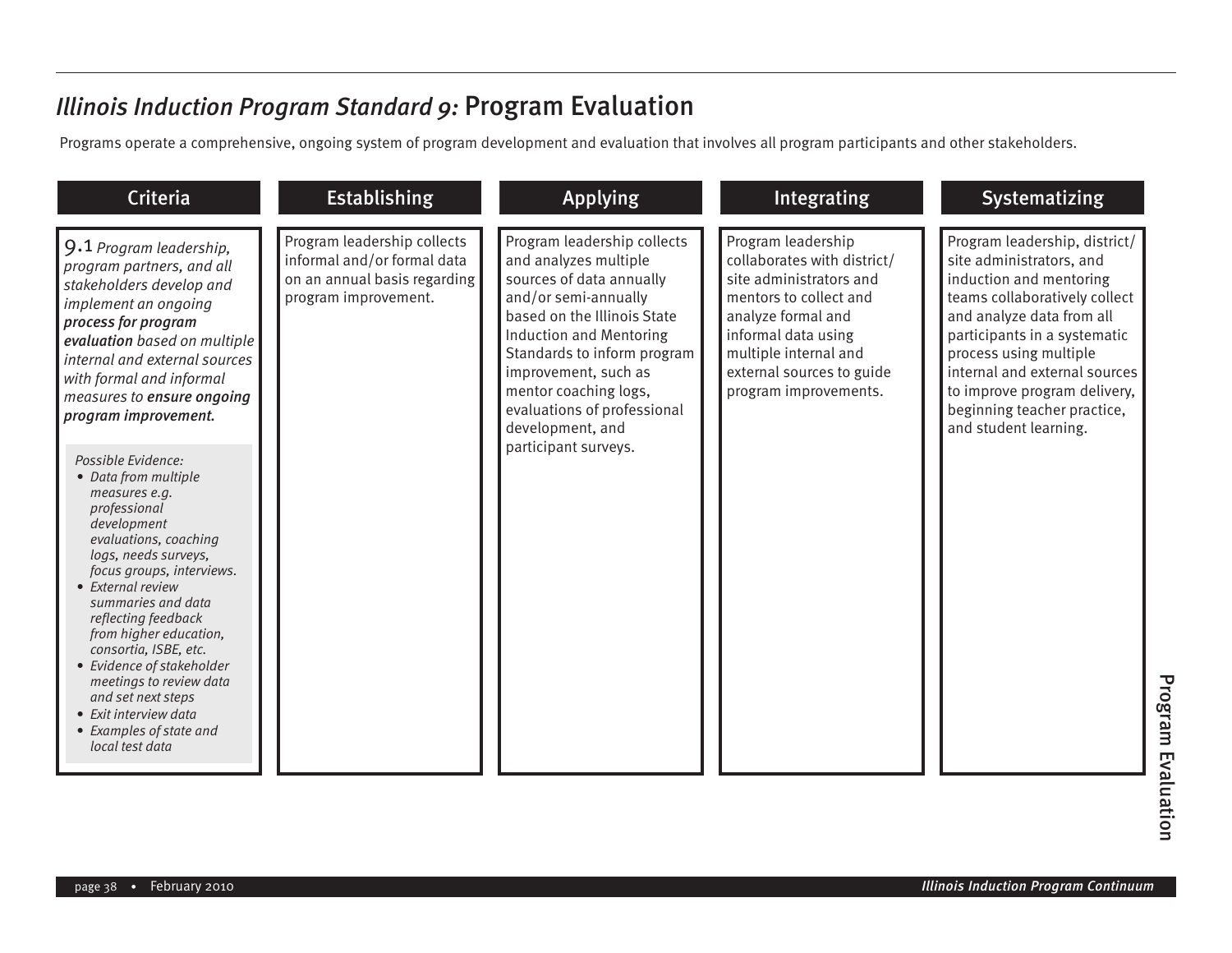| <b>Criteria</b>                                                                                                                                                                                                                                                                                                                                                                  | <b>Establishing</b>                                                            | <b>Applying</b>                                                                                                                    | Integrating                                                                                                                                                 | <b>Systematizing</b>                                                                                                                                                                                                                                                                    |
|----------------------------------------------------------------------------------------------------------------------------------------------------------------------------------------------------------------------------------------------------------------------------------------------------------------------------------------------------------------------------------|--------------------------------------------------------------------------------|------------------------------------------------------------------------------------------------------------------------------------|-------------------------------------------------------------------------------------------------------------------------------------------------------------|-----------------------------------------------------------------------------------------------------------------------------------------------------------------------------------------------------------------------------------------------------------------------------------------|
| 9.2 Program leadership,<br>program partners, and<br>all stakeholders analyze<br>multiple sources of data<br>and share results with<br>stakeholders in a<br>systematic way.<br>Possible Evidence:<br>• Summary of data<br>analysis<br>• Communications of<br>program data results<br>• Stakeholder groups with<br>whom data is shared<br>• Evidence of planning<br>for next steps | Program leadership collects<br>available data and may<br>share within program. | Program leadership<br>analyzes multiple sources<br>of data and shares within<br>program and with district/<br>site administrators. | Program leadership<br>collaborates with<br>mentors and district/site<br>administrators to analyze<br>multiple sources of data<br>and widely shares results. | Program leadership, district/<br>site administrators, and<br>induction and mentoring<br>teams collaboratively and<br>systematically analyze<br>and share results with all<br>stakeholders to improve<br>program implementation,<br>beginning teacher practice,<br>and student learning. |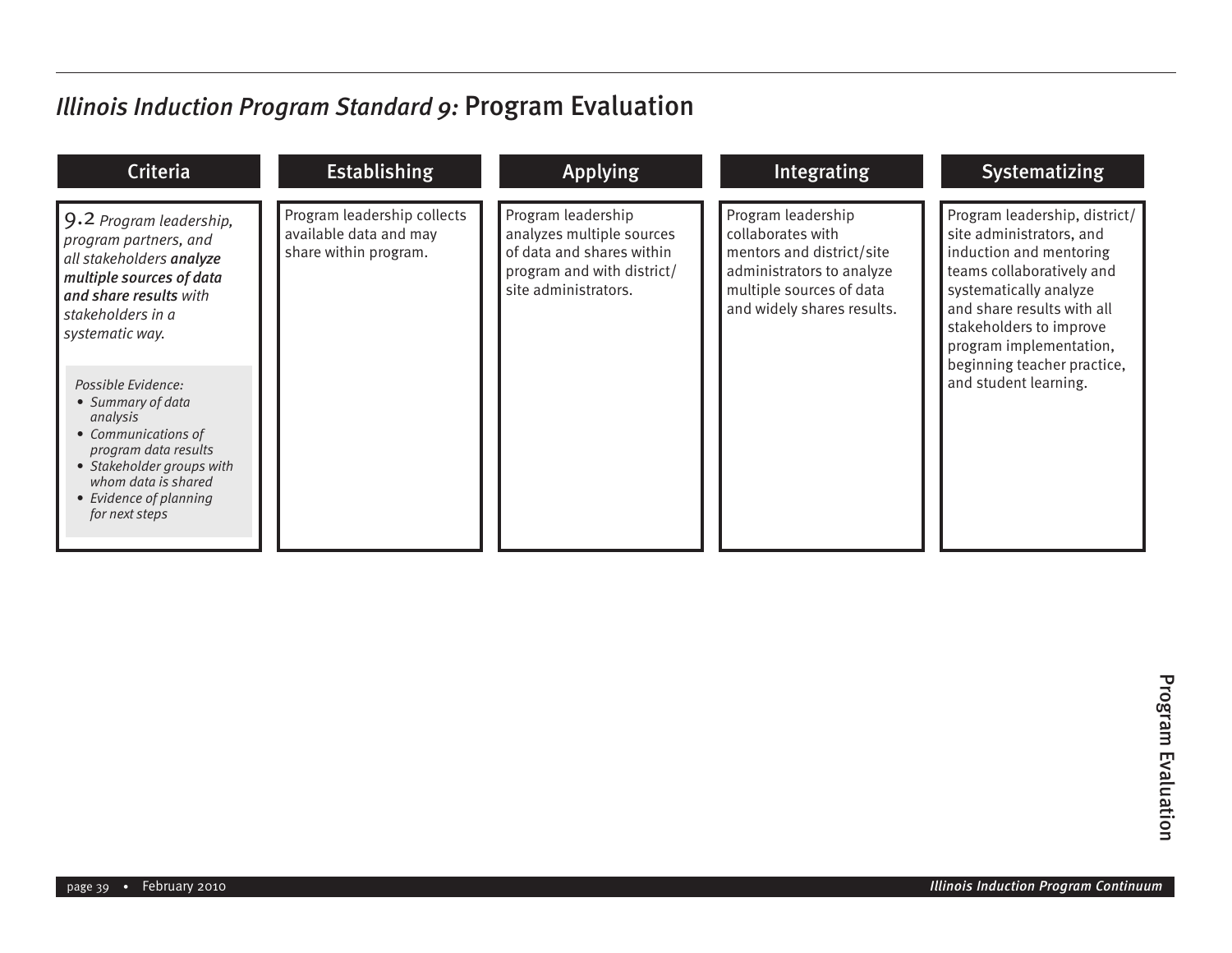| <b>Criteria</b>                                                                                                                                                                                                                                                                                                                                                                                                                                                                                                                                 | <b>Establishing</b>                                                                                                                                                                 | <b>Applying</b>                                                                                                                                                                                                                                                                                                                                                                                                                                       | <b>Integrating</b>                                                                                                                                                                                                                                                                                                                                                                                | <b>Systematizing</b>                                                                                                                                                                                                                                                                                                  |
|-------------------------------------------------------------------------------------------------------------------------------------------------------------------------------------------------------------------------------------------------------------------------------------------------------------------------------------------------------------------------------------------------------------------------------------------------------------------------------------------------------------------------------------------------|-------------------------------------------------------------------------------------------------------------------------------------------------------------------------------------|-------------------------------------------------------------------------------------------------------------------------------------------------------------------------------------------------------------------------------------------------------------------------------------------------------------------------------------------------------------------------------------------------------------------------------------------------------|---------------------------------------------------------------------------------------------------------------------------------------------------------------------------------------------------------------------------------------------------------------------------------------------------------------------------------------------------------------------------------------------------|-----------------------------------------------------------------------------------------------------------------------------------------------------------------------------------------------------------------------------------------------------------------------------------------------------------------------|
| $9.3$ Program leadership,<br>program partners, and all<br>stakeholders implement<br>a process for mentor<br>accountability in a<br>supportive environment<br>through a defined<br>process of communication<br>and documentation.<br>Possible Evidence:<br>• Collaborative logs<br>• Checklist of expectations,<br>goals, action plans and<br>tasks completed<br>• Oualitative review<br>of formative<br>assessment data<br>• Formative program<br>review data<br>• Use of mentoring<br>standards and<br>aligned mentor<br>self-assessment tools | Program leadership<br>provides a method for<br>mentors to document their<br>activities with beginning<br>teachers. Results of<br>documentation may be<br>shared within the program. | Program leadership clearly<br>defines expectations for<br>formative documentation<br>of mentor activities with<br>beginning teachers.<br>Program leadership<br>supports mentors to<br>meet expectations for<br>documentation and<br>encourages informal<br>networking between<br>mentors regarding<br>documentation results<br>to improve mentor<br>effectiveness. Results<br>are shared within<br>program and with district/<br>site administrators. | Program leadership<br>collaborates with<br>district/site administrators<br>and mentors to review,<br>monitor, and share<br>formative documentation<br>on mentor practice as per<br>defined expectations.<br>Program leadership<br>supports mentors to<br>gather documentation<br>and provides opportunities<br>for mentors to reflect on<br>results and network to<br>improve mentoring practice. | Program leadership, district/<br>site administrators and<br>induction and mentoring<br>teams integrate ongoing<br>systematic formative<br>documentation and<br>purposeful communication<br>regarding mentor activities<br>to improve mentor<br>effectiveness, beginning<br>teacher practice, and<br>student learning. |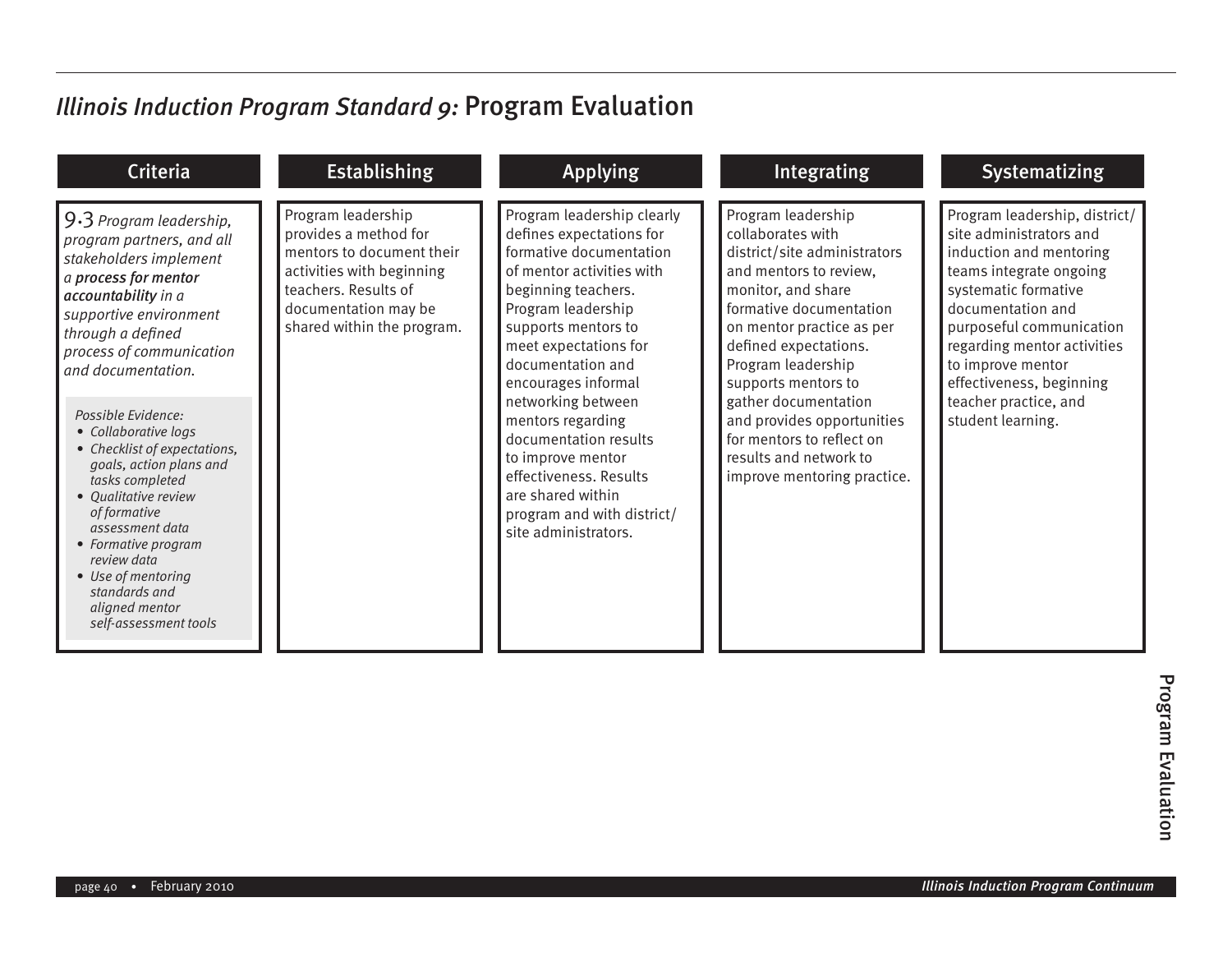| <b>Criteria</b>                                                                                                                                                                                                                                                                                                                                                                                                                                                                                               | <b>Establishing</b>                                                                                                                                            | <b>Applying</b>                                                                                                                                                                                                                                           | Integrating                                                                                                                                                                                                                                                                                                                                                                                                                                                                                                                       | <b>Systematizing</b>                                                                                                                                                                                                                                                                                                                                                                                                                                                                                                                                                                                                                   |
|---------------------------------------------------------------------------------------------------------------------------------------------------------------------------------------------------------------------------------------------------------------------------------------------------------------------------------------------------------------------------------------------------------------------------------------------------------------------------------------------------------------|----------------------------------------------------------------------------------------------------------------------------------------------------------------|-----------------------------------------------------------------------------------------------------------------------------------------------------------------------------------------------------------------------------------------------------------|-----------------------------------------------------------------------------------------------------------------------------------------------------------------------------------------------------------------------------------------------------------------------------------------------------------------------------------------------------------------------------------------------------------------------------------------------------------------------------------------------------------------------------------|----------------------------------------------------------------------------------------------------------------------------------------------------------------------------------------------------------------------------------------------------------------------------------------------------------------------------------------------------------------------------------------------------------------------------------------------------------------------------------------------------------------------------------------------------------------------------------------------------------------------------------------|
| 9.4 Program leadership,<br>program partners, and all<br>stakeholders participate<br>In external reviews and<br>statewide data collection<br>designed to examine and<br>improve program quality<br>and effectiveness and to<br>inform policy makers<br>and stakeholders.<br>Possible Evidence:<br>• Common Data Elements<br>(CDE) report<br>• Program development<br>goals based on<br>data collection and<br>self-assessment<br>• Evidence of sharing data<br>• External analysis of<br>mentor interview data | Program leadership<br>conducts end of year<br>data collection/survey<br>and participates in internal<br>and external reviews as per<br>statewide requirements. | Program leadership<br>conducts required end<br>of year data collection/<br>survey and compares with<br>statewide data to inform<br>program improvements.<br>Program leadership<br>cooperates with partners<br>in internal and external<br>review process. | Program leadership and<br>district/site administrators<br>participate in statewide<br>data collection/survey and<br>in collaborative dialogue<br>that informs policymakers<br>and other teacher-quality<br>stakeholders of successes<br>and challenges. Program<br>leadership collaborates<br>with partners in external<br>review process and utilizes<br>participation in internal<br>and external reviews<br>as opportunities for<br>active learning, program<br>improvement and to<br>share information with<br>policy makers. | Program leadership, district/<br>site administrators, and<br>induction and mentoring<br>teams gather and analyze<br>multiple sources of data in<br>addition to statewide data<br>collection/survey. Results<br>of analysis are used for<br>local program improvement,<br>for statewide networking/<br>program improvement, to<br>increase student learning, to<br>improve beginning teacher<br>practice, and to inform policy<br>makers. Program leadership<br>and all stakeholders engage<br>with statewide leadership<br>to support the ongoing<br>implementation and<br>improvement of the internal<br>and external review process. |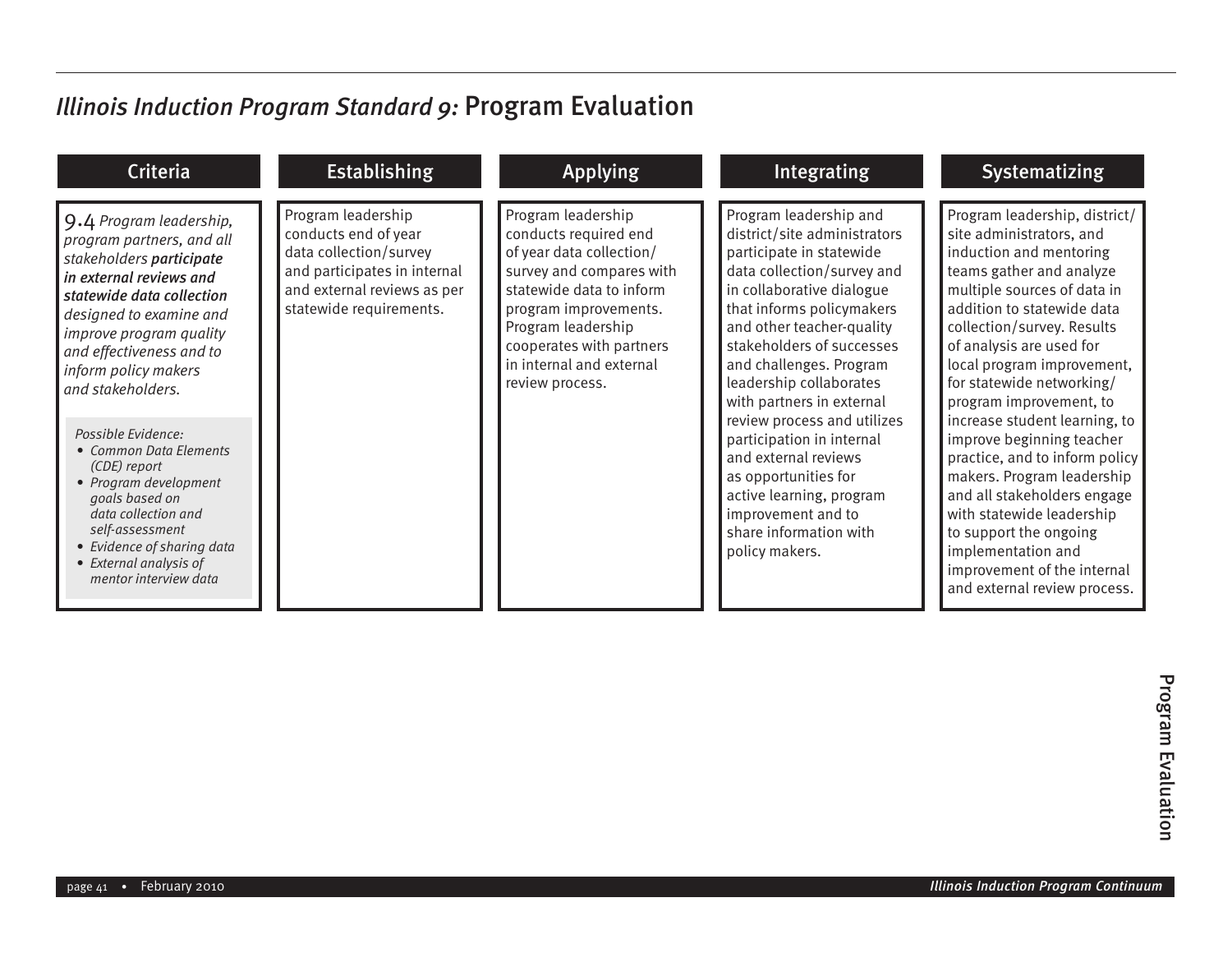#### Glossary of Terms

Beginning teacher (new teacher, mentee, protégé, novice): a teacher newly entering the profession of teaching and in the first or second year of teaching.

Collaboration: joint work of two or more individuals/entities toward a common goal, which may involve sharing knowledge, learning together, resolving conflict, and building consensus.

District/site administrators: individuals providing instructional leadership and guidance, as well as administrative/operational coordination and support.

Formative assessment: an ongoing, non-evaluative, evidence-based measurement of growth over time, involving a variety of sources of data, intended to inform ongoing professional development.

Foundational training: professional development that supports mentors, administrators, and all stakeholders in developing the knowledge, skills and dispositions of induction and mentoring.

Induction: a distinct phase of teacher development that occurs upon an individual's entry into the profession; a period of socialization and enculturation into the norms and practices of the teaching profession; a formal program for beginning teachers of guided entry into the profession of teaching.

Induction and mentoring teams: groups of individuals in various roles that provide support and professional development to beginning teachers.

Intensive mentoring: mentoring focused on improving beginning teacher professional practice and student learning through collaboration, reflection and inquiry into practice; occurring during regular visits of extended periods of time over the duration of the mentor-beginning teacher match.

Mentoring: one-to-one, individualized support of a beginning teacher.

National Staff Development Council (NSDC) Standards: standards developed to provide direction for designing professional development experiences that ensure educators acquire the necessary knowledge and skills to improve the learning of all students. (See appendix for complete list.)

Organizational leadership: individuals providing programmatic, operational and fiscal oversight.

Policymakers: individuals or groups who influence and/or determine policies and practices of governing bodies at the local, state or national level.

Professional learning community: a group of educators, engaged regularly in collaborative, ongoing learning that results in continuous improvement of teacher practice and effectiveness.

Program evaluation: a systematic review of an induction program intended to measure its effectiveness and guide continuous improvement, involving multiple sources and types of data.

Program leadership: individual(s) responsible and accountable for, planning, development, progress, communication, assessment, evaluation and the overall implementation of the district/consortium induction and mentoring program(s). Program leaders include, and may not be limited to district/building administrators, program coordinators, teacher leaders, lead mentors, union/professional organization leaders, Regional Offices of Education, Intermediate Service Centers, Institutions of Higher Education, support providers/trainers.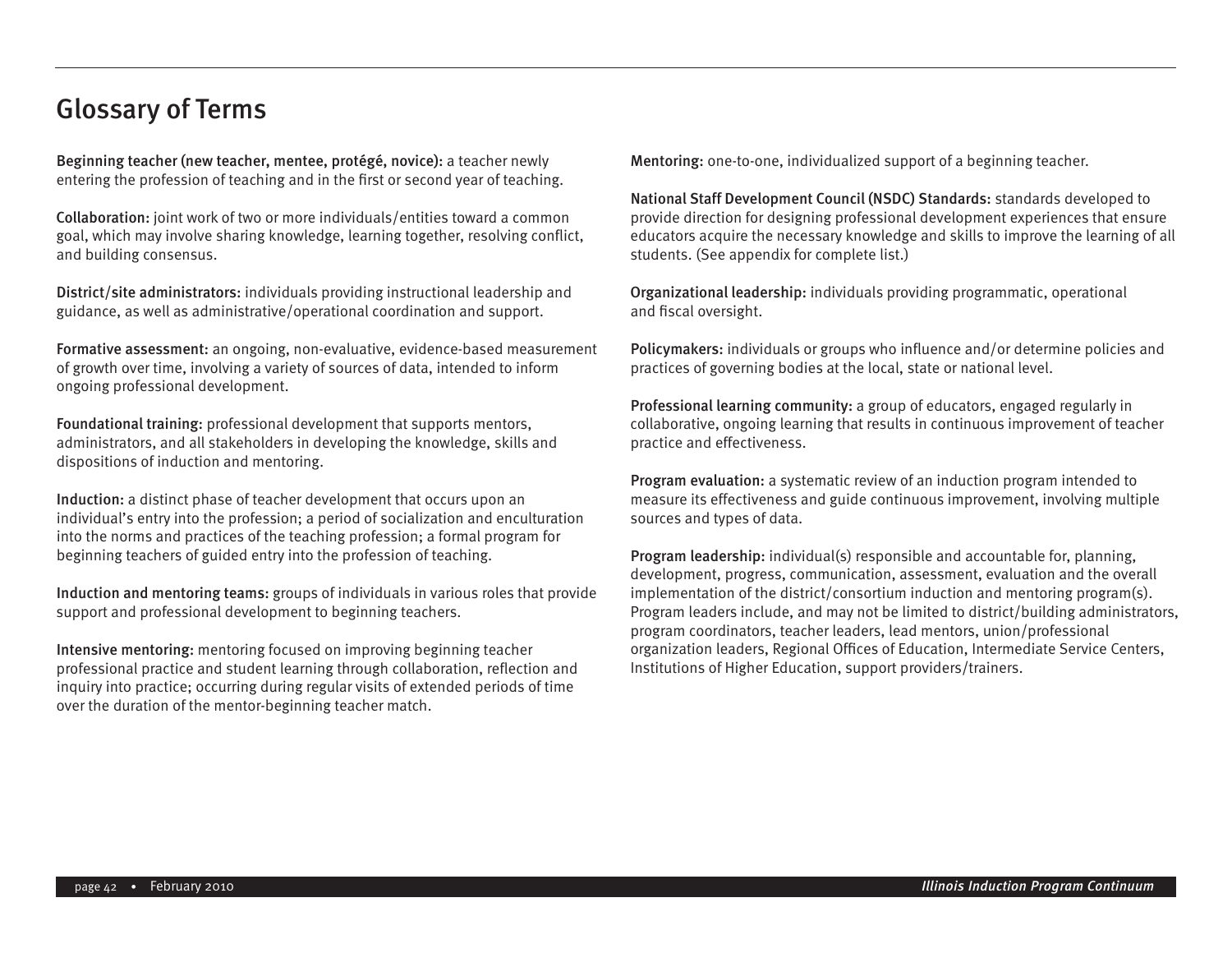#### Glossary of Terms

Program partners: individual(s) or group(s) that support, collaborate, and/or consult for the improvement of the induction and mentoring program.

Reflective practice: involves thinking about and learning from one's own teaching practice and from the practices of others, so as to gain new perspectives on the successes, dilemmas and, contradictions inherent in the work of teaching; improve judgment and teacher decision-making; and increase the probability of taking informed action when situations are complex, unique, and uncertain.

Resources: tangible allocations and contributions that add to the overall improvement and support of the induction and mentoring program, i.e. financial, human, and physical, such as materials, facilities, time, etc.

Sanctioned time: release time from other professional responsibilities that is designated for engaging in induction and mentoring activities and related to ongoing professional learning.

Stakeholders: individuals/groups/organizations with a vested interest in the success of the induction program, i.e. district/site administration, funders, and policymakers.

Summative assessment: a measurement of learning, intended to summarize that learning at a given point in time and/or measure determine performance according to a set of criteria.

Systemic: related to, embedded in, or affecting an entire system within a district or organization.

Systematic: done or acting according to a fixed plan or system; methodical.

Teaching artifacts: evidence of teacher practice and student learning and behavior, i.e. lesson plans, student work, student assessment data.

Work environment: external conditions and circumstances within which teaching and learning occur and that impact teaching performance (e.g., physical facilities, time schedules, professional responsibilities, class size).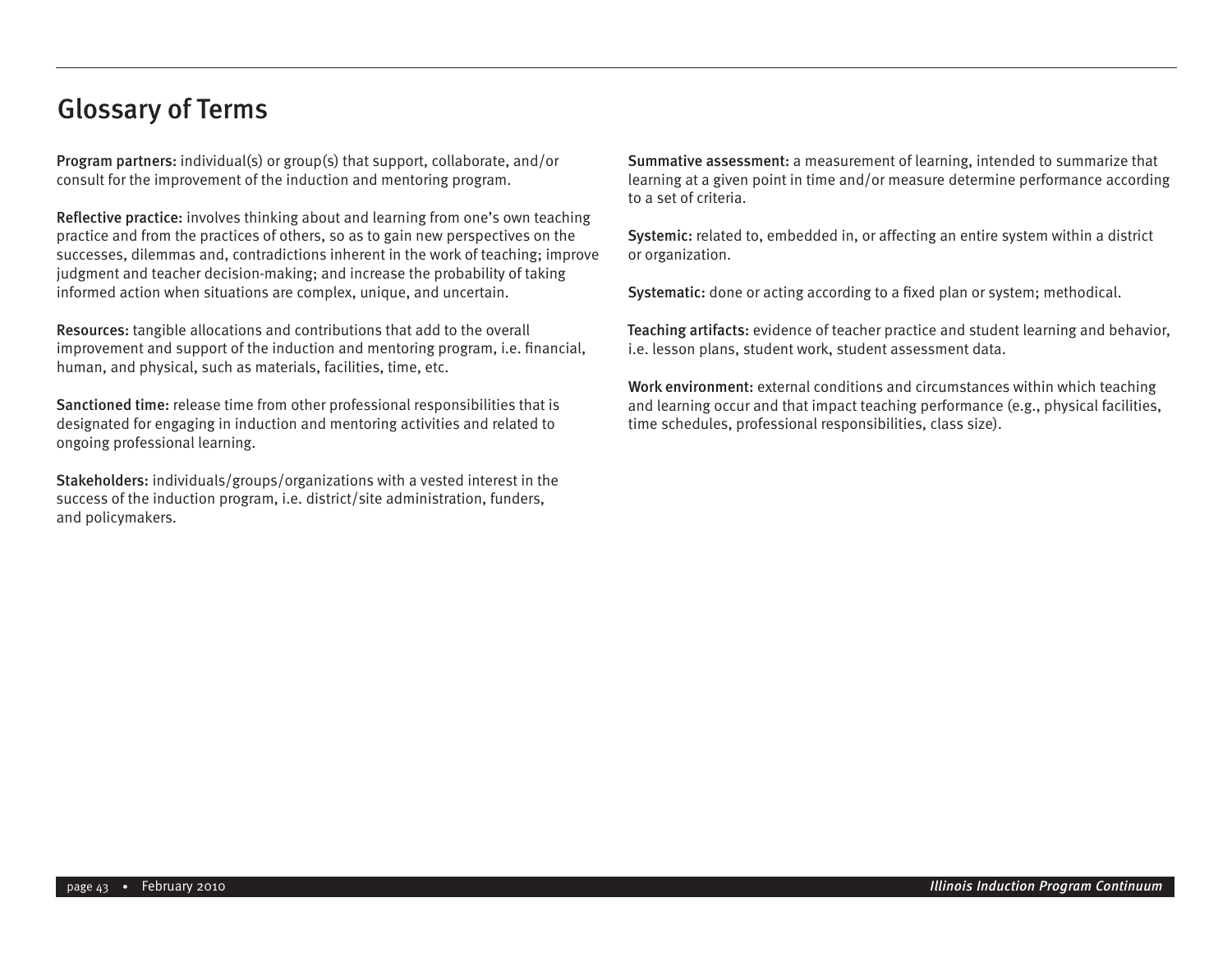#### Acknowledgements

This document is the product of the hard work of a group of dedicated individuals representing educational stakeholders in Illinois. These individuals spent several days together as a group and many hours outside of meetings to create this *Continuum* and as such deserve recognition for their contributions to induction and mentoring in Illinois.

Work Group Co-Chairs: Mary Jane Morris, Illinois Education Association Mary Elin Barnish, Illinois New Teacher Collaborative

Joyce Crews, Anna-Jonesboro Community High School District Unit 81 Polly Hill, Champaign Unit 4 Schools Amanda Rivera, Chicago Public Schools Delores Davis, Chicago Public Schools Connee Fitch-Blanks, Chicago Teachers Union—Quest Center Carole Einhorn, Community Consolidated School District 15 Bill Dubois, Elgin School District U-46 Brenda Klostermann, Illinois Education Research Council Sue Walter, Illinois Federation of Teachers Doug Cunningham, Illinois Principal Association Dennis Williams, Illinois State Board of Education Lynn Gaddis, Illinois State University

Gretchen Weber, Learning Point Associates Megan Novotney, McLean County Unit 5 Schools Cecily Hensler, New Teacher Center David Osta, New Teacher Center Lisa Vahey, New Teacher Center Tammy Stegeman, Quincy Public School District 172 Cheryl Settle, Regional Office of Education—Hamilton-Jefferson Vicki Hensley, Regional Office of Education—Iroquois-Kankakee Nicki Rosenbaum, Regional Office of Education—Iroquois-Kankakee Gail Owen, Regional Office of Education—Tazewell Vanessa Kinder, South Cook Intermediate Service Center Sarah Oehlert, Springfield School District 186

Work Group Facilitators: Mimi Appel, New Teacher Center Janet Gless, New Teacher Center